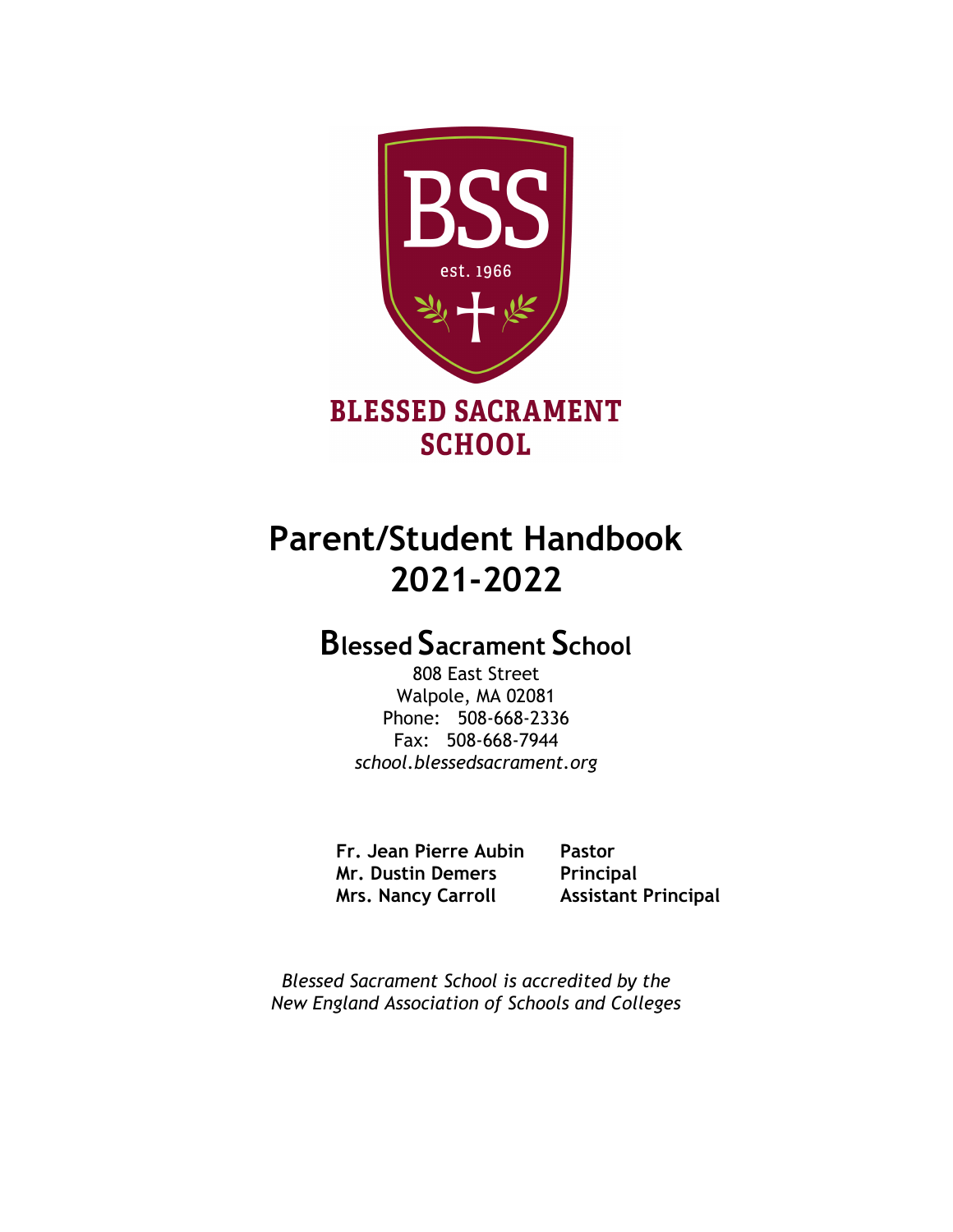## **Our Mission**

## **Mission Statement**

Blessed Sacrament School is a Catholic, faith-based community dedicated to instilling a love of God and inspiring a commitment to lifelong learning. Our dynamic curriculum develops independent thinking, curiosity and social awareness both locally and globally. Our dedicated faculty and staff are committed to academic excellence and the education of the whole child in an atmosphere of Christian concern and service. The Blessed Sacrament School community provides a safe and nurturing environment for students to grow spiritually, intellectually, socially, physically, and emotionally. We are an integral part of Collaborative parishes, Blessed Sacrament Parish and St. Mary's Parish, and we welcome a diverse student body from a variety of parishes and towns. Together we strive to build the city of God on a foundation of faith and knowledge.

Blessed Sacrament School admits students of any race, color, national and ethnic origin to all the rights, privileges, programs and activities generally accorded or made available to students at the school. It does not discriminate on the basis of race, color, national and ethnic origin in administration of its educational policies, admissions policies, *scholarship and loan programs, and athletic and other school-administered programs.*

## **Profile of a Blessed Sacrament School Graduate**

The mission statement of Blessed Sacrament School asserts that our school strives to develop every child spiritually, intellectually, and socially in an atmosphere of Christian concern and service. Our educational and co-curricular programs, therefore, are dedicated to the promotion of spiritual growth, academic excellence, and social awareness. When students graduate from Blessed Sacrament School, it is our hope that they will be excellent students who are well prepared to thrive academically in a rigorous high school environment. More importantly, however, we hope that they will be well-rounded young men and women—students who love God, care about others, and can confidently make decisions based on the core values of their faith and families.

## **Spiritual**

#### **Graduates of Blessed Sacrament School are expected to…**

- Love God, self and others
- Possess an understanding of the Catholic tradition
- Develop the foundations for a lifelong, personal relationship with Jesus
- Feel a sense of belonging to the Catholic Church community
- Know the importance of the "Power of One"
- Share acts of kindness through service to others
- Demonstrate a tolerance for diversity in all its forms
- Be an advocate for social justice
- Display the actions of St. Francis in their everyday lives
- Know how to participate fully in the Catholic Mass
- Willingly participate in spiritual experiences outside of our school community
- Develop a personal prayer style
- Make moral decisions based on the teaching of the Catholic Church
- Demonstrate respect for community and all of God's creation

## **Academic**

#### **Graduates of Blessed Sacrament School are expected to…**

- Be organizationally prepared to succeed in high school
- Acquire the subject matter knowledge necessary to thrive in high school
- Possess the ability to solve problems intelligently, creatively and effectively
- Write legibly and communicate clearly, both orally and through the written word
- Demonstrate academic integrity at all times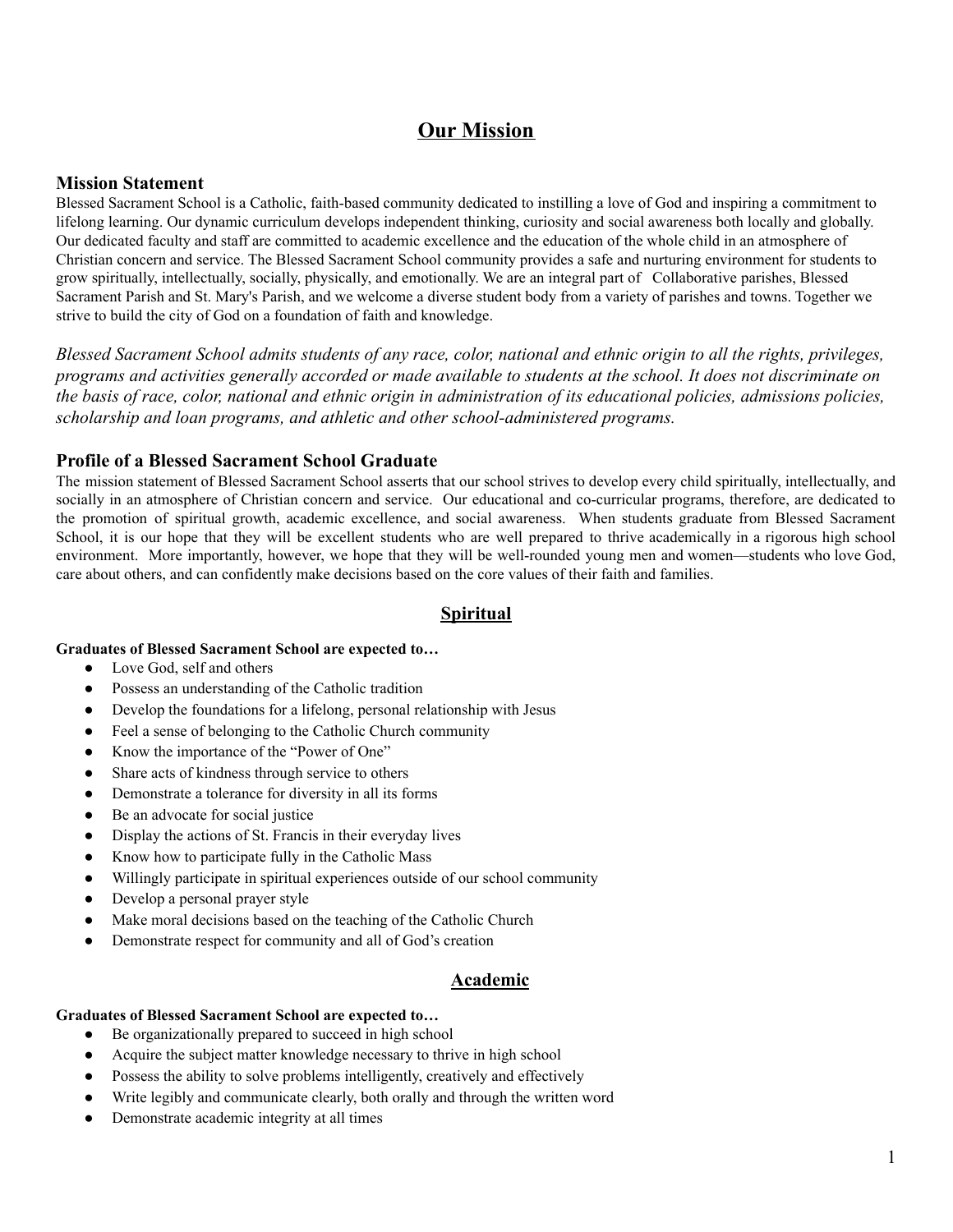- Work collaboratively with others
- Show a desire to reach beyond his or her academic potential
- Think critically
- Use evidence to support their opinions
- View learning as a lifelong process
- Use technology effectively and responsibly
- Recall previous learning and use it in new situations
- Be aware of his or her own strengths and challenges as a learner
- Read for knowledge and enjoyment
- Advocate for one's self

## **Social**

#### **Graduates of Blessed Sacrament School are expected to…**

- Show empathy and tolerance for all people at all times
- Respect others
- Value their own personal appearance and physical well-being
- Engage in respectful and meaningful relationships
- Demonstrate a respectful use of technology
- Possess the confidence needed to participate in new experiences in high schools
- Demonstrate confidence in developing their own personality and moral values, based on the values of our faith
- Accept responsibility for their actions and an awareness of consequences for poor choices
- Show good sportsmanship and act as a team player
- Be a confident risk-taker

## **Policies**

## **Purpose of the Handbook**

The success of a student at Blessed Sacrament School depends in great measure upon the cooperation between parents and school personnel. This handbook is intended to promote home/school cooperation by defining policies and procedures and addressing frequently asked questions between home and school. Students should benefit from knowing what is expected of them, especially regarding behavior at school and at home. The Parent/ Student Handbook is intended to be a reference guide, and may not touch upon all contingencies.

## **Privacy Policy**

Blessed Sacrament School maintains academic, attendance, health and personal information about students and their families. This information is limited to what is relevant to the educational needs of the student. Information in these records is made available to appropriate school personnel and is available to the student's parents and/or legal guardian, but the school will otherwise make reasonable efforts to guard confidential information

Blessed Sacrament School is not just a school, but also a community. As such, we do make the names, addresses, e-mail addresses and phone numbers of each family available to other members of this community by means of annual publication of the Blessed Sacrament School Digital Directory each autumn. Any family may choose to be omitted from the Digital Directory by providing a written request to the office no later than the second week of school.

We also publish an annual yearbook and periodic newsletters, both of which will include names and pictures of the students. We may publish student photographs on our website and Facebook page, but we will make reasonable efforts to avoid publishing student names with those photographs. In addition, from time to time we may provide information to reporters for use in newspaper articles about our school, and may allow or provide pictures of students in a school setting. If you do not wish your child's name or picture to be included in the yearbook, newsletter, website or newspaper articles, you should provide written notice to the office no later than mid-September each school year, and we will make reasonable efforts to accommodate your request.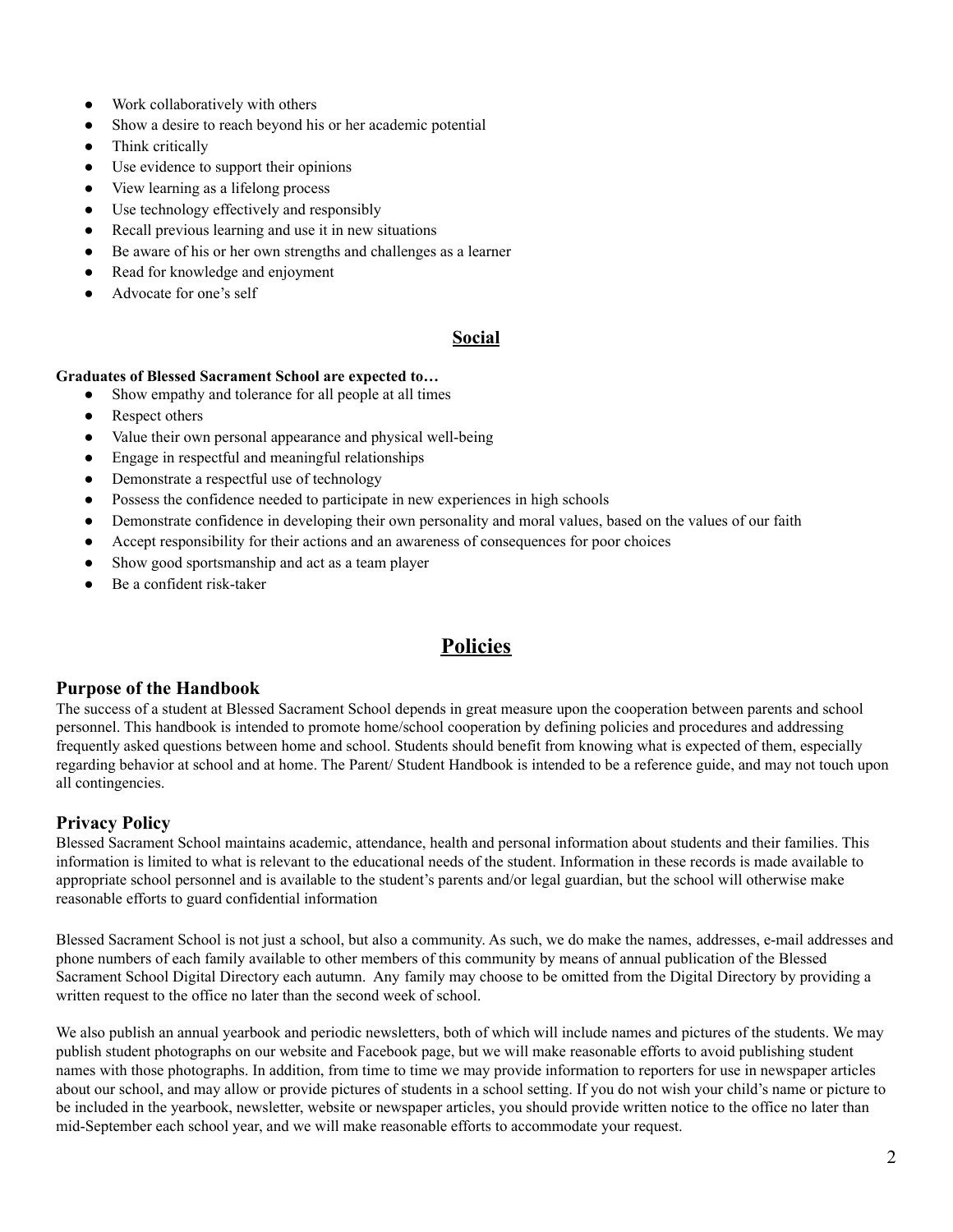All parents and volunteers are expected to keep confidential all personally identifiable student information, whether written, oral or electronic, including matters that the parent/volunteer has observed while on school premises.

## **Equal Rights Policy**

The philosophy of learning at BSS is based on the Christian social principles of the Gospel message – to love and respect all people.

It is the policy of this school to operate in accordance with non-discriminatory guidelines. No student, parent, faculty member, staff member, applicant or employee shall be discriminated against on the basis of race, color, sex, religion, nationality or ethnic origin.

#### **Equal Opportunity for Students**

Any function, event, program, club, team, project, etc. that:

- 1. is sponsored by BSS or its affiliated organizations, or
- 2. is promoted to BSS students, or
- 3. is using BSS facilities

#### **Must adhere to the following:**

- 1. be approved by the administration
- 2. be equally publicized to all BSS students and parents, and
- 3. provide for equal participation opportunity for all BSS students providing they meet age requirements

## **Unauthorized Use of School Name**

No student, or student's parent or guardian, without the express prior written authorization of the school principal (administrative head), may utilize the school's name, or identifying logo, for any inappropriate purpose, including but not limited to the use of the school name:

- o to open any bank account
- o to solicit funds on behalf of the school
- o to collect money on behalf of the school
- o to sell products on behalf of the school
- o to schedule any field trip, vacation or other accommodations
- o to post on any website for any purpose including, but not limited to support of a particular social or political agenda

Any such unauthorized use of the school's name or identifying logo, if committed by a student may subject the student to disciplinary action up to and including expulsion. Any such unauthorized use of the school's name or identifying logo, may result in legal action.

## **Use of Digital Directory Information**

Just as Blessed Sacrament School administration and teachers have an obligation to respect the confidentiality of student information, so, too, do the members of the school community. The Digital Directory is provided so that students and families may contact each other for school-related purposes and must not be used for commercial, political or other non-school related purposes. We will not, and you must not, sell or give away Digital Directory information to anyone outside the school community.

Please refer to the chart below for guidance as to usage of information contained in the Directory.

| <b>Type of Communication Using Directory</b>                                                             | Protocol                                                                     |
|----------------------------------------------------------------------------------------------------------|------------------------------------------------------------------------------|
| Personal communications (e.g. birthday party invitations,<br>calling for homework assignments, etc.)     | Directory information may be used without pre-clearance                      |
| School-related communications (e.g. school functions,<br>school fundraising events, etc.)                | Directory information may be used only with permission of BSS administration |
| Non-school related, non-personal communications<br>(political or commercial advertising, lobbying, etc.) | Directory information may not be used for these purposes                     |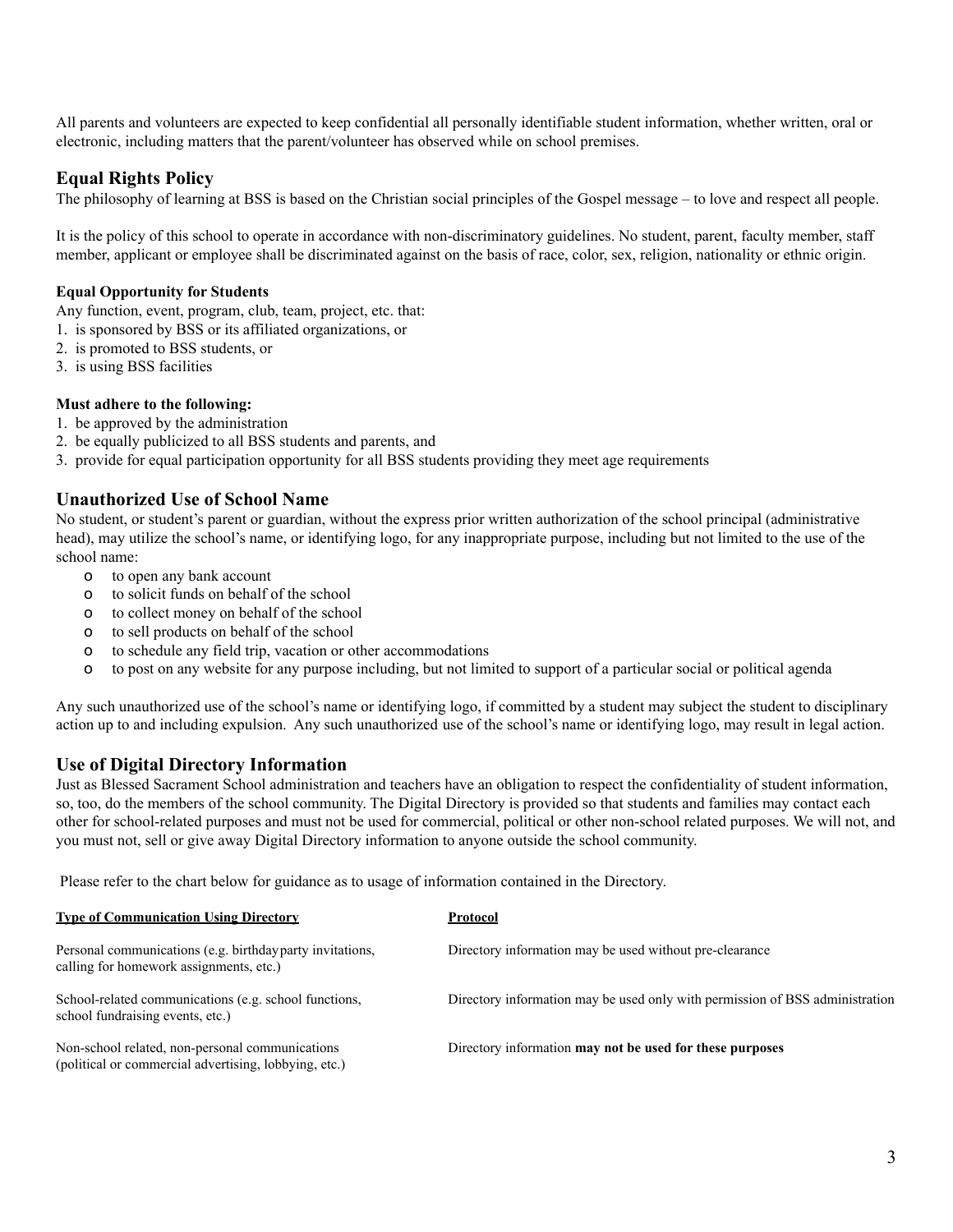## **Organization of the School**

## **Early Childhood Level**

The Early Childhood classes include the preschool, pre-kindergarten and kindergarten classes.

The preschool program operates five mornings a week with a full day option. Half-day dismissal is at 12:00pm., and full-day students dismiss at 2:20pm.

The pre-kindergarten program operates five mornings a week with a full day option. Half-day dismissal is at 12:00pm., and full-day students dismiss at 2:20pm.

Kindergarten is a full-day program. Lunch is from 11:10 to 11:30am, followed by outdoor recess, weather permitting.

## **Elementary Level**

The Elementary Level consists of grades one, two, and three. Lunch is from 11:35am-12:00pm, preceded by outdoor recess, weather permitting. Subject to change due to any COVID Restrictions.

#### **Intermediate Level**

The Intermediate Level consists of grades four and five. Lunch is from 12:05-12:30pm, followed by outdoor recess, weather permitting. Subject to change due to any COVID Restrictions.

#### **Middle School Level**

The Middle School Level consists of grades six, seven, and eight. Lunch is from 12:35 to 1:05pm, with some time for a brief outdoor recess. Subject to change due to any COVID Restrictions.

## **Academic Program**

## **Curriculum**

Copies of the current curriculum guidelines are available on the school website. All curriculums are endorsed by the Catholic Schools Office, the New England Association of Schools and Colleges, and the BSS administration; therefore, all students are required to participate in all prescribed coursework.

## **Field Trips**

Parents are required to sign a field trip permission slip and medical form in order for their child to go on the trip. Children may be asked to bring in a small fee to help defray the cost of their trip. All school trips must have the approval of the principal. Parents wishing to chaperone a field trip should contact their child's teacher.

Field trips are optional learning experiences. Please contact the principal if the affordability of a field trip is an issue. A student must be in good academic and disciplinary standing in order to participate in field trips.

#### **Homework**

Homework is work that a teacher assigns to a student for completion outside of the classroom for the purpose of reinforcing classroom skills, developing self-discipline and responsibility.

Parents should offer a positive attitude toward homework, encourage the work to be done properly, provide a suitable environment for study, and lend assistance when necessary. Parents should not do homework on behalf of their child. The length of homework time varies at individual grade levels and may vary as the teacher sees fit. In the case of projects, teachers will give the children ample time to complete the project. The student should plan properly and divide the work up accordingly.

If a student has several teachers, the teachers will strive to coordinate the work so that large amounts of homework are not given on the same night. This includes no more than two core subjects having an exam on the same day.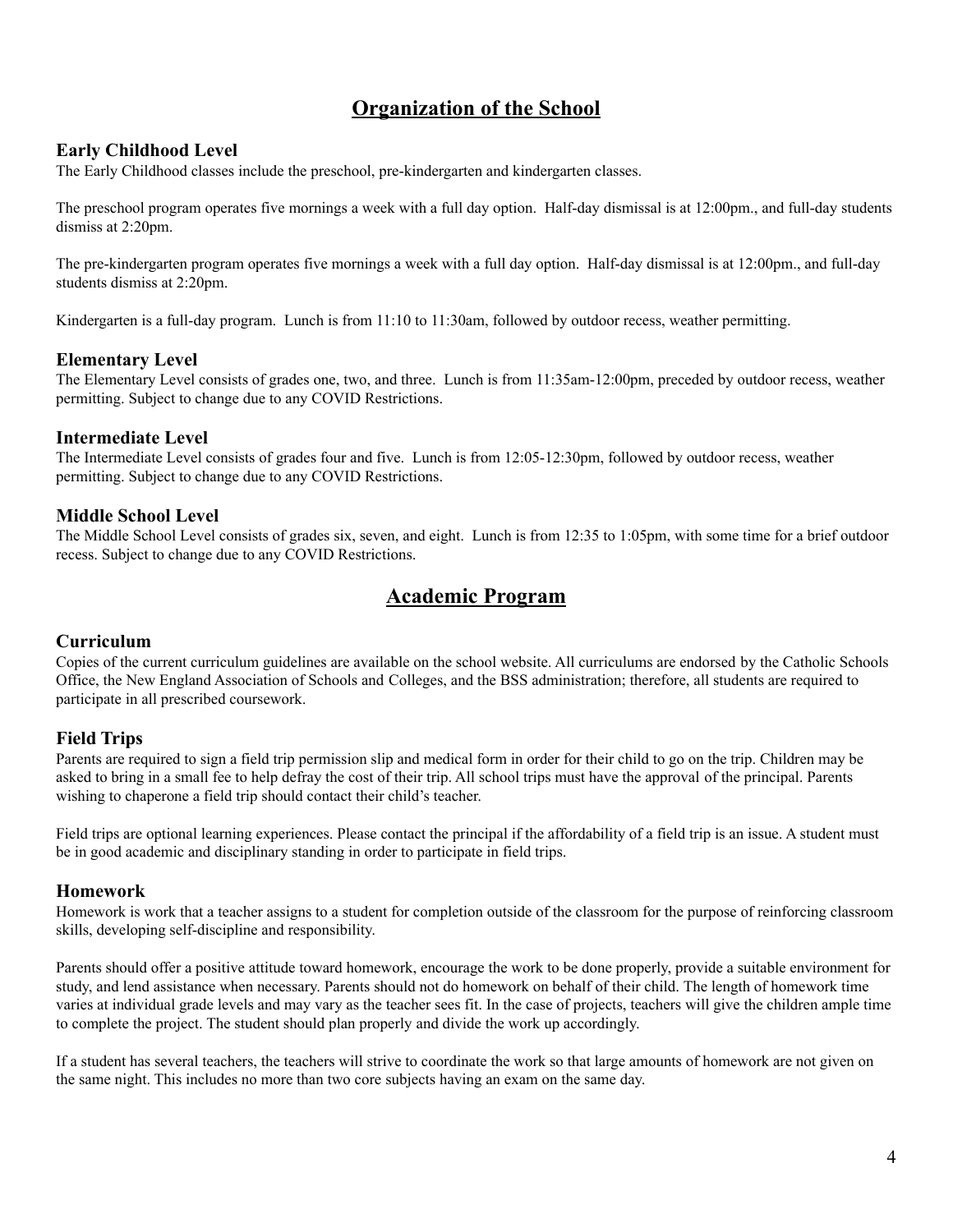Daily, parents can expect approximately 15-30 minutes of homework for students in grades 1-3, 40-50 minutes for students in grades 4-5, and 60-90 minutes for students in middle school.

## **Missing Assignments**

Students failing to complete homework or arriving to class without assignments may be subject to disciplinary action. Each teacher's homework policy will be communicated at the beginning of the school year at all grade levels. Students are expected to show respect to their teachers and to the policy by completing homework and arriving prepared for each class. Teachers will notify parents of any child who regularly arrives to class unprepared.

## **Parent/Teacher Conferences**

Parent/Teacher conferences are scheduled with teachers in the fall and the spring. Notices are sent home in advance to inform parents of the conference schedule. Teachers will also meet with parents at additional times during the course of the year, if concerns arise. Parents should always feel free to contact teachers directly via email to discuss issues or to arrange a conference. Email, however, is not the best medium for constructive dialogue about classroom concerns. It is our hope that an initial email will lead to an in-person or phone conversation between the parents and teacher when necessary. For obvious reasons, please do not interrupt a class or attempt to hold an extended conference prior to the school day or at dismissal. On such occasions there is neither the time for preparation nor the privacy necessary to discuss individual students.

## **Religious Life**

- o Students attend school Mass on a monthly basis. Different grades prepare the liturgy for these Masses. Families are always welcome to attend these celebrations. Subject to change due to any COVID restrictions.
- o Advent Prayer Services occur at morning assembly every Monday during Advent.
- o All grades, on a rotating basis, attend daily Mass during Lent.
- o In May, "Mary Day" is celebrated to pay tribute to the Blessed Virgin.
- o All students in grades 2-8 attend a retreat. Graduating  $8<sup>th</sup>$  graders attend an overnight retreat in June.
- o Lenten Stations of the Cross are done weekly as part of morning assembly.
- o Reconciliation services are offered during Advent and Lent for students in grades 3-8.
- o Students are regularly encouraged to engage in direct and indirect service to those in need.

## **Sacramental Preparation**

Special preparation is given during the school day to those second graders receiving the Sacrament of Holy Eucharist and Penance. Parent meetings are scheduled to enable the parents to participate in these programs for their child. Notices are sent home during the course of the year listing dates of meetings, retreats, prayer services, and when the Sacraments will be received. Although students prepare for these sacraments at school, the sacramental programs are coordinated through Blessed Sacrament Parish. As such, any questions or concerns should be directed to the members of the parish staff charged with coordinating these programs.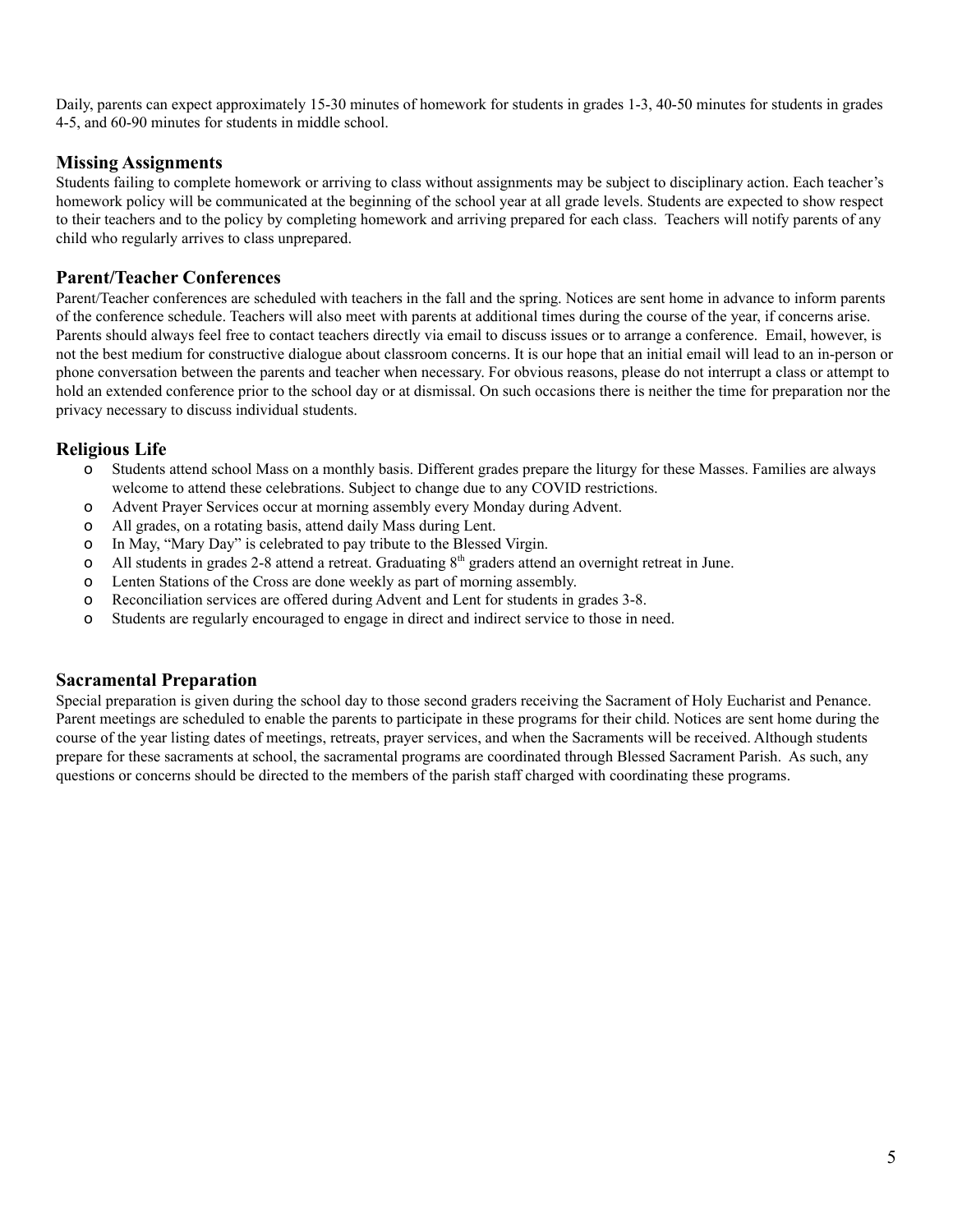## **Report Cards and Progress Reports**

Report cards and Progress Reports are issued for each of the three terms of the school year to inform the student and parent about the academic progress, effort, and conduct of the student.

Markings are as follows:

**Grades 1-3** E – Achieving Mastery P – Proficient M - Meets Expectations I - Improvement Needed L - Limited Understanding NA - Not Evaluated at this Time

#### **Grades 4 – 8**

| $A+ =$    | 97-99     | $C =$   | 74-76   |
|-----------|-----------|---------|---------|
| A<br>$=$  | 94-96     | $C - =$ | 70-73   |
| $A - =$   | $90 - 93$ | $D+$    | 67-69   |
| $B+ =$    | 87-89     | $D =$   | 64-66   |
| $B =$     | 84-86     | $D =$   | 60-63   |
| $B - =$   | 80-83     | $F =$   | Failure |
| $C_{+} =$ | 77-79     |         |         |

## **Retention of a Student**

If it is determined that a student is not ready for promotion, the issue will be discussed among administrators, parents and the teachers. The decision will be based on what is best for the individual student. Consideration will be given to the student's intellectual development, academic ability, and physical and social maturity.

The following protocol will be followed:

- o Retention will not be discussed prior to the end of January due to unpredictable growth and academic spurts that may occur. It is our hope that most decisions will be made final by March 31<sup>st</sup>.
- o The teacher must consult the principal with written evidence of less than adequate performance.
- o An appointment will be scheduled with parents to discuss the pros and cons of retention.
- o The ultimate decision lies with the principal per the Catholic Schools handbook.

## **Testing Program**

Students in grades K-8 are tested three times yearly using the NWEA MAP Assessment Tool. Testing is not done to measure one school against another or solely to identify a student's strengths or weaknesses. Test results are evaluated by teachers to assure that individual academic growth occurs and that the flow of curriculum avoids repetition and allows for the curriculum to fully benefit each child. The administration is available to meet with any parent for clarification and/or interpretation of test results.

## **Admissions**

## **Admissions**

All applicants for admission will be considered as long as academic criteria are met and space is available, regardless of ethnic, cultural, or religious background. Class size will be determined in accordance with the guidelines established by the Catholic Schools Office of the Archdiocese of Boston.

The order of priority for admission is:

- o Sibling- Contributing Parishioner/Collaborative Parish\*
- o Sibling- Non-Parishioner
- o New- Contributing Parishioner/Collaborative Parish\*
- o New- Non-Parishioner

\* Collaborative parishes have been designated by the Archdiocese to include Blessed Sacrament, Walpole & St. Mary's, East Walpole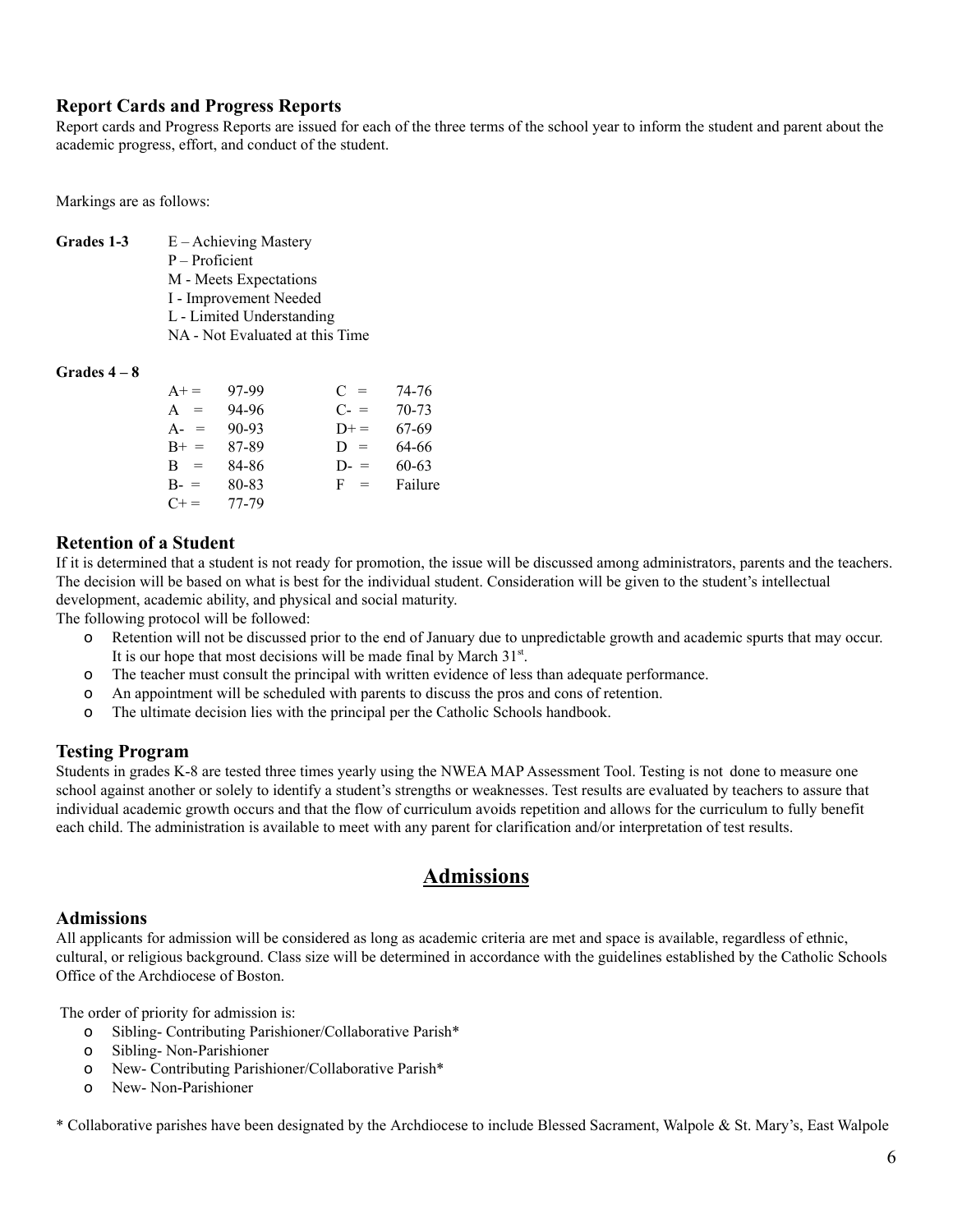Placement testing is mandatory for all applicants in Kindergarten-Grade 8. Students with special needs, whether intellectual, physical, or emotional, will be considered based on the school's ability to fulfill the needs of the students. In cases where the public school assessment recommends that the child would benefit most from services delivered wholly by the public school, and furthermore, when the administration, in consultation with the child's classroom teacher(s), also agree with such findings, re-registration may be denied for the upcoming year. This decision will be made for the benefit of the student when services offered by BSS are not sufficient for the individual student's educational needs.

## **Non-Discrimination Policy**

Blessed Sacrament School admits students of any race, color, national and ethnic origin to all the rights, privileges, programs and activities generally accorded or made available to students at the school. It does not discriminate on the basis of race, color, national and ethnic origin in administration of its educational policies, admissions policies, scholarship and loan programs, and athletic and other school-administered programs.

## **Preschool Diaper & Training Pants Policy**

Children entering the BSS preschool program should be potty trained or working on being fully potty trained within the first 2 months of the start of school. The school's expectation is that children entering preschool will be familiar and comfortable with using the restroom facilities and not rely solely, if at all, on the use of diapers or training pants (Pull-Ups). We encourage you to consult your pediatrician regarding potty-training methods.

## **Attendance**

## **Absence**

If your child is going to be absent from school for any reason, please contact the school by 7:45 am the morning he or she will be absent. Absences should be reported to your student's teacher AND the Main Office via email at [office@blessedsacrament.org](mailto:office@blessedsacrament.org) or phone at 508-668-2336. When you email or call, be sure to state your child's name, class, and the reason for absence. **Excessive** absenteeism, without sufficient medical documentation, will be addressed by the principal and could result in the dismissal of **the student.**

General Law c 76, p.1: States that every child between the minimum and maximum ages as established by the Board of Education shall attend a public day school or some other school approved by the school committee for the number of days required by the Board of Education.

General Law c 76, p.2**:** States that every person having control of a child shall ensure their attendance. If a child misses seven (7) days the Supervisor of Attendance may criminally prosecute the parent or guardian on complaint.

## **Dismissal**

Notes or electronic messages for early dismissal must be sent to the office by 9:00am on the day of dismissal. Students will be released only to a parent or a person specified to pick up the child in the note. Student release will occur at the Main Office. If a child is to be dismissed due to illness, the child will be released to a parent or other adult listed on the child's Emergency Contact form.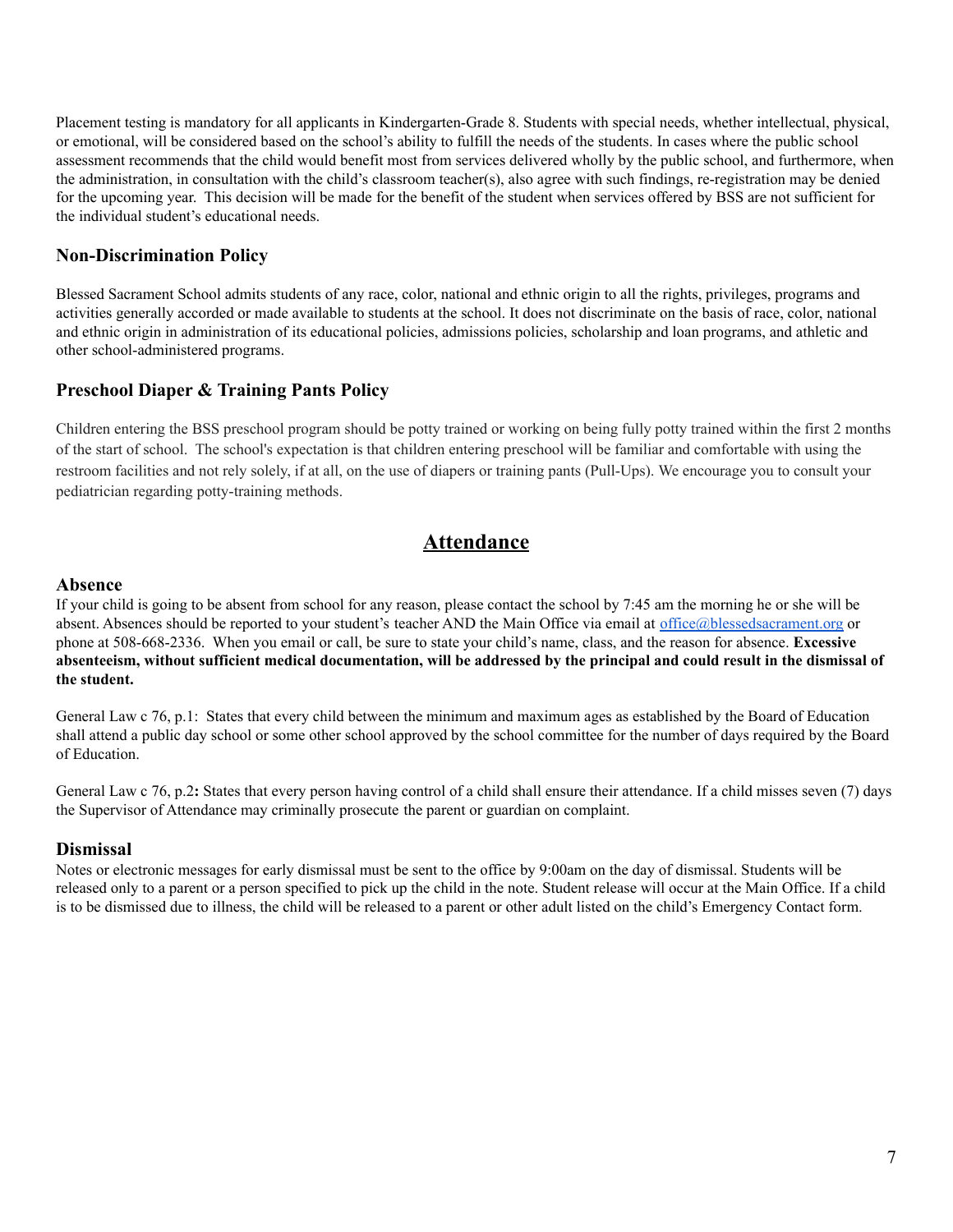## **School Hours**

No student is allowed to be dropped off on the school premises prior to 7:45am, unless they report directly to the morning extended day program, where appropriate supervision is provided. Families using the morning extended day program will be charged \$5/day, per student.

| 7:45          | Doors open. Students Grades 1-8 arrive through gymnasium doors and go directly to classrooms.            |  |
|---------------|----------------------------------------------------------------------------------------------------------|--|
|               | PK and Kindergarten students arrive through side door on Debbie's Way                                    |  |
| $8:00 - 8:15$ | Preschool students may be dropped off at the PS door on Debbie's Way during this time                    |  |
| 8:00          | Homeroom begins for Grades 1-8. Doors are locked at 8:00. Tardy students must enter via the Main Office. |  |
| 8:05          | Morning Announcements begin                                                                              |  |
| 8:15          | Classes begin                                                                                            |  |
| 12:00         | Dismissal for the AM session of PS and PK                                                                |  |
| 2:20          | PS and PK afternoon dismissal                                                                            |  |
| 2:25          | Kindergarten Dismissal                                                                                   |  |
| 2:30          | Grades 1 - 3 Dismissal                                                                                   |  |
| 2:35          | Grades 4 - 5 Dismissal                                                                                   |  |
| 2:40          | Grades 6 - 8 Dismissal                                                                                   |  |

On early release days, dismissal takes place according to the following schedule, unless otherwise specified.

11:45 - PS, PreK and K Dismissal 11:50 - Grade 1-3 Dismissal 11:55 - Grade 4-5 Dismissal

12:00 - Grade 6-8 Dismissal

## **Tardiness-**

All doors will be secured at 8:00am. Students arriving after 8:00am will be considered tardy and must enter the building through the main entrance on East Street, where they should check in with the Office Manager in the Main Office before proceeding to their classroom. Students who are regularly tardy will receive a parent phone call, followed by a letter from the BSS Administration. Students receiving academic services outside of Blessed Sacrament School are not considered tardy, but do need to check in at the Main Office for reasons of safety and security. Once checked in, these students may proceed to class without a tardy pass. The principal will reach out to families that have accrued 10 tardies in a trimester to set up a meeting to assess why these tardies continue to happen.

## **Vacation during School Session**

Parents should avoid taking students on vacation when school is in session to ensure that instructional time is not missed. If this circumstance occurs and your student must be absent, make-up work will be given upon the child's return unless otherwise specified by the teacher. It is the responsibility of the child, with the parents'supervision, to make up the work as soon as possible. *Teachers are not obliged to provide work ahead of time for students violating this policy.*

## **Communication**

## **Assignment Books**

Assignment books or homework folders are required for each student. These remind the student of assignments and keep the parent aware of the work being done by the child. Some teachers may require daily parent signatures on these books.

## **Email**

All teachers have been assigned an email address. Teachers check their email at various times throughout the day; therefore, this is a quick and efficient means for communication. Email addresses may be obtained in the Parent Portal or by accessing the school website. Teachers have 24 hours to respond to a parent email per the guidelines shared with faculty.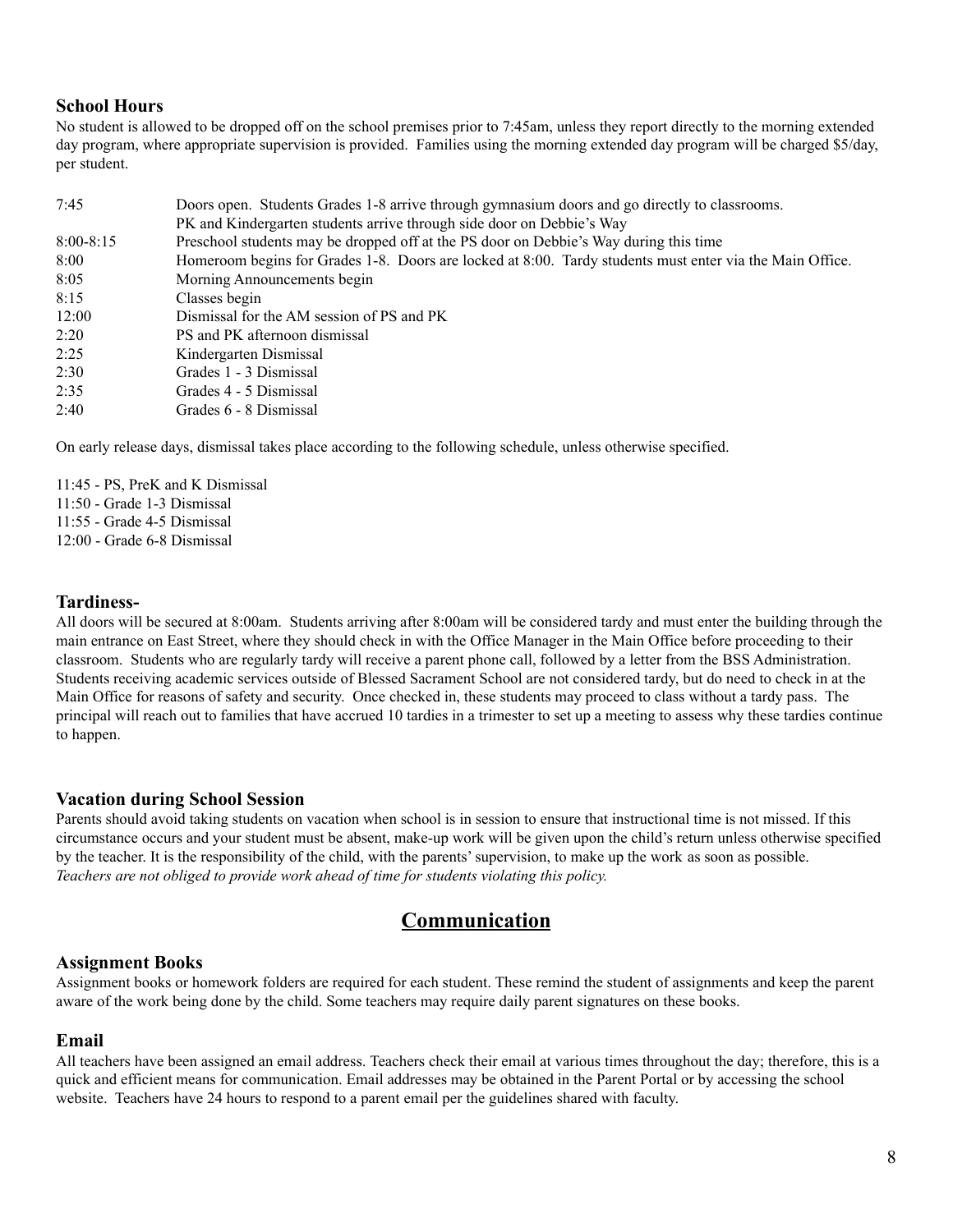The school sends out a weekly newsletter blast to all parents, detailing important upcoming events, and highlighting the accomplishments of members of our community.

## **Grievance Policy**

Parents wishing to bring disciplinary issues, faculty problems or other matters directly to the attention of the school administration may do so by contacting the principal via phone or email.

## **Family Portal (FACTS SIS\RENWEB)**

All BSS families have access to the Family Portal. This school management system is designed to promote communication between students, parents, teachers and administrators, and to establish a greater sense of transparency regarding the academic, spiritual and social life of our school community. Through this system, parents will be updated more frequently about their child's academic progress. These updates will give parents and teachers a better opportunity to work together collaboratively when particular academic concerns arise. Parents of students in grades 4-8 can expect academic grades to be posted regularly by our teachers to the parent portal. Grades will not be posted online for students in grades K-3.

## **Open Door Policy**

The principal, assistant principal, teachers and resource room staff are accessible and available for conferences by appointment.

## **Respect**

As teachers and parents are role models for the students, it is expected that mutual respect be evident in all forms of communication. While email can certainly be a helpful and convenient means of communication, it can sometimes be difficult to gauge one's tone or true intent through the words written in an email. Thus, all parties must be aware of the challenges and limitations of electronic communication and work diligently to ensure that the proper message is being communicated. Whenever possible, a face-to-face or phone conversation is preferable to email communication, when discussing important issues related to school life.

## **Discipline**

## **General Standards of Conduct**

At BSS we take the position that there are certain core values that nearly all people in our society agree upon. These include, but are not limited to: respect for others, helpfulness, honesty, responsibility, and fairness. As members of a loving community, we must all recognize the impact of our choices and actions, knowing that our entire community is enhanced when the core values listed above are internalized and implemented.

Appropriate behavior is an external demonstration of good manners and is expected at all times. Students must conduct themselves in an orderly fashion in the classroom, at recess, during lunch periods, in the lavatories, and going to and from school. Respect for the rights of others is of paramount importance.

While Blessed Sacrament School's standards are primarily applicable to the conduct of students while they are at school or participating in school-sponsored activities, we at BSS expect our students to live by the following basic standards at all times:

- o Students must show respect at all times in their words and actions for each other, faculty, staff members and parents.
- o Students must display honesty in their daily interactions with each other, faculty, staff members and parents.
- **o Private and public property is to be treated with care and respect.**

## **Progressive Discipline**

Blessed Sacrament School, in our quest for educational excellence, implements a progressive disciplinary process designed to teach our students right from wrong. As part of the process, we strive for constant communication between students, school and parents/guardians about the consequences of improper behavior. This process will enable our students to gauge their behavior as we promote positive values and individual responsibility.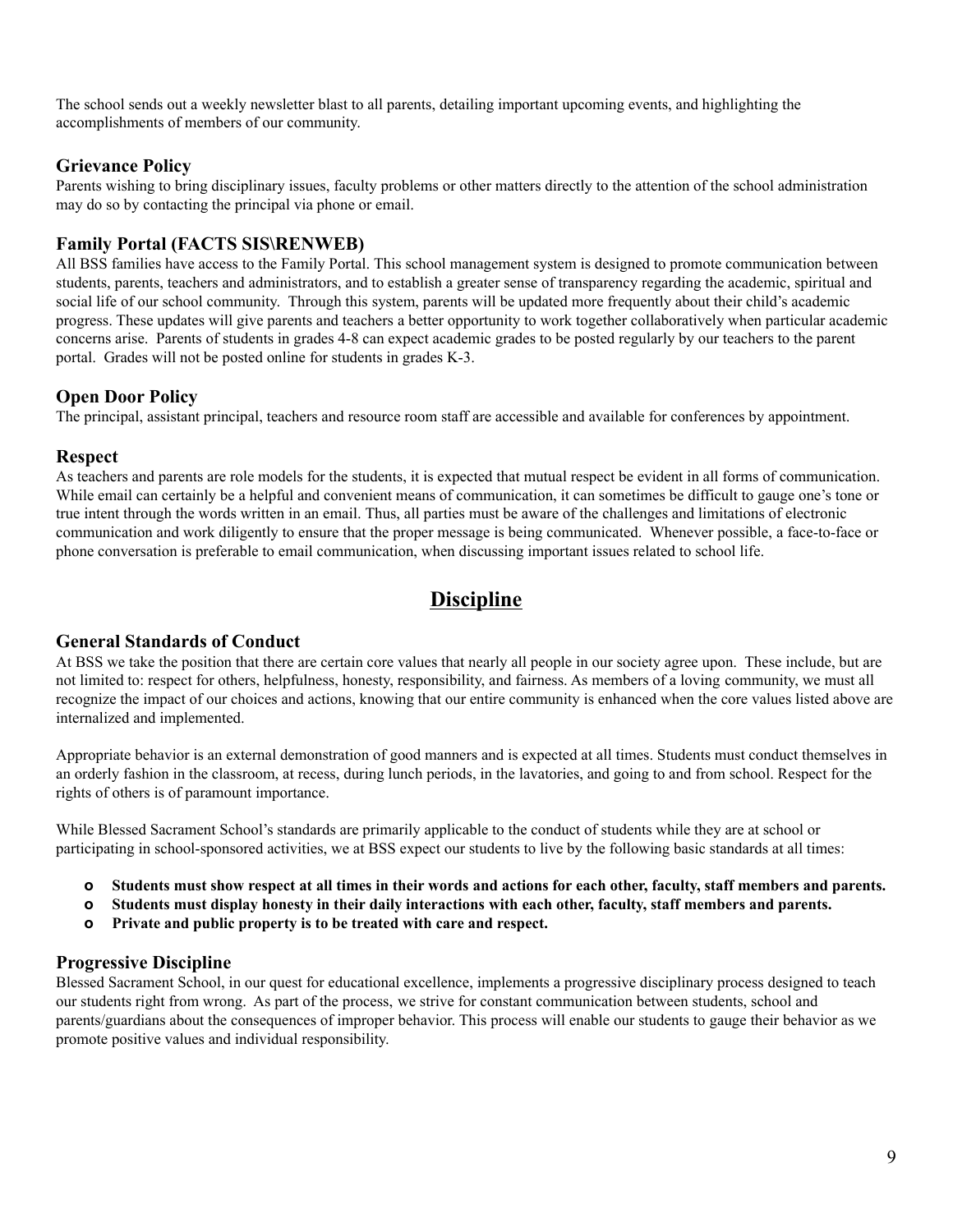#### **The following chronicles the progression of our disciplinary process:**

#### **Stage One**

Violation of infractions, as outlined in the *Infractions* section of this handbook, will be handled by the classroom teacher and may result in the following progression of disciplinary action:

- o Verbal warning from classroom teacher to student.
- o Verbal warning with a communication toparent/guardian/incident is documented by the teacher.
- o Written notice sent home to parent/guardian, disciplinary consequences assessed/incident entered into
	- o Consequences could include temporary separation from the class, temporary loss of recess privileges, written apology, etc.
- o Meeting between teacher and parent/guardian

More serious violations may lead the teacher or administrator to skip certain stages in this initial progression. Further violation of our standards for conduct will result in **Stage Two** disciplinary procedures and be handled by the administration.

## **Stage Two**

Students, who demonstrate consistent disregard for the rules, regulations and standards of conduct of the Blessed Sacrament School Community, or have committed a serious infraction will be subject to Stage Two disciplinary procedures to be handled by the principal or vice principal.

- o Meeting between administrator and student, written notice to parent/guardian, conduct referral, detention, and/or loss of other privileges.
- o Meeting between administrator, student and parent/guardian
- o Meeting between principal, student, and parent/guardian, suspension.
- o Meeting between principal, student, parent/guardian and teacher, loss of privileges, suspension and formal probation
- o Meeting between principal, and parent/guardian, recommendation to pastor for expulsion.

Once again, more serious violations may lead the administration to skip certain stages in this progression.

#### **Stage Three**

Students who have progressed through Stage Two of our Progressive Discipline process, or have grossly violated a general standard of conduct may be recommended for expulsion. Stage Three consists of the following:

- o Meeting between the pastor, principal, and parent/guardian with a recommendation from the School Administration for expulsion
- o Expulsion

#### **Infractions:**

As it is impossible to anticipate every possible occurrence, this list is intended to act as a guideline of infractions that warrant disciplinary action.

#### The School Administration reserves the right to impose any level of discipline depending on the nature or severity of the **infraction.**

- Bullying
- Any sort of physical, verbal, or sexual harassment
- Temper tantrums, hitting, spitting, swearing or fighting
- Possession of alcohol or illegal drugs
- Drug or alcohol use/abuse
- Stealing
- Cigarette smoking or possession of smoking materials, including matches, while on school grounds
- Possession of weapons: (knives, guns, slingshots, etc.)
- Vandalism of any kind
- Not adhering to the guidelines as outlined in the BSS Technology Contract
- Tampering with any school computer or computer program
- Disobedience or disrespect to faculty or staff (including volunteer staff)
- Dishonesty or deliberate lying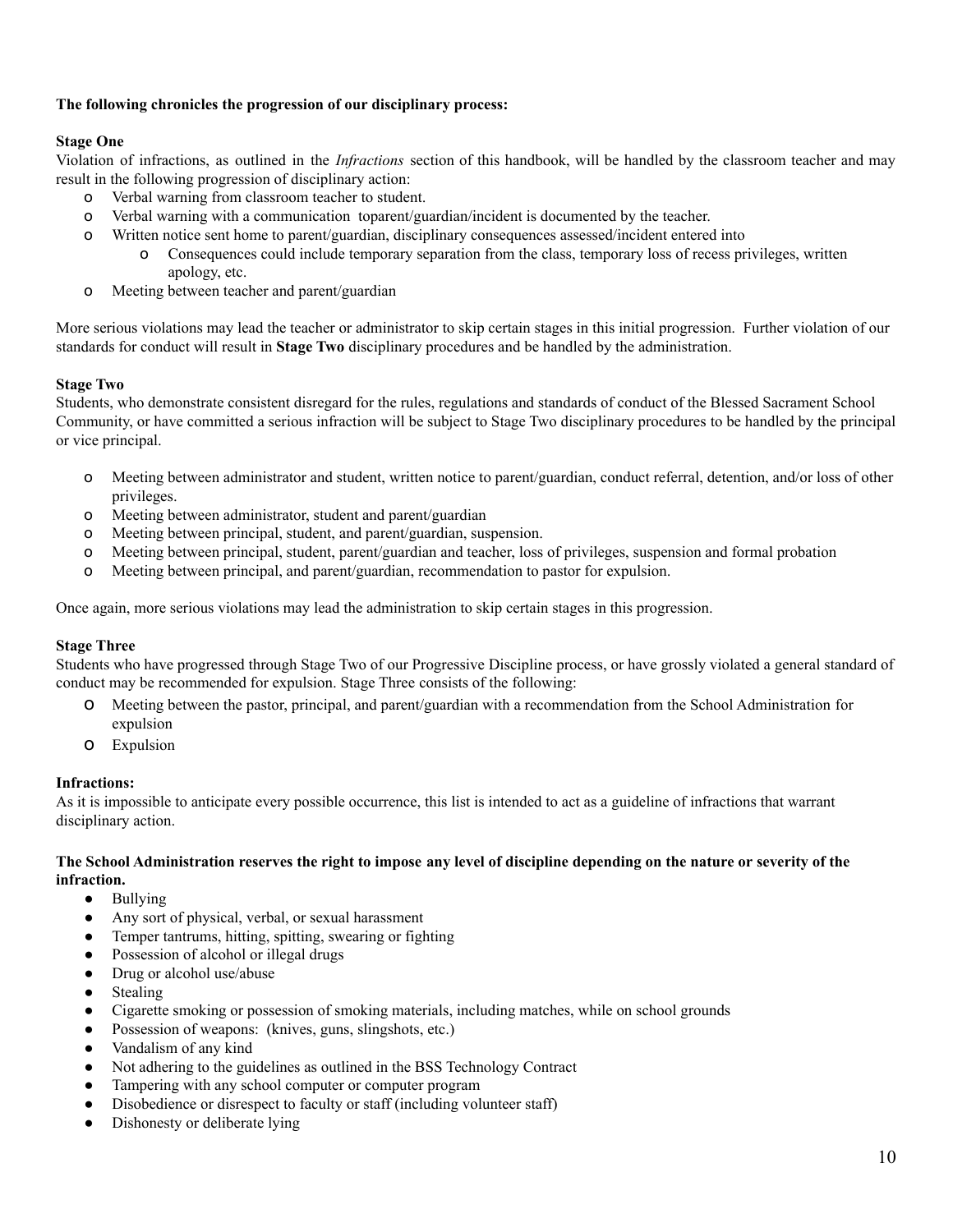- Violations of Academic Integrity—cheating, copying, plagiarism, etc.
- Leaving a classroom or the school yard for any reason without permission
- Loitering in the bathrooms or hallways
- Being in the school gym without the supervision of a coach or other adult
- Damaging a textbook that has been issued for use during the school year
	- o When a student receives a book at the beginning of the year, the student has the opportunity to report any damage already incurred to the textbook for which that child is now responsible. School issued textbooks must be covered.
- Inappropriate use of personal electronics in school or on school grounds
	- o The use of personal electronics (iPods, video games, etc.) is prohibited at all times during the school day. The official school day lasts from 8:00am until dismissal time.
	- **O** Please note that starting with the 2021-2022 school year the use of Apple watches or any such "smart" watch **is prohibited while in the building, they may be kept in a student's locker or backpack.**
	- **Q** AirPods may only be worn when a teacher gives permission in the classroom. If AirPods are found to be **worn without permission disciplinary action will be taken.**
- Possession of a cell phone during the school day
	- o Students in the middle school grades must turn off their phone and place it in their locker at the start of the school day. The phone should remain in their locker until dismissal.
	- o Students who own a cell phone in Grades 5 and below may keep them in their backpacks during the school day, but the phone must always remain turned off.
	- Inappropriate use of an iPad or any smart devices
- Chewing gum
- Disruptive behavior (speaking out of turn, passing notes, etc.) during class time
- Running through the corridors
- Failure to return required school notes, progress reports or parent-signed papers on time
- Forgery of a parent/guardian signature
- Littering
- Failure to comply with the uniform policy
- Playing on unauthorized areas of grass/grounds
- Failure to abide by the General Standards of Conduct as outlined in the handbook.

#### **Bullying**

In accordance with the guidelines established by the state of Massachusetts and the Archdiocese of Boston, Blessed Sacrament School has developed a Bullying Prevention and Intervention Plan. The full plan can be accessed by visiting our website, and is also available in Appendix II of this handbook.

Bullying is the repeated use by one or more students of a written, verbal, or electronic expression, or a physical act or gesture, or any combination thereof, directed at a target that:

- causes physical or emotional harm to the target or damage to the target's property;
- places the target in reasonable fear of harm to him/herself, or of damage to his/her property;
- creates a hostile environment at school for the target;
- infringes on the rights of the target at the school;
- materially and substantially disrupts the education process or the orderly operation of the school

By way of example only, Bullying may involve, but is not limited to:

- unwanted teasing
- threatening
- intimidating
- stalking
- Cyber-Stalking
- physical violence
- theft
- sexual, religious, racial or any other type of harassment
- public humiliation
- destruction of school or personal property
- social exclusion, including incitement and/or coercion
- rumor or spreading of falsehoods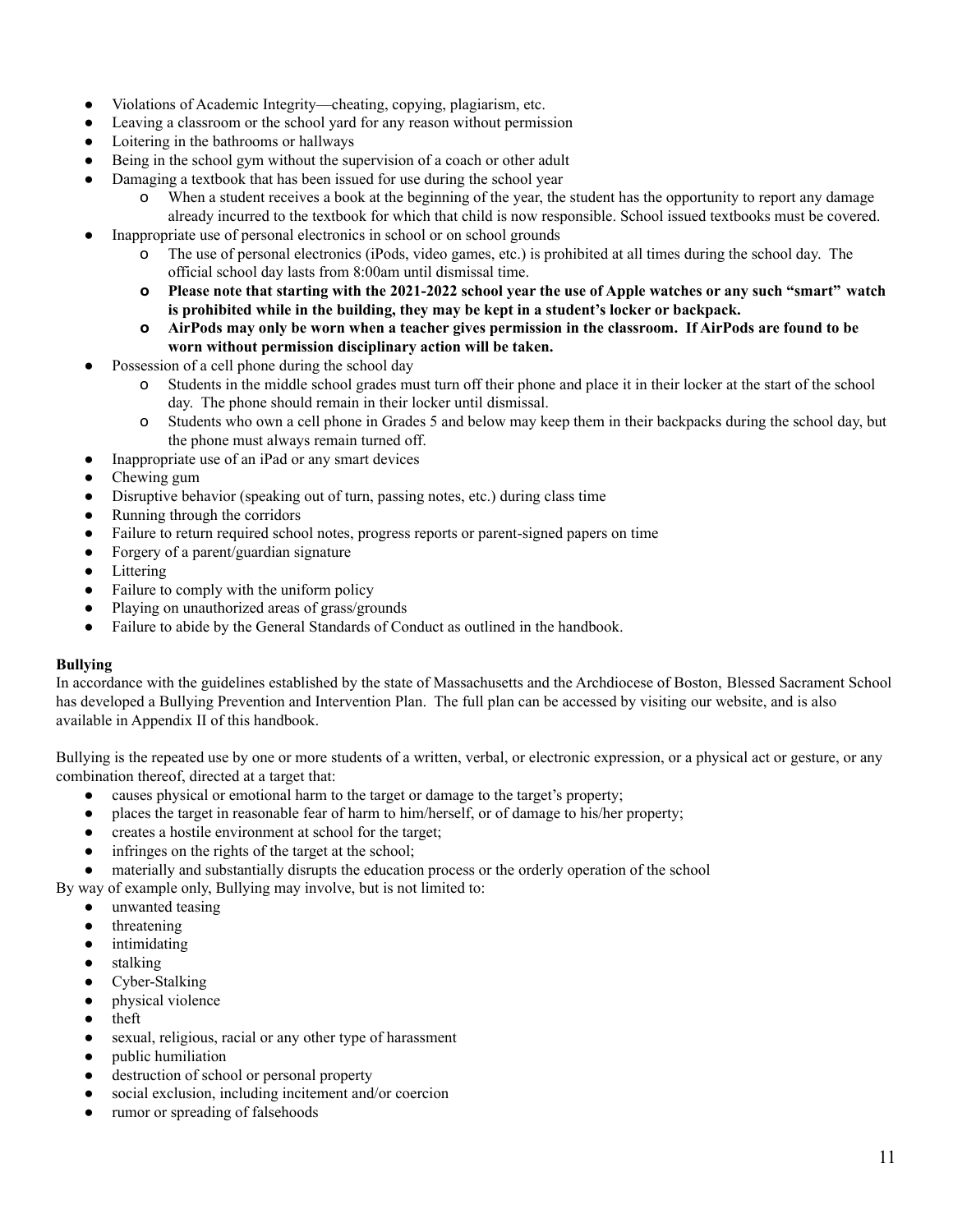Cyber-Bullying means bullying through the use of technology or any electronic communication, which shall include, but shall not be limited to, any transfer of signs, signals, writing, images, sounds, data or intelligence of any nature transmitted in whole or in part by a: wire, radio, photo-electronic or photo-optical system, including, but not limited to, electronic mail, internet communications, instant messages or facsimile communications.

Cyber-Bullying shall also include the creation of a web page or blog in which the creator assumes the identity of another person or knowingly impersonates another person as author of posted content or messages, if the creation or impersonation creates any of the conditions enumerated in the definition of bullying.

Cyber-Bullying shall also include the distribution by electronic means of a communication to more than one person or the posting of material on an electronic medium that may be accessed by one or more persons, if the distribution or posting creates any of the conditions enumerated in the definition of bullying.

**Blessed Sacrament School will not tolerate bullying behavior**. We expect all students to assist us in our crusade to identify and eliminate bullying from our classrooms, playground and lunchroom by reporting incidents to teachers and/or administrators. Through activities, speakers, and classes, students will be taught ways in which they can help to create an anti-bullying climate in our school.

Any student who is found to exhibit bullying behavior will be subject to disciplinary action as outlined in our Progressive Discipline Code.

#### **Fidget Toy Policy**

Fidget toys (spinners, cubes, etc.) may not be used during the school day, unless their use has been approved by an administrator, after consultation with the child's teacher. Families requesting the use of a fidget toy for their child should reach out directly to the principal to discuss the reasons for its use. In general, students must have a doctor's letter on file and dated within the last 12 months for the use of a fidget toy to be considered.

## **Academic Integrity**

All members of the Blessed Sacrament School community – students, parents, teachers, administration – have a responsibility to support and uphold the fundamental principles of academic integrity while fostering an atmosphere of honesty and mutual respect. Our school's mission statement clearly states our hope to cultivate independent thinking and foster intellectual curiosity amongst our students. This can only be done in a learning environment that promotes responsibility, humility and integrity. Students who do not pursue virtuous study must be held accountable for their errors – as a matter of justice, character formation, self respect, and respect for the educational community.

#### **Academic Integrity Procedures**

In order to promote academic integrity at Blessed Sacrament School, we understand that students need direction and affirmation as they develop the skills of virtuous scholarship. Therefore, much effort will be made by our teachers each year to educate and enlighten students about the importance of academic integrity and personal responsibility.

Students who violate the academic integrity policy will face academic and disciplinary sanctions. The school has developed the following procedures to address violations.

Violations of academic integrity include, but are not limited to:

- Copying homework
- Sharing homework with another student
- Sharing quiz/test questions with other students in any way
- Plagiarism (taking someone else's work or ideas and passing them off as one's own)
- Forging a signature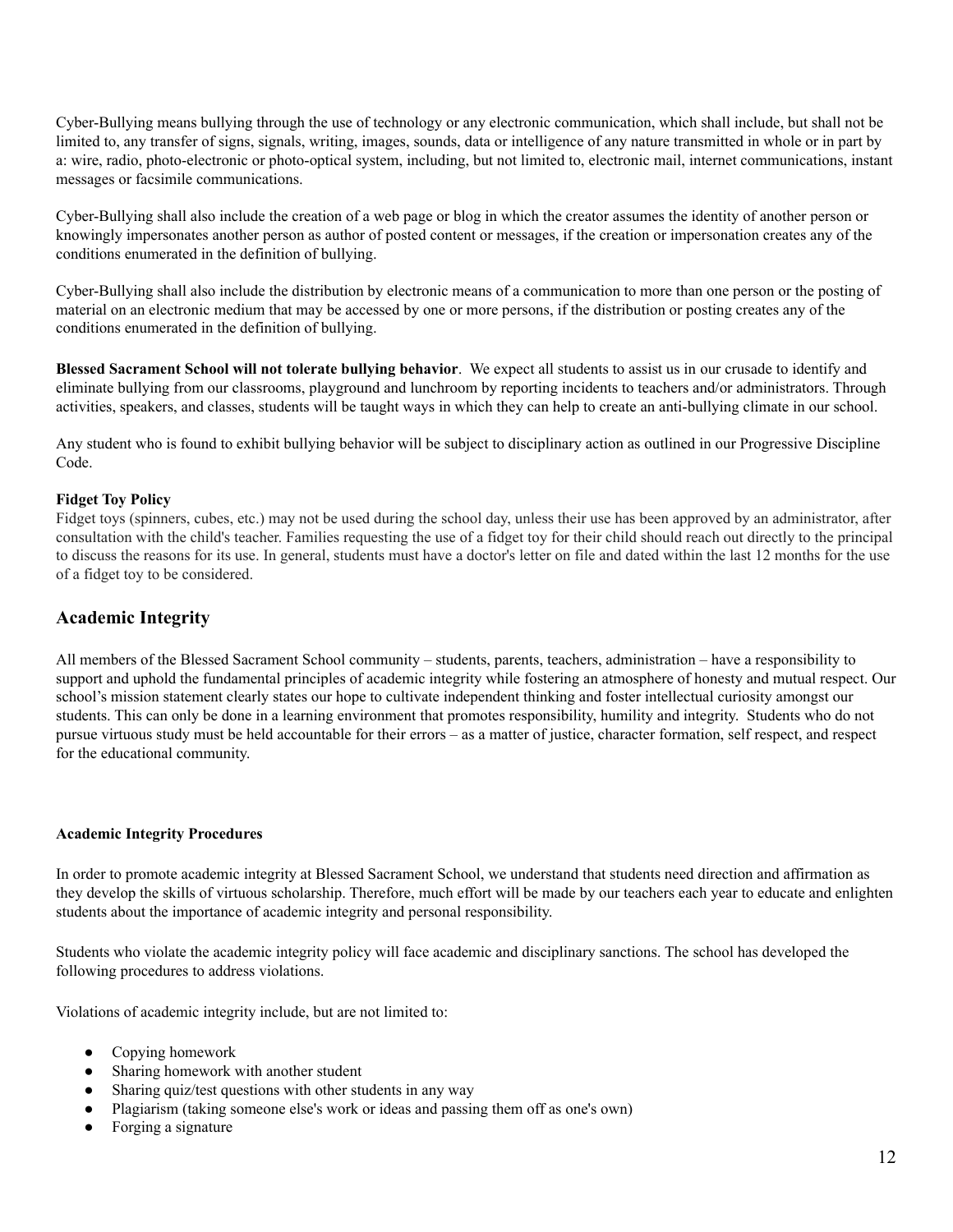- Cheating on a quiz/test
- Stealing tests, quizzes, or answer keys
- Using unauthorized materials (Cliff Notes, Spark Notes, etc.) in lieu of reading a text

When it is suspected a violation has occurred, the teacher will first meet with the student to determine the facts of the situation and the intent of the student. If it is determined that the student's behavior did violate the academic integrity policy, then the teacher will report the incident to the BSS administration. The teacher and administrator will then work together to determine an appropriate academic and disciplinary penalty, while also establishing a plan for communicating the details of the incident with the student's parents.

Based on the severity of the violation, possible academic penalties include:

- Receiving a zero grade for the assignment, quiz or test
- An opportunity to resubmit the work or retake a quiz/test for reduced credit
- Exclusion from the middle school honor roll, regardless of final grade averages
- Dismissal or exclusion from the National Junior Honor Society

Possible disciplinary penalties include:

- Detention for one or more hours
- Loss of student privileges
- Suspension, in the event of multiple violations of academic integrity

Note that both the student who copies homework/receives answers and the student who shares homework/provides answers will be held accountable for their actions. Although it takes great courage and a strong will to reject a peer who is seeking answers or inappropriate assistance in completing an assignment, it is our school's expectation that all students will demonstrate this high level of honor and integrity at all times.

## **Detention**

When a student has progressed through the disciplinary process to the point of detention, his/her detention must be served on the next available detention day. A student who is serves a detention should be picked up at 3:45pm or else they will be sent to extended day for safety purposes. An email will be sent home to notify parents that a detention has been given and the reasons why.

## **Suspension**

There are two types of suspension:

- (1) Internal suspension: A student who receives an internal suspension shall come to school, but remain in a supervised and isolated room for the entire school day. The student will be allowed to complete all the assigned class work for the day during his/her suspension, but will receive reduced credit (up to 80% of grade earned).
- (2) External suspension: A student who receives an external suspension will not be allowed in school for the duration of his/her suspension. The student will also not be allowed to participate in any school-related activities, and will receive reduced credit (up to 80% of grade earned) for any missed work.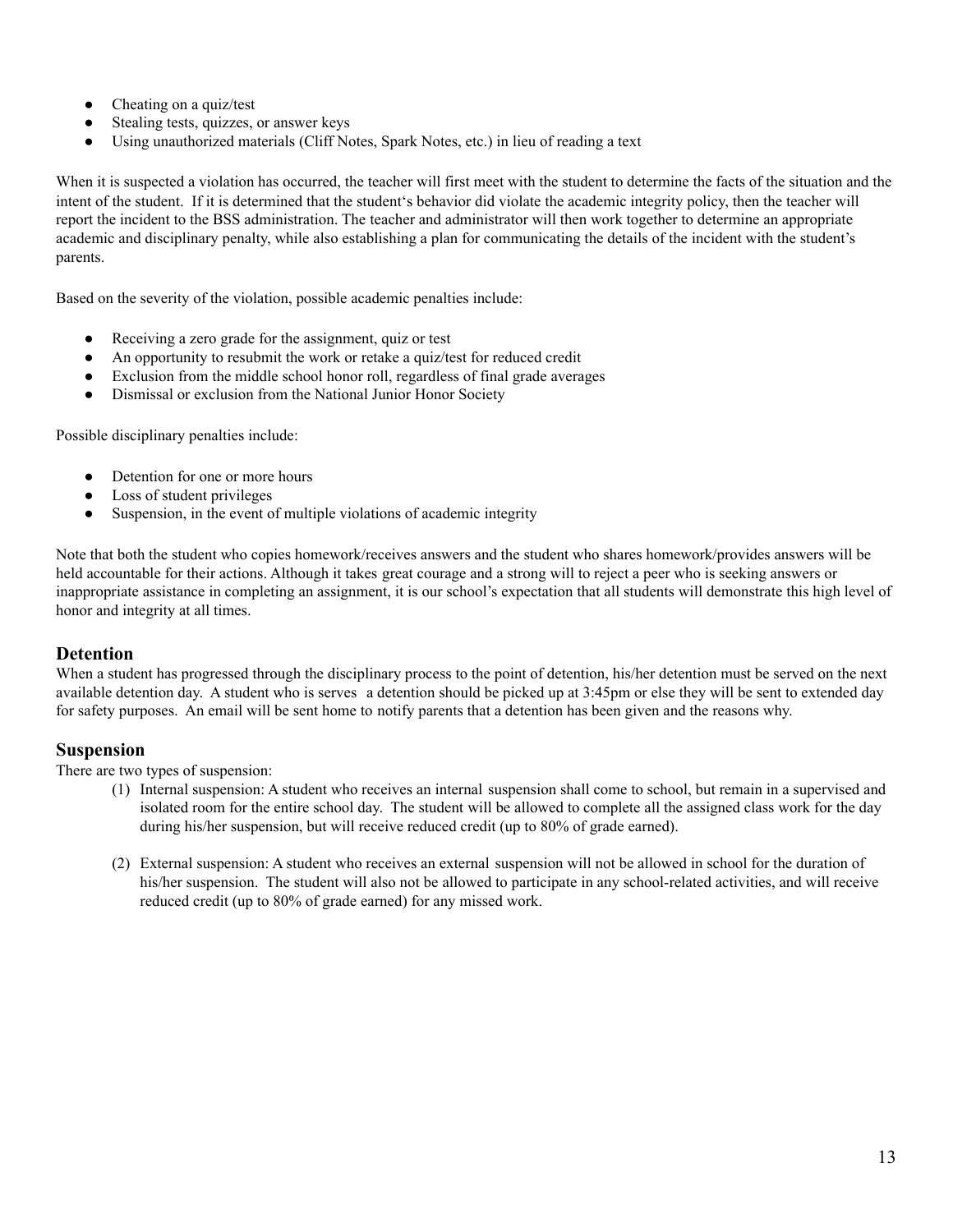## **Dress Code/Uniform**

The current BSS logo is required on all polos, sweaters, and gym t-shirts.

Students are allowed to wear the uniform items listed below as part of their in building school attire. Any logoed items not listed below may be worn as outdoor attire only. eg. Nylon or Fleece Jackets

## **BSS Early Childhood Dress Code (Preschool & Pre-Kindergarten)**

| <b>Boys</b>                                                                                                                        | <b>Girls</b>                                                                                                                        |
|------------------------------------------------------------------------------------------------------------------------------------|-------------------------------------------------------------------------------------------------------------------------------------|
| <b>Pants</b><br>Wine Colored Sweatpants<br>$\bullet$<br><b>Shirt</b>                                                               | Pants<br>Wine Colored Sweatpants<br>$\bullet$<br>Wine Colored Short Sleeved Knit Dress (with bike<br>$\bullet$<br>shorts or tights) |
| Wine Colored Short Sleeve T-Shirt<br>$\bullet$<br>Wine Colored or Gray Long Sleeve T-Shirt<br>$\bullet$<br>Wine Colored Sweatshirt | <b>Shirt</b><br>Wine Colored or Gray Long Sleeve T-Shirt<br>$\bullet$<br>Wine Colored Short Sleeve T-Shirt<br>$\bullet$             |
| <b>Summer Option</b><br>Wine Colored Mesh Shorts<br>$\bullet$<br>All T-shirt Options<br>$\bullet$                                  | Wine Colored Sweatshirt<br>$\bullet$<br><b>Summer Option</b><br>Wine Colored Mesh Shorts<br>All T-Shirt Options<br>$\bullet$        |

## **Boys Kindergarten through Grade 8**

| <b>Kindergarten through Grade 5</b>                                                                                                                                                                                                                                                                                                                                                                                             | <b>Boys Grade 6 through Grade 8</b>                                                                                                                                                                                                                                                                                                                                   |
|---------------------------------------------------------------------------------------------------------------------------------------------------------------------------------------------------------------------------------------------------------------------------------------------------------------------------------------------------------------------------------------------------------------------------------|-----------------------------------------------------------------------------------------------------------------------------------------------------------------------------------------------------------------------------------------------------------------------------------------------------------------------------------------------------------------------|
| <b>Shirt</b><br>Long or short sleeve maroon collared polo shirt with<br>$\bullet$<br>BSS Logo (Must be tucked in at all times)<br>Shirts worn under the uniform shirt must be solid white<br>$\bullet$<br>Maroon pullover school sweater (optional)<br>$\bullet$<br>BSS 1/4 Zip Fleece (JB Pride Uniform) (optional)<br>$\bullet$<br>No BSS Spirit hooded sweatshirts allowed except on<br>$\bullet$<br>spirit days or gym days | <b>Shirt</b><br>Long or short sleeve white collared polo shirt with BSS<br>Logo (Must be tucked in at all times)<br>Shirts worn under the uniform shirt must be solid white<br>Maroon or gray pullover school sweater (optional)<br>BSS 1/4 Zip Fleece (JB Pride Uniform) (optional)<br>No BSS Spirit hooded sweatshirts allowed except on<br>spirit days or gym days |
| <b>Pants</b><br>Gray twill dress pants with black belt<br>$\bullet$<br>(No belt allowed for kindergarten)                                                                                                                                                                                                                                                                                                                       | <b>Pants</b><br>Gray twill dress pants with Black belt<br><b>Summer Option</b>                                                                                                                                                                                                                                                                                        |
| <b>Summer Option</b><br>Gray uniform shorts with black belt instead of pants<br>$\bullet$<br>(No belt allowed for Kindergarten)                                                                                                                                                                                                                                                                                                 | Gray uniform shorts with black belt instead of pants<br>$\bullet$                                                                                                                                                                                                                                                                                                     |

## **All Boys K-8**

**Shoes & Socks**

- Black or brown dress shoes (No slippers, sneakers, moccasins, platform shoes, clogs, or boots of any type)
- Crew length socks in gray, black, or white with no logos, stripes or designs.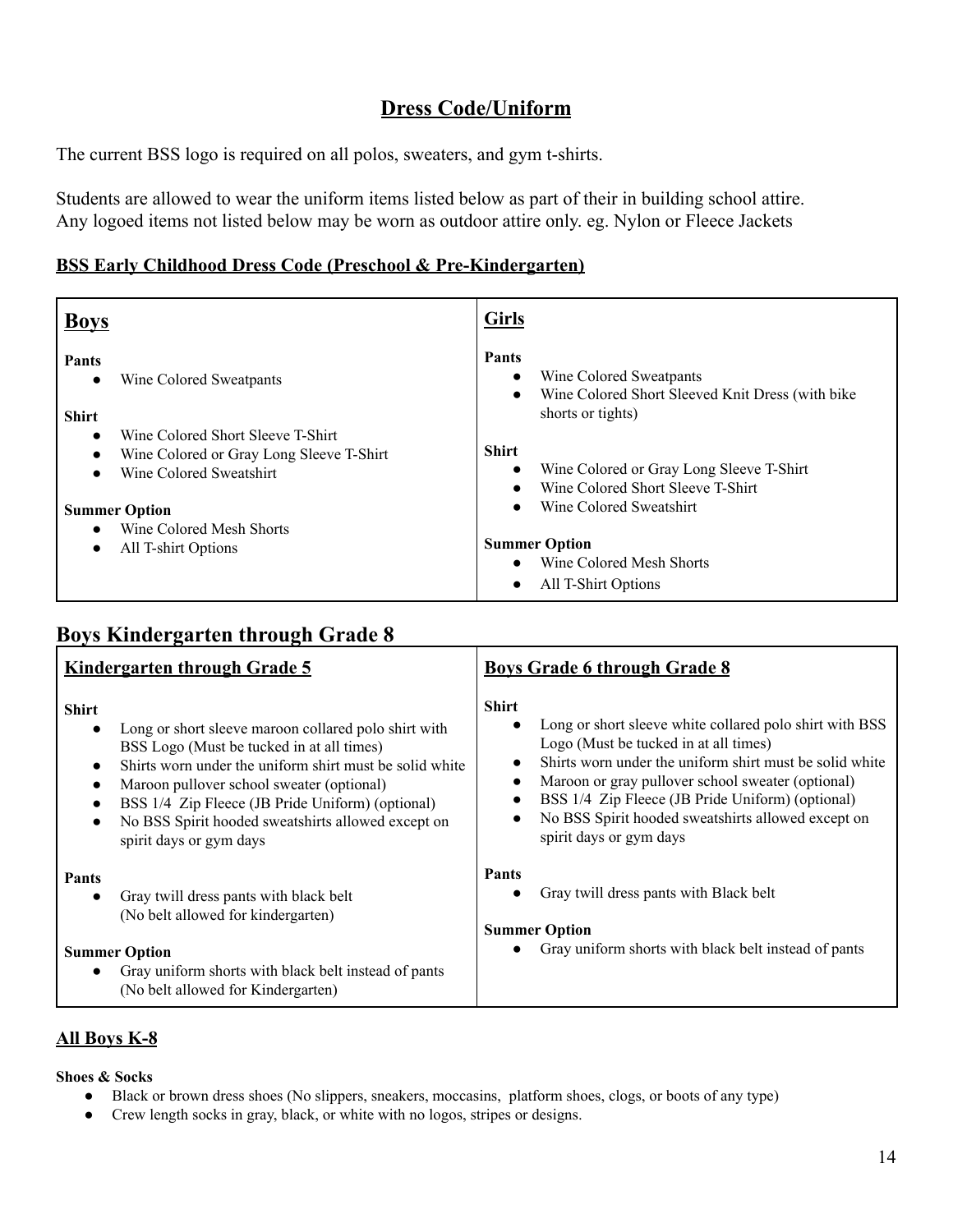## **Hair**

- No shaved configurations or "tails"
- No extreme lengths of hair
- Hair length shall not be allowed below the top of the collar
- No facial hair
- No unnatural coloring or highlighting

## **Miscellaneous**

- No hats
- No earrings worn in school
- No body piercing
- Necklaces must not be visible, however, religious medals are permitted providing they are of reasonable size (the homeroom teacher will have the final discretion)
- No tattoos
- ●

## **Girls Kindergarten through Grade 8**

| <b>Girls Kindergarten through Grade 5</b>                                                                                                                                                                                                                                                                                                                                                                              | <b>Girls Grade 6 through Grade 8</b>                                                                                                                                                                                                                                                                                                                                                                                                                                                             |
|------------------------------------------------------------------------------------------------------------------------------------------------------------------------------------------------------------------------------------------------------------------------------------------------------------------------------------------------------------------------------------------------------------------------|--------------------------------------------------------------------------------------------------------------------------------------------------------------------------------------------------------------------------------------------------------------------------------------------------------------------------------------------------------------------------------------------------------------------------------------------------------------------------------------------------|
| <b>Jumper</b><br>Maroon BSS plaid<br>٠<br>Tights or bike shorts are required under the jumper for<br>Kindergarten                                                                                                                                                                                                                                                                                                      | Kilt<br>Gray BSS kilt – worn no more than 3" above the knee;<br>rolling and/or pinning the kilt is not allowed<br><b>Shirt/Blouse</b>                                                                                                                                                                                                                                                                                                                                                            |
| <b>Blouse</b><br>Long or short sleeve white peter-pan collar blouse<br>Maroon pullover or cardigan sweater (optional)<br>$\bullet$<br>BSS 1/4 Zip Fleece (JB Pride Uniform) (optional)<br>No BSS Spirit hooded sweatshirts allowed except on<br>spirit days or gym days<br><b>Summer Option</b><br>Gray uniform shorts with black belt<br>No belt allowed for Kindergarten<br>Pink short-sleeve polo top with BSS Logo | Long or short sleeve white button down oxford (Must<br>be tucked in at all times.)<br>Long or short sleeve white collared polo shirt with BSS<br>Logo (Must be tucked in at all times.)<br>No colored undergarments worn under the blouse<br>(cream or white camisole and bra)<br>Maroon pullover sweater or cardigan sweater (optional)<br>Vest (optional)<br>BSS 1/4 Zip Fleece (JB Pride Uniform) (optional)<br>No BSS Spirit hooded sweatshirts allowed except on<br>spirit days or gym days |
|                                                                                                                                                                                                                                                                                                                                                                                                                        | <b>Summer Option</b><br>Gray uniform shorts with black belt                                                                                                                                                                                                                                                                                                                                                                                                                                      |

## **All Girls K-8**

## **Pants (Winter/Cold Weather Option—from after Columbus Day until the first day of spring)**

- Gray uniform pants with black belt
- Jumper or Kilt with black leggings

## **Shoes**

- Black or brown dress shoes
- No slippers, sneakers, moccasins, platform shoes, clogs, or boots of any type
- Maroon knee-hi socks worn to the knee or tights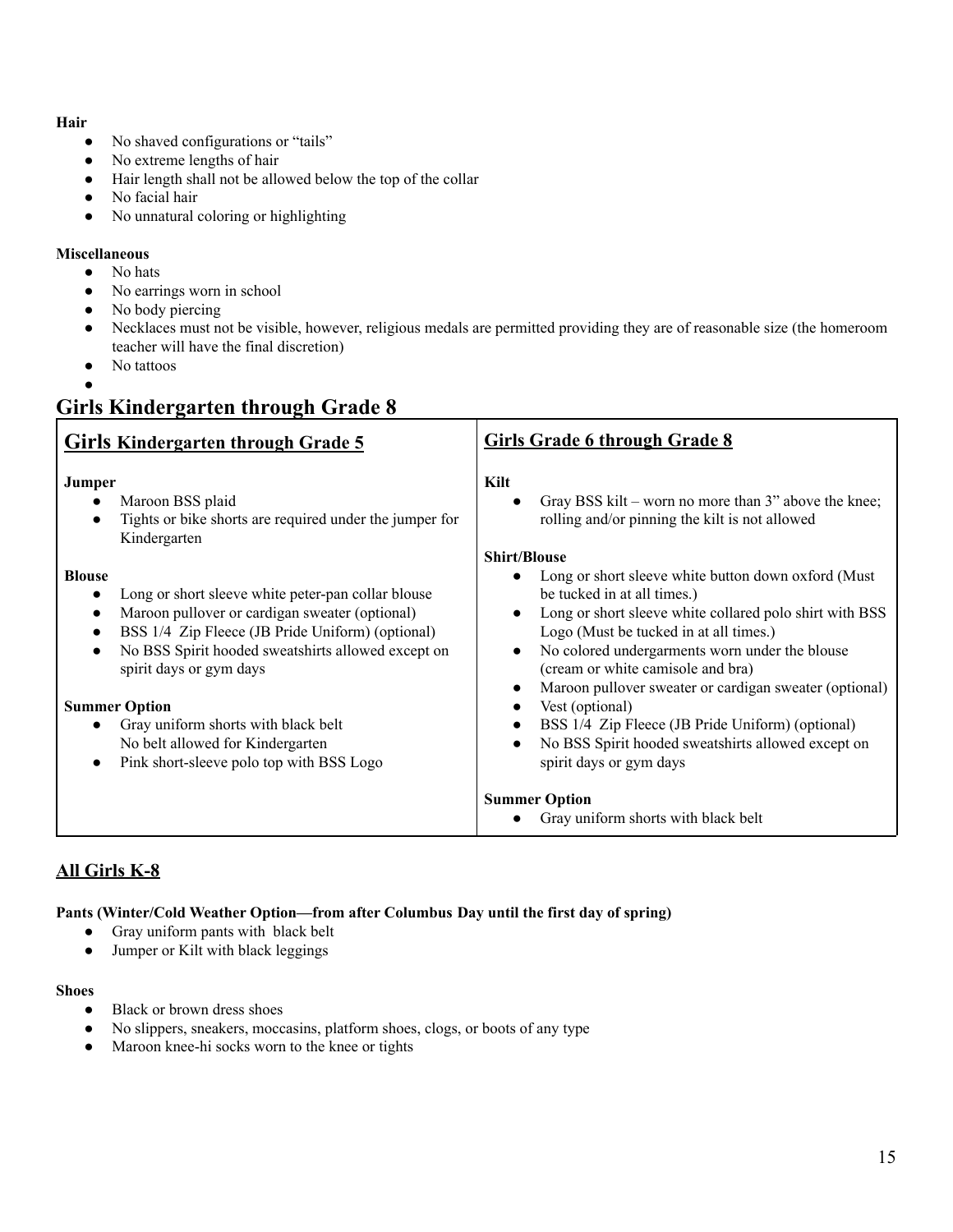#### **Hair**

- **●** No shaved configurations
- No extreme height
- No unnatural coloring, no highlighting

#### **Miscellaneous**

- **●** No hats
- Minimal nail polish is allowed (distracting colors/patterns are at the discretion of teachers and administration)
- No body piercing (except ears)
- One pair of earrings is permitted. No dangling earrings or hoops
- No makeup or lip gloss
- Necklaces must not be visible, however, religious medals are permitted providing they are of reasonable size. (The homeroom teacher will have final discretion)
- No tattoos

## **Physical Education Uniform – Kindergarten through Grade 8**

All items that are part of the physical education uniform may only be worn on the student's physical education day.

## **Pants/Shorts**

- **●** Gray long elastic-bottom or open-bottom sweatpants (sweatshirt material)
	- **o** Must be worn at the waist
	- **o** BSS logo optional, If no BSS logo, then sweatpants must be plain gray, without markings or lettering
- **●** BSS logo gym shorts
	- **o** May be worn during summer uniform time period only
	- **o** BSS logo optional, If no BSS logo, then shorts must be plain gray or maroon and without markings or lettering
- BSS Logo Warm-up Pants

## **Tops**

- Long or Short-sleeve T-shirt with BSS logo (white, maroon or gray)
- Long-sleeve Sweatshirt with BSS logo (white, maroon or gray)
- Hooded Spirit wear Sweatshirt with Logo allowed

## **Footwear**

- **●** Sneakers are allowed on physical education day only
- Sneakers must be flat, rubber sole type
- **●** No platforms, wheels, distracting lights or sounds are permitted
- **●** Sneakers must be lace tied or velcro
- **●** White socks with no logos or designs

## **T.A.G Day (Tastefully Approved Garments)**

Several times throughout the course of the school year students are permitted to dress in casual attire. These casual days will appear on the monthly calendar. Students and their parents/guardians are asked to exercise good judgment when making their clothing choices.

## **T.A.G Day Dress Code:**

- Slacks or jeans are permitted with no cutoffs, holes, patches or excessive bagginess worn at the waist.
- Shorts are permitted (during summer uniform months ) but they should be of an appropriate length
- Skirts, dresses and jumpers are permitted with no cutoffs, holes, patches or excessive bagginess
- Sweatshirts and tee shirts are permitted providing they contain no slogans or advertisements that are offensive
- Girls may wear only one pair of earrings
- Boys are not permitted to wear earrings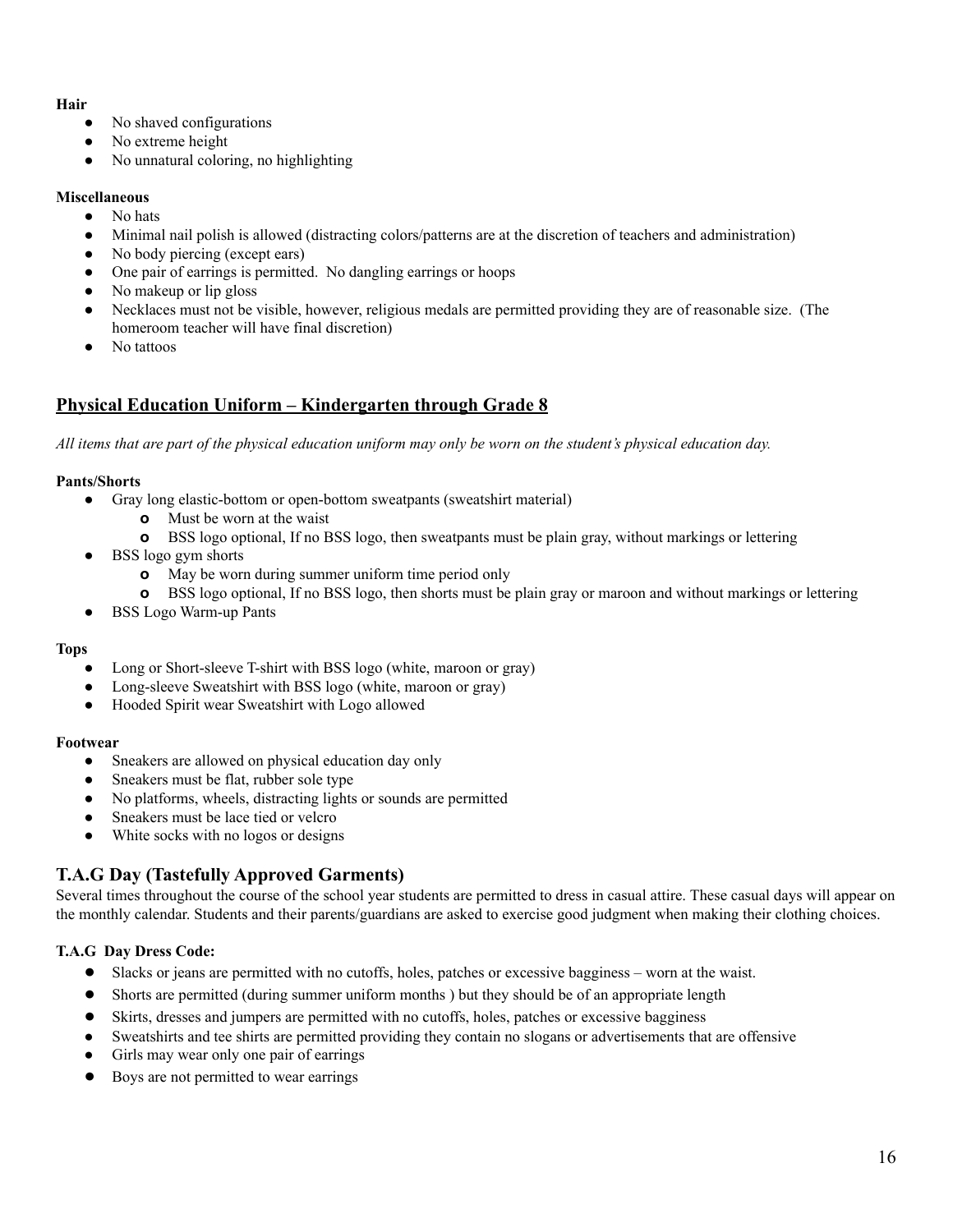#### **T.A.G Day attire that is not appropriate for boys or girls:**

- **●** No sleeveless shirts or sweatshirts
- **●** No backless shirts
- **●** No tank tops or thin strapped tops
- **●** No bare shoulders
- No short shorts
- No visible or bare midriffs
- **●** No extreme length of nails or colors
- **●** No hair color or tint
- **●** No makeup
- **●** No tattoos
- No Yoga Pants unless covered with a long tunic/sweatshirt

#### The administration and teachers will have final judgment on matters related to dress code and may require a student to **modify his or her attire on uniform days and casual days**

## **Summer Uniform Dates**

Summer uniform options apply from September through Columbus/Indigenous Peoples Day and immediately following April vacation until the end of the school year.

## **Purchasing Uniforms**

Parents may order uniform options through:

| J. B. Pride Uniform     | Land's End Kids Uniform Catalog |
|-------------------------|---------------------------------|
| 28 Corey Street         | 1-800-469-2222                  |
| West Roxbury, MA 02132  | www.landsend.com                |
| $(617)$ 323-8832        | BSS code: 9000 4842-2           |
| www.jbprideuniforms.com |                                 |
| BSS School Code: 006    |                                 |

Parents have the choice of purchasing certain uniform items through the Land's End School Uniform program. Items available include white long-sleeve shirts and blouses, gray slacks, embroidery-monogrammed burgundy v-neck sweaters, burgundy short sleeve polo shirts, boys' gray shorts, and monogrammed gym sweatshirts.

Using the BSS order number will ensure that the School receives partial credit for the sale at no added cost to the purchaser. All *credits earned will defray the cost of a designated academic program.*

## **Extracurricular Activities**

## **Athletics**

## **Philosophy of the Athletic Program**

The objective of Blessed Sacrament School's athletic program is to provide the opportunity for students to participate in athletic activities while developing individual skills and an appreciation for fitness, teamwork and sportsmanship.

The athletic program is open to all students and we encourage participation. Each student who signs up for a sport will be placed on a team and be allowed to compete. Coaches will make every effort to give each player an equitable amount of playing time over the course of a season; however, this may vary from game to game.

The underlying philosophy of the BSS athletic program is to provide an atmosphere of encouragement and good sportsmanship wherein students can learn and play sports. In that spirit, all teams, coaches, parents, and players participating in the athletic program are required to conduct themselves in a sportsman-like manner. Failure to do so will result in disciplinary action up to and including removal from the program.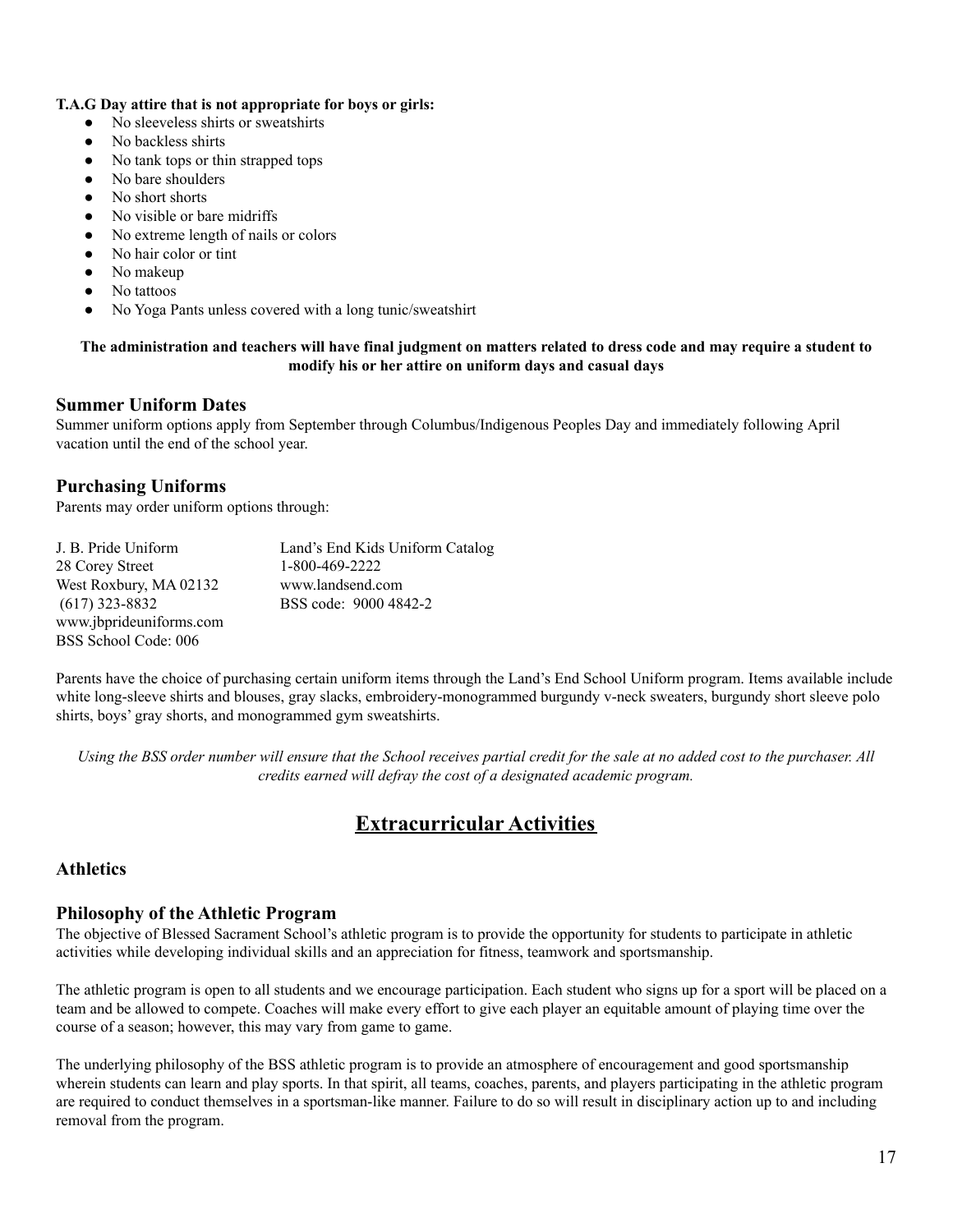Participation in the athletic program, as a coach or an athlete, is a privilege. The school's policy of progressive discipline may prohibit student participation in the athletic program. Improper behavior of an athlete during a sporting event can lead to benching or even disciplinary action at school. Correspondingly, improper behavior of a student at school may lead to exclusion from a sporting event. Improper behavior of a coach as determined by the Athletic Director and principal will result in disciplinary action, up to and including removal from the coaching position.

Blessed Sacrament School is committed to offering equal opportunities for participation to male and female students of all ages. As our coaches are volunteers, we may not always be able to offer exactly the same opportunities to all students.

## **Sports Offered:**

- o Soccer
- o Basketball
- o Tennis (grades 6-8)
- o Cross Country (grades 4-8)

## **Soccer**

## **Level Placement**

Placement on soccer teams is based on a child's birthdate, not their grade. As a result, teams will include players from multiple grade levels. BSS teams follow the placement guidelines established by Forekicks in Norfolk.

## **Basketball**

In the middle school basketball program, we intend to have both intramural and extramural games. Playing time for the *extramural* basketball teams may not be equitable, as coaches will be allowed broad discretion with regard to playing times for these games. This latitude is intended to (a) provide our more advanced athletes an opportunity for higher levels of competition and (b) allow us to field a reasonably competitive team against some of the more advanced teams we may face. Coaches will attempt to calibrate playing time in the *intramural* games so that, viewing the extramural and intramural games together, playing time will be roughly equitable over the course of the season.

More information about the basketball program can be found on the school website, and will be updated each October.

## **Clubs**

Blessed Sacrament School strives to educate the whole child. To that end, we offer a variety of extracurricular activities and athletic programs. Parent and faculty facilitated clubs are offered in two sessions: September through November and January through April. Information about the clubs being offered each session, including any required fees can be found on our school website before each session begins. Over the past three years, the following clubs have been offered during either the fall or spring session. Not all clubs are offered each session:

## **Extended Day Program**

Extended Day will be offered both in the morning and after school for the 2021-2022 school year. Times, policy for signing up, and pricing will be announced closer to the start of the school year given the uncertainty of possible COVID protocols.

All billing for Extended Day takes place through the FACTS incidental billing program. For further information, contact the school office or the Extended Day personnel at (617) 678-1345.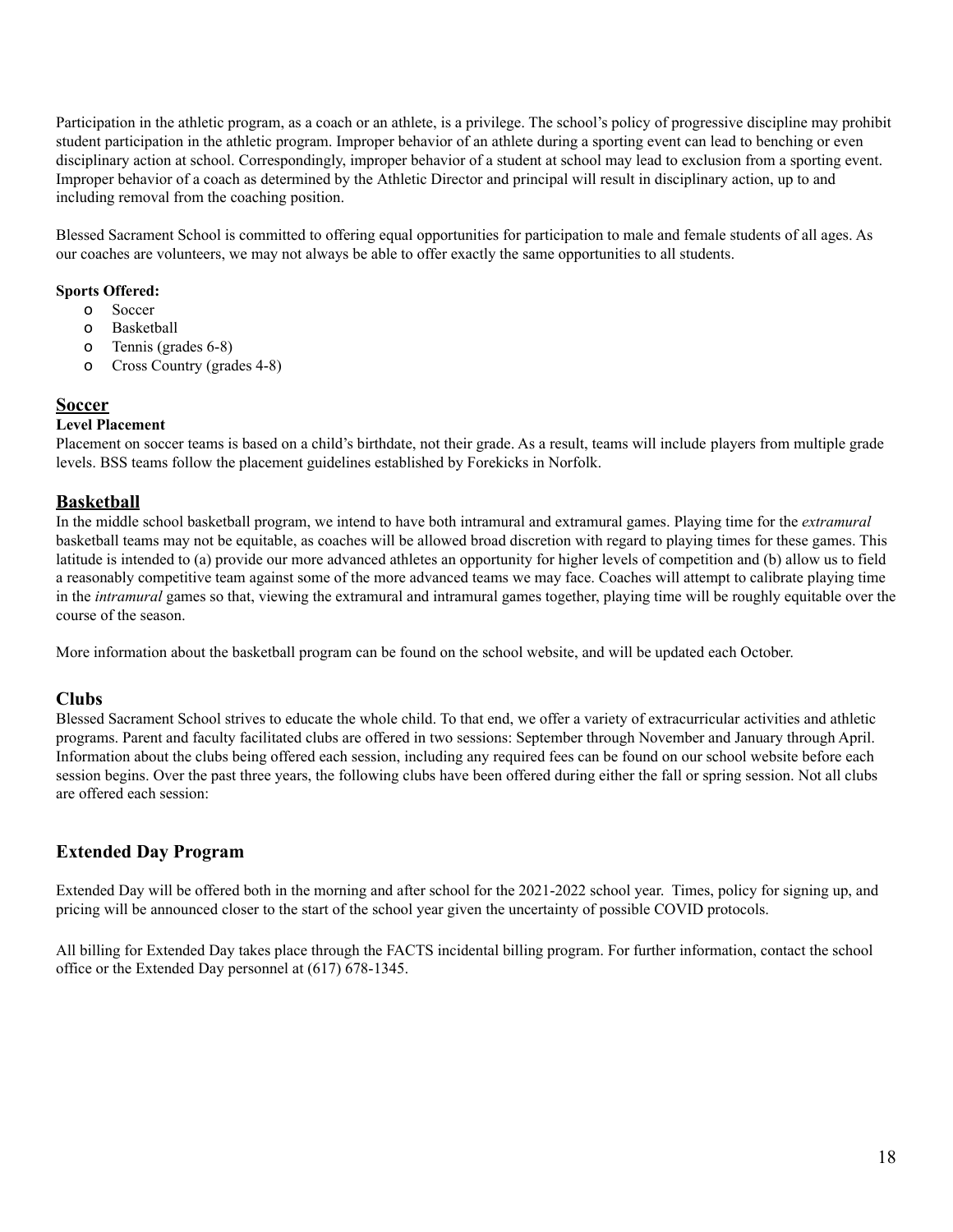## **Finances and Fees**

## **Important Tuition Facts**

- Your child's enrollment is dependent upon a tuition account in good standing
- Non-payment of tuition or non-enrollment in FACTS will result in the loss of your child's seat at Blessed Sacrament School
- If a payment problem exists, it is crucial that the parent or guardian contact the principal or bookkeeper to notify the school of the issue as soon as possible

## **About FACTS Management Company**

Blessed Sacrament School will again partner with FACTS Management Company to help manage our tuition payments for the 2021-2022 school year. FACTS serves over 4,000 schools nationwide in tuition management for private and faith-based schools. FACTS is not a loan program, so no debt is incurred and no credit check is conducted. Everyone is eligible. The FACTS Automatic Tuition Payment Plan uses ACH payments, which are bank-to-bank payments authorized by the parent, guardian, or responsible party, that allow FACTS to proceed directly through your bank or by credit card.. These payments will be automatically deducted from a designated checking or savings account of your choice on the 1st of the month. Re Enrollment in FACTS is required for each new academic year. Changes to your FACTS account must be made directly through FACTS (e.g. financial account information).

## **Payment Options**

There are three options available for payment of tuition at Blessed Sacrament School:

- **Option 1—Payment in full through FACTS Automatic Payment Plan due by July 1, 2021.**
	- There is no charge by FACTS for this option.

## **Option 2—Two payments through FACTS Automatic Payment Plan**

- **●** Two payments made on July 1, 2021 and December 1, 2021
- **●** There is a charge by FACTS for this option

## **Option 3—Ten payments through FACTS Automatic Payment Plan**

- Ten monthly payments paid on the 1st of each month from July through April
- There is a charge by FACTS for this option

## **Option 4 ----- Twelve payments through FACTS Automatic Payment Plan**

- Twelve monthly payments paid through FACTS Automatic Payment Plan paid on the 1st of each month from June through May
- There is a charge by FACTS for this option

## **Payments Returned to FACTS**

If your payment is returned to FACTS because of insufficient funds, FACTS will attempt to take your payment up to two (2) more times on the next available payment date. For every time your payment is returned, you will be charged a missed payment fee by FACTS. FACTS will notify you when they will reattempt the payment along with the missed payment fee. For example, a missed July 1st payment will reattempt on August  $16<sup>th</sup>$ ; if not collected, it will attempt again on August st<sup>th</sup>.

If a payment is returned to FACTS three (3) times, FACTS will return the collections to Blessed Sacrament School. At that point, payment (in the form of a check, cash, or money order) must be brought to the Blessed Sacrament School office within ten days.

## **Non-Admission of Students Due to Tuition Delinquency**

According to this policy, families failing to pay tuition or who have been unwilling to make suitable alternative arrangements (through communication with the school) will be informed that their child/children will not be allowed to attend Blessed Sacrament School. All families must be re-registered and up to date in their payment of tuition before a student can return to the school or continue the following school year.

If tuition delinquencies exist they will be dealt with by the Business Manager and the Principal.

## **School Fee**

The annual \$300 fee is due immediately upon acceptance or re-registration and is non-refundable.

## **All registration and re-registration fees are non-refundable.**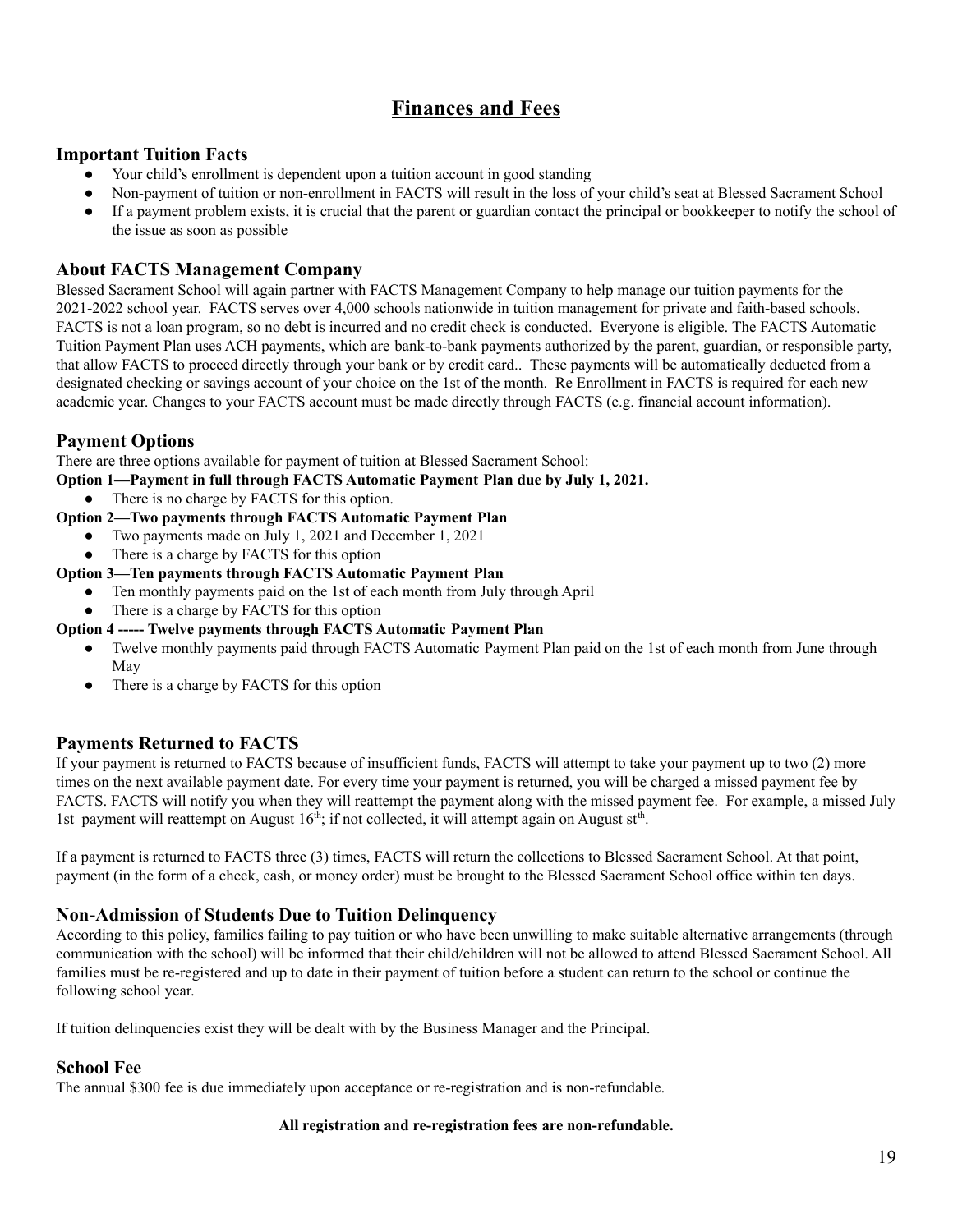## **Technology Fee**

A \$100 Technology Fee will be collected annually for students in Grades K-8. This fee supports the school's technology infrastructure, the regular upgrade of existing technology, and the purchase of new instructional technology.

## **Financial Assistance**

A financial aid program has been established in the school. Families requiring assistance are encouraged to apply online through FACTS Grant and Aid. In order to receive financial assistance, families must enroll and submit the proper documentation to FACTS. You are assured that all information required to determine need shall be held in strict confidence.

## **The Janice M. Smith Tuition Forgiveness Policy**

The following policy was approved as a memorial to Janice M. Smith, a loving and devoted Blessed Sacrament School parent who passed away in 2006. The goal of the policy is to enable all families who suffer loss as the result of a death, to remain at Blessed Sacrament School during a period of tremendous upheaval.

Upon the death of a parent or guardian, the next set of the family's tuition payments (1 payment, 2 payments, or 10 payments) will be credited and paid for from the school's reserve account.

## **Parish Partnership Support**

Recognizing the important partnership that exists between school, home and church, Blessed Sacrament School seeks to support families that are active in the life of their home parish community. Families that submit the "Parish Partnership Support - Family Form" are eligible for financial assistance from the "school tax" fund that BSS has received from several local Catholic parishes. Families must also share the "Parish Partnership Support- Pastor Form" with their pastor, so that he can complete it and send it back to BSS. This process replaces the parish sponsorship program that had previously been used at BSS, in response to changes to the school tax policy at the Archdiocesan level.

Parish Partnership Support forms are available on the school website, visit school.blessedsacrament.org/parish-partnership

## **Refund Policy**

Tuition payments are annual seat charges. The ability of the administration to fill a seat after a student withdraws diminishes rapidly after September 1<sup>st</sup>. As such, refunds take away from the school's ability to maintain a balanced budget.

All fees are non-refundable. Partial tuition refunds may be offered, based on the date of a student's withdrawal. It is important that the school receives written notice of withdrawal, preferably 30 or more days prior to the withdrawal date.

The following is a schedule showing the amount available as a refund to each student who withdraws from BSS. Transcripts will be forwarded to a child's new school only after a family's financial obligations have been met. This policy is subject to review and changes annually.

## *Percent of Annual Tuition Due and Not Refundable:*

| <b>Date</b>              | Percent |
|--------------------------|---------|
| <b>July 1, 2021</b>      | 25%     |
| September 1, 2021        | 50%     |
| <b>November 30, 2021</b> | 100%    |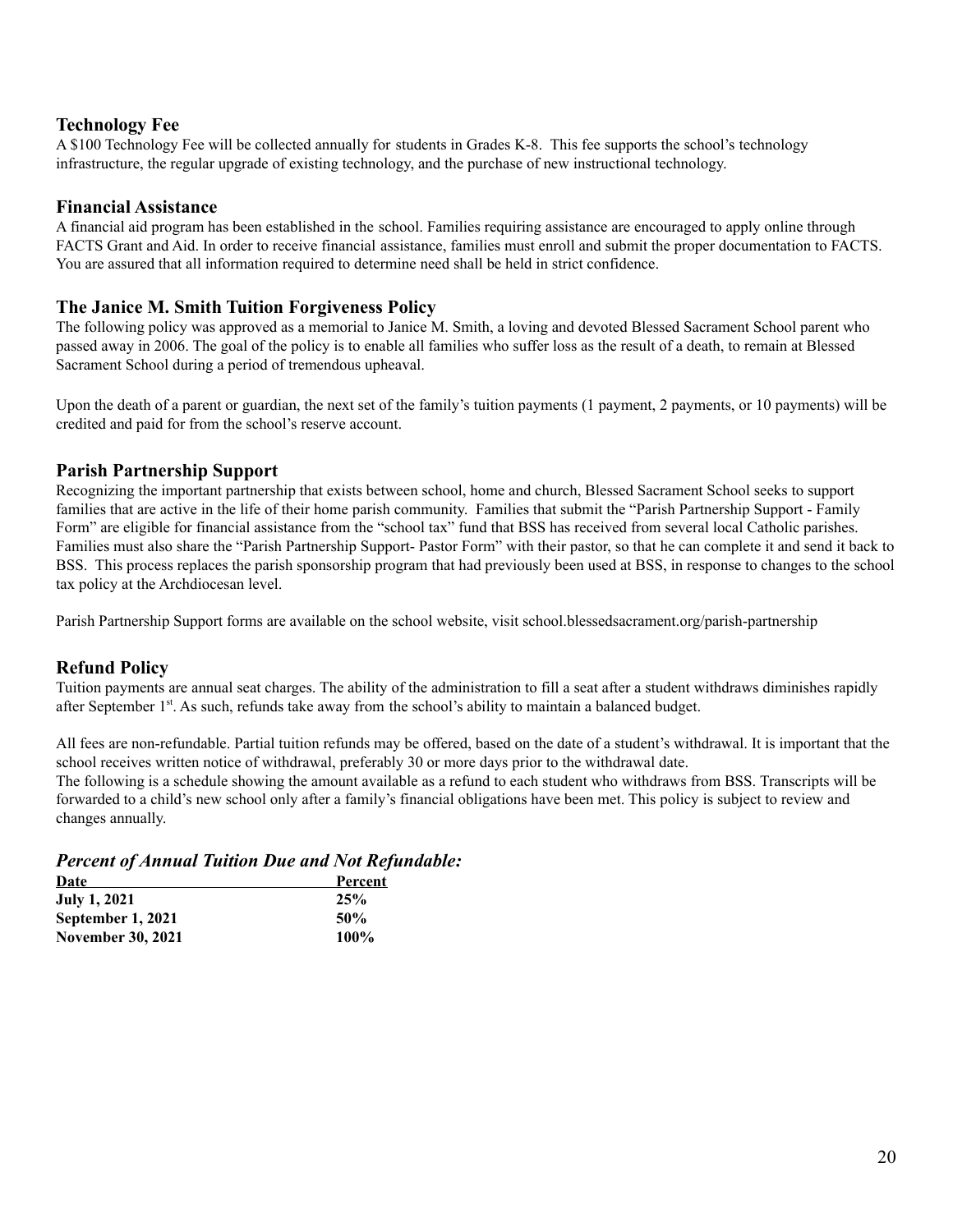## **Service Hours Program**

#### **Philosophy**

The twin goals of the Service Hours Program are to keep the costs of tuition down and to use the talents of the parent community to improve our children's Catholic educational experience. One objective of the Service Hours Program is to encourage participation by parents as well as students in school programs. Several opportunities will be available throughout the school year during class hours, evenings and weekends when we will need your skills, talent, time and energy. On behalf of all of our children, we thank you for your continued support of the Service Hours Program.

#### Each family with students in grades Pre-K through 8 is required to give a minimum of 15 hours of service during each school year.

It is your responsibility to volunteer for the activities of your choice. Families are encouraged to become involved in the BSS community according to their interests and talents. Only service hours that directly benefit the school will count towards the 15-hour requirement. Persons who qualify to serve are parents, grandparents or other adult family members. Community service hours to other non-profit organizations outside of BSS, while charitable, do not count toward family service hours.

There are many opportunities to fulfill your service hours. Examples include:

- Major school fundraisers such as the Under the Stars Gala and the Christmas Bazaar.
- Cafeteria lunch duty
- Soccer, basketball or another athletic team coach
- New Family Mentor program
- Enrichment and community activities such as Grandparents Day
- Advisory committees such as school board, Parent Collaborative Executive Committee, and Spiritual Life Committee.
- Ongoing programs such as Green Team, elementary yearbook team, and used uniform sale.

#### **Documenting Hours**

All service hours must be logged and recorded within your individual RenWeb account under "Family". If you volunteer at an **event**, your hours must be submitted **within one month** of service in order to be credited for them. For example, you will not be able to submit hours in February for an event held in October. If you volunteer as an **athletic team or activity coach,** you should log hours within one month of the season's end.

#### **Cash Payment and Donation Options**

If you are unable to fulfill 15 service hours, you can choose to pay the annual service hour fee of \$450.00 annually or \$30.00 for each hour not served. Families may also donate items and/or in-kind professional services that are of general benefit to the school to satisfy service hours. This includes donations of raffle items for various events. If a parent's business or profession provides services that school would normally pay for, these donations can also fulfill the annual service hours requirement. **You must contact the office to qualify your in-kind donation in advance.**

#### **Any remaining unserved hours will be billed via FACTS at the end of the school year.**

Service hours are not required of families whose only child is in the BSS 3-year old Preschool program.

All parents who volunteer with any program involving BSS students must complete a CORI background check (every school year) and the *VIRTUS - Protecting God's Children* training program (one time only). VIRTUS training sessions will be offered to parent volunteers several times during each school year.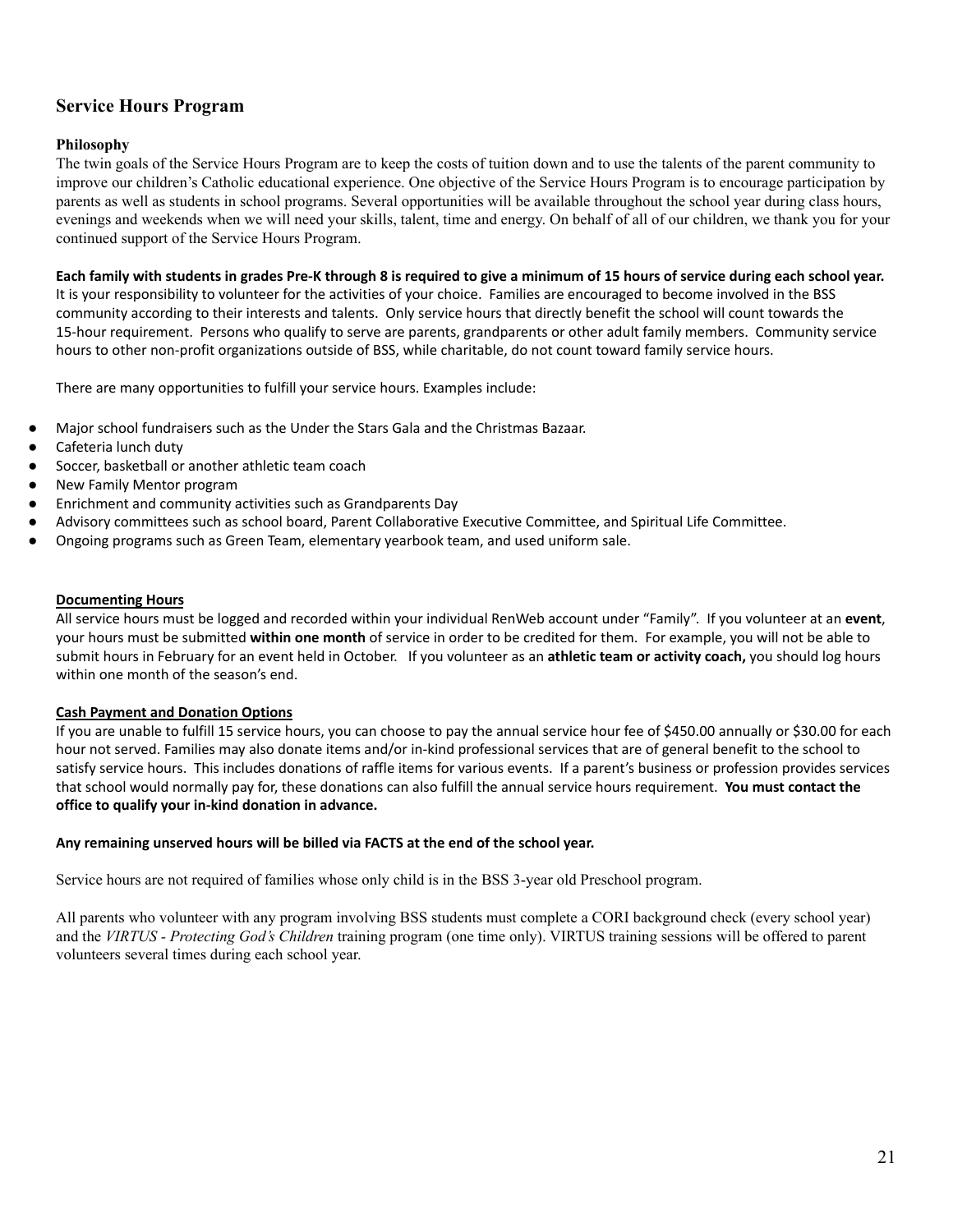## **Health and Medical**

## **Emergency Contact Information**

Emergency contact forms are to be completed every September for each student to provide contact information in the event of a medical emergency. It is very important that this contact information remains current. Should parents be needed, proper names, addresses, and telephone numbers are essential. It is especially important for parents who work outside the home to provide their work telephone numbers.

In the event of an accident or emergency, the school will attempt to reach a parent/guardian by phone so that he/she can help decide what action or treatment is appropriate for the student. In the event of a serious emergency, 911 will be activated and transportation to the hospital will be provided. It is very important that the pediatrician's phone number is on this form.

In the event you cannot be reached, please make sure that the additional contact people named are available during school hours. If address, telephone numbers or insurance changes are made during the course of the school year, it is expected that the school will be notified promptly.

## **Physical Examination Requirements**

State law requires that all newly enrolled students and those entering Pre-K, Kindergarten, 4th grade and  $7^{\rm th}$  grade provide the school with a copy of a physical examination. The physical should be submitted prior to the first day of school and must be dated within the past year or within 30 days of entry. Mailed copies should be marked "Attention: School Nurse".

#### **Immunization Laws**

Chapter 76, Section 15 of the General Laws of Massachusetts lists diseases that require immunizations and/or a doctor's certificate of disease. All students must comply with this Law.

#### **Postural Screening**

All students (grades 5-8) will be screened for Scoliosis as mandated by Massachusetts State Law.

#### **Vision and Hearing Testing**

Students in grades K-6 are tested annually for vision and hearing problems as mandated by Massachusetts State Law. Parents are only notified if follow up is required.

#### **Administration of Prescription & Non-Prescription Medication**

Medication may be administered to students after obtaining permission from the school nurse/principal and in accordance with the following procedures:

- o The physician completes and signs a medication administration form, which indicates the child's name, the medication, the amount of medication to be given, the route of administration, and the time that it is to be given.
- o The parent/guardian also signs the medication administration form.
- o The medication must be provided in a properly labeled container with directions for administering it. Pharmacy label for prescription medication and original packaging for over the counter medication.
- o The medication must be accompanied by appropriate dispensing equipment as indicated (e.g., measuring spoon or syringe).
- o The medication must be delivered to the school nurse by the parent/guardian or other designated responsible adult. Children are not allowed to deliver medication to the nurse.
- o The parent or guardian must collect any unused medication at the end of each school year. Expired medication must be picked up and replaced upon request.
- o Medication will be stored properly at school in accordance with state laws.

## **Medical Release from Physical Education**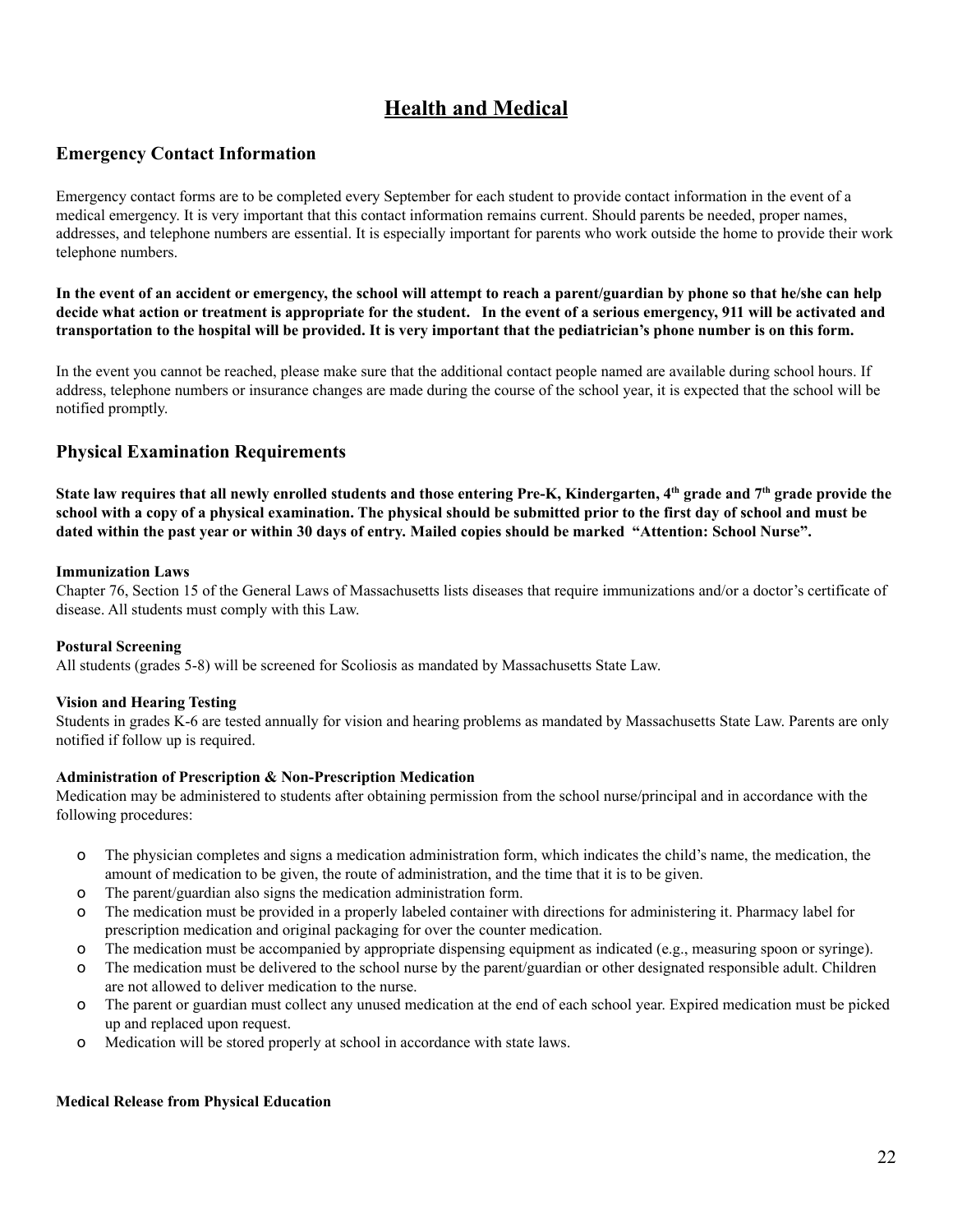In the event that a student is unable to participate in the physical education program, a doctor's note stating the reason and when the student may resume full activity must be submitted to the school. Parents of students with injuries of this nature should always contact the School Nurse to make her aware of the injury.

## **Illness Policy**

Parents are requested to keep their student home from school if he/she has a fever or contagious illness. This is not only for the benefit of the sick child but also for the safety of the other children and staff at school who come in contact with him/her. A student who reports to the nurse's office with a fever or other medical complaint (e.g., vomiting, diarrhea, coughing spasms, or signs of conjunctivitis or other contagious disease) will remain there until plans are made to pick the child up from school. Any child with the above symptoms should remain at home until they have been symptom free for 24 hours.

#### **Medical Insurance**

Every student must have some form of insurance in order to be enrolled at BSS. The parents are responsible to contact the school if at any time insurance is cancelled or changed.

#### **Backpack Policy**

The American Academy of Pediatrics recommends that children carry no more than 10-15% of their body weight in the backpacks. Over half of back related injuries in school age children are attributable to use and misuse of backpacks. In an effort to minimize potential injury from backpacks, we adopt the following policy guidelines.

- It is highly recommended that all backpacks have two shoulder straps and a waist support. Both straps should be used.
- For students in Grades 4-8, we recommend a properly fitting backpack with multiple compartments. Weight should be centered in the backpack and on the back.
- Backpacks on wheels are allowed for students in Grades 4-8. Students in these grades may occasionally have a need to take home heavier textbooks, therefore, a rolling backpack may be beneficial. However, we do not recommend them universally.kk
- The principal or school nurse may grant exceptions to these guidelines for individual students needs (existing back injuries, disabled students, etc.). The nurse's office also has information regarding backpack safety for anyone who needs assistance in selecting a backpack.

## **Medical Forms**

Medical forms can be obtained from the school nurse or from the school website.

## **Lunch Program**

## **Lunch Program/Milk Program**

Blessed Sacrament School has a lunch for purchase program in the cafeteria every full day of school. A lunch calendar with the daily menu is available on the school website, and is also sent home monthly in the monthly packet. Students may also bring lunch from home if they have other preferences or dietary restrictions. The cost for daily lunch is \$5.00 per day. A half-year card is available at a price of \$360. These cards allow a student to eat five days per week during the designated time period. A form to participate in the milk program will be sent to all parents at the start of each school year detailing current costs and policies.

#### Please note that the availability of a half year lunch card for 2021-2022 will be dependent on any COVID restrictions for the **lunch program.**

All billing for the lunch and milk programs will be processed through the FACTS incidental billing system.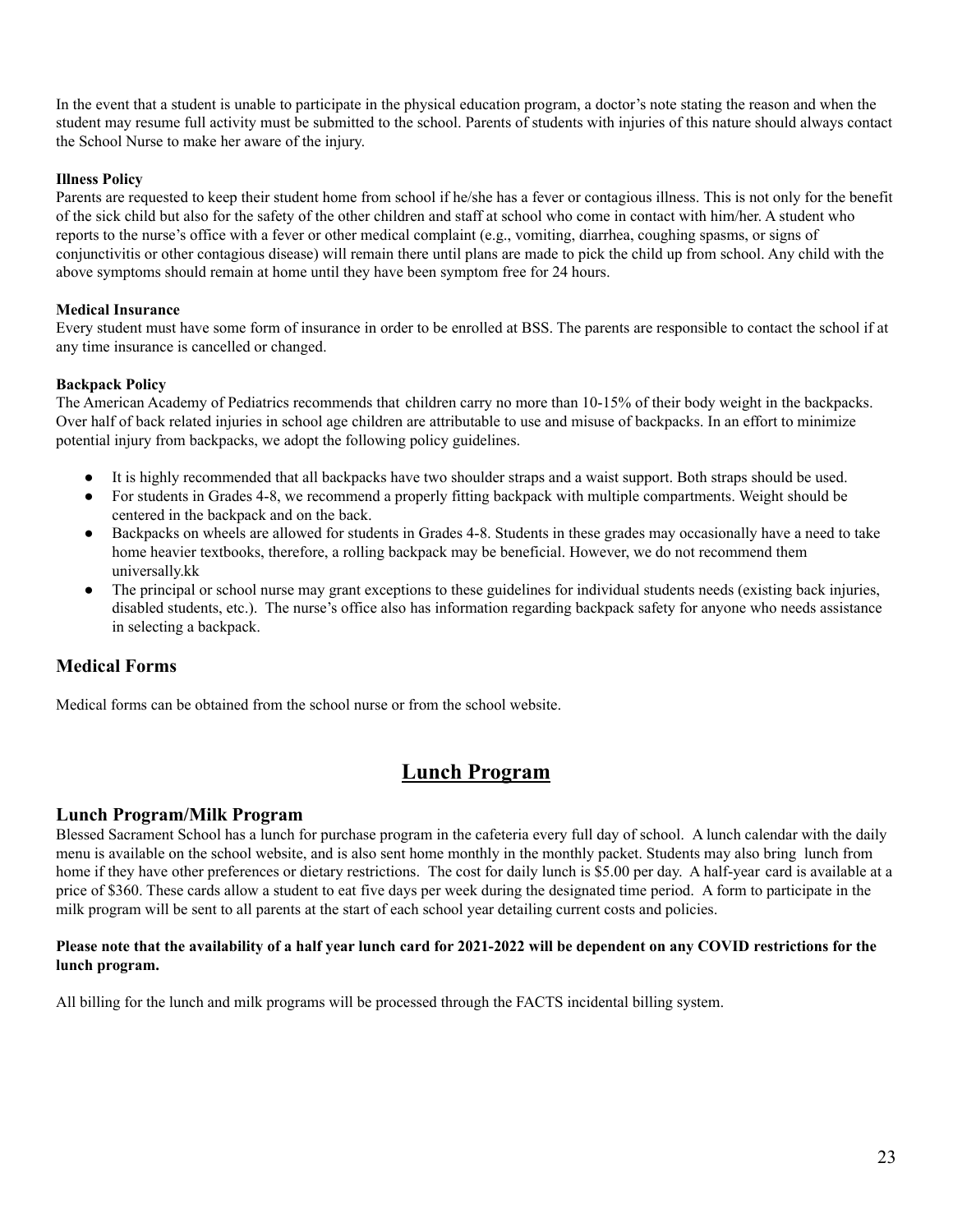## **Parental Partnership**

## **Our Parents' Role in Education**

At Blessed Sacrament School, we believe parents are the primary educators of their children, and consider it a privilege to work with parents in the education of children. Therefore, it is your right and your duty to become the primary role models for the development of your child's life-physically, mentally, spiritually, emotionally, and psychologically. Your choice of Blessed Sacrament School involves a commitment to helping your child recognize God as the greatest good in his/her life.

Good example is the strongest teacher. Your personal relationship with God, with each other, and with the Church community will affect the way your child relates to God and others. Ideals taught in school are not well rooted in the child unless these are nurtured by the example of good Catholic/Christian morality and by an honest personal relationship with God in your family life.

Once you have chosen to enter into a partnership with us at Blessed Sacrament School, we trust you will be loyal to this commitment. During these formative years (Preschool - Grade 8) your child needs constant support from both parents and faculty in order to develop his/her moral, intellectual, social, cultural, and physical endowment. Neither parents nor teachers can afford to doubt the sincerity of the efforts of their educational partner in the quest of challenging, yet nourishing, the student to reach his/her potential. It is vital that both parents and teachers remember that allowing oneself to be caught between the student and the other partner will never have positive results. To divide authority between school and home or within the home will only teach disrespect of all authority. If there is an incident at school, you as parents must make investigation of the complete story your first step. Evidence of mutual respect between parents and teachers will model good, mature behavior and relationships.

Students are naturally eager to grow and learn. However, sometimes in the process of maturation new interests may cause them to lose focus. As this natural process occurs, the student needs both understanding and discipline. At times, your child may perceive discipline as restrictive. However, it is boundaries and limits which provide a young person with both guidance and security. It is essential that a child take responsibility for grades he/she has earned and be accountable for homework, long-term assignments, major tests, service projects, and all other assignments. This responsibility also extends to times of absence.

Together, let us begin this year with a commitment to partnership as we support one another in helping your child to become the best person he/she is capable of becoming.

## **Parents as Partners**

As partners in the educational process at Blessed Sacrament School, we ask parents to set rules, times, and limits so that your child:

- o Gets to bed early on school nights
- o Arrives to school on time and is picked up on time at the end of the day
- o Is dressed according to the school dress code
- o Completes assignments on time
- o Has a lunch card or a nutritional lunch/snack every day

#### We also ask parents to:

- o Actively participate in school activities such as Parent/Teacher Conferences
- o See that the student pays for any damage to school books or property due to carelessness or neglect on the part of the student
- o Notify the school with a written note and a phone call when the student is absent
- o Notify the school office of any changes of address or important phone numbers
- o Meet all financial obligations to the school
- o Inform the school of any special situation regarding the student's well-being, safety and health
- o Complete and promptly return to school any requested information
- o Read school notes and newsletters and to show interest in the student's total education
- o Support the religious and educational goals of the school
- o Support and cooperate with the discipline policy of the school
- o Treat teachers with respect and courtesy in discussing student problems

## **Morning Assembly**

Due to possible COVID protocols for 2021-2022 Morning Assembly will not be used to begin the school year. Once vaccinations are readily available for all students, Morning Assembly will be slowly eased back into the day at BSS.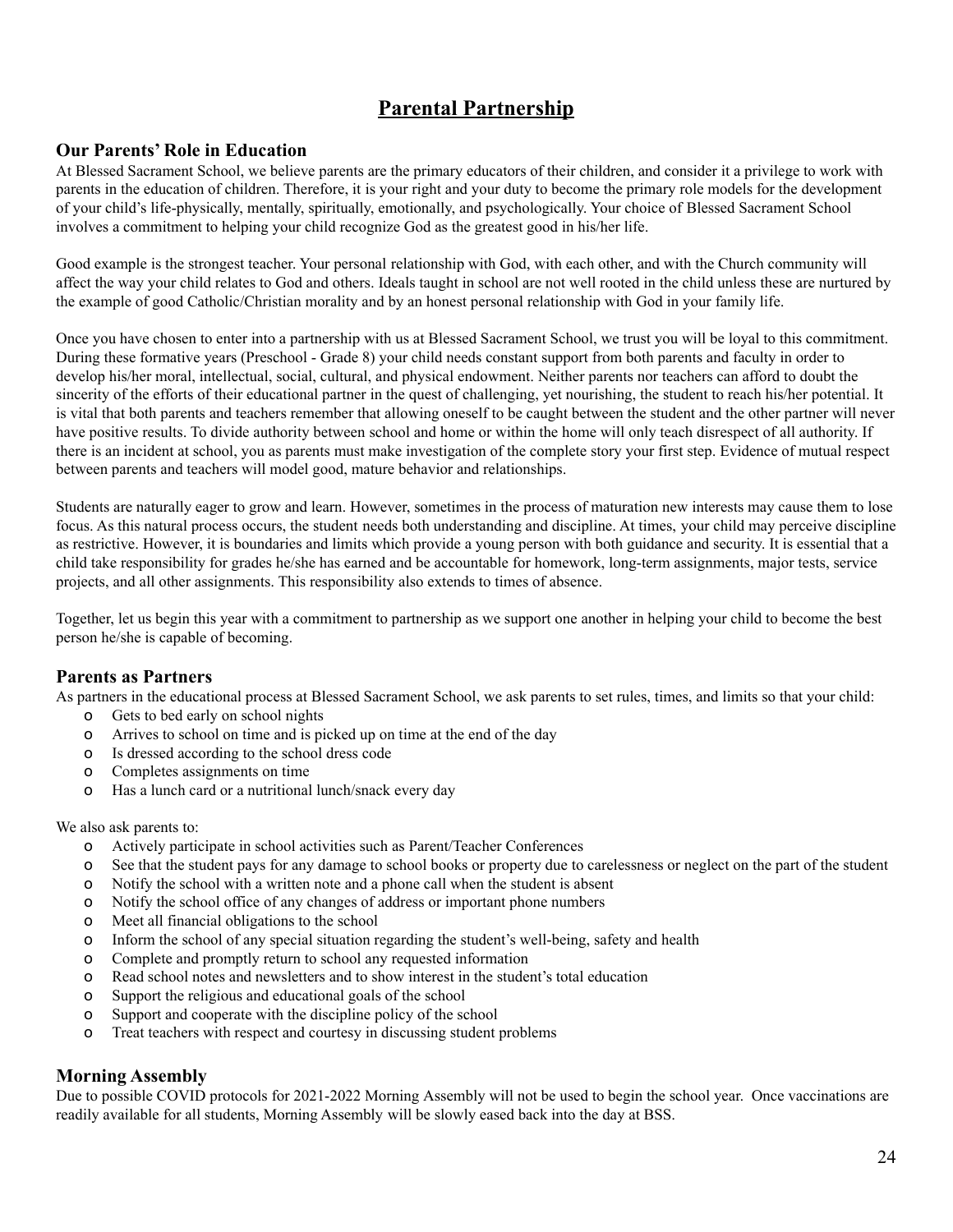## **PC - Parent Collaborative**

## **Parent Collaborative (PC)**

The purpose of the PC (formerly known as the PTO) is to foster spiritual growth and community development, to serve as a vehicle for support and communication among parents, teachers and school administrators, and to develop, organize and carry out family enrichment and social activities.

#### Parent Collaborative Mission Statement:

Empowered by the Holy Spirit, the Parent Collaborative serves our students and community using our time, talents and resources.

Serving as role models for our children, we foster open communication, create fellowship in the community, and facilitate enriching *activities.*

Guided by the mission of Blessed Sacrament School, we inspire inclusivity and promote harmonious relationships among our school, *homes and community.*

*All families ARE the Parent Collaborative.*

## **Resource Services**

## **Chapter 766**

In September 1974 a law called "Chapter 766" went into effect in Massachusetts. It requires that any child with special needs be given an Individual Educational Plan (IEP) to meet his or her educational needs. When a child is suspected of having a special educational need by a parent or teacher, a referral is made and a team of specialists evaluates him or her in the local public school system. The specialists (the Team) may include a teacher, counselor, nurse, psychologist, administrative representative, speech therapist, consultants hired by the family, and most importantly, parent(s).

The team determines the areas in which the child has special needs and an IEP is then developed to maximize the child's learning in school. The IEP will be developed according to the recommendations of the team, and implemented by the student's teacher and resource teacher. Blessed Sacrament School will do its best to meet the accommodations outlined by the plan, but may not be able to meet all recommended accommodations.

## **Resource Services**

Time permitting, the resource teachers work individually or in small groups with those children in Grades K through 8 who have been identified as having special needs or who are having substantial difficulty in a core subject.

It is generally believed that the early identification, assessment and management of a pupil's learning difficulties can usually prevent more serious learning problems. BSS may not always be able to provide all services a child requires. The school administration and teachers will be honest with parents about any limitations to the resource services that the school is able to provide.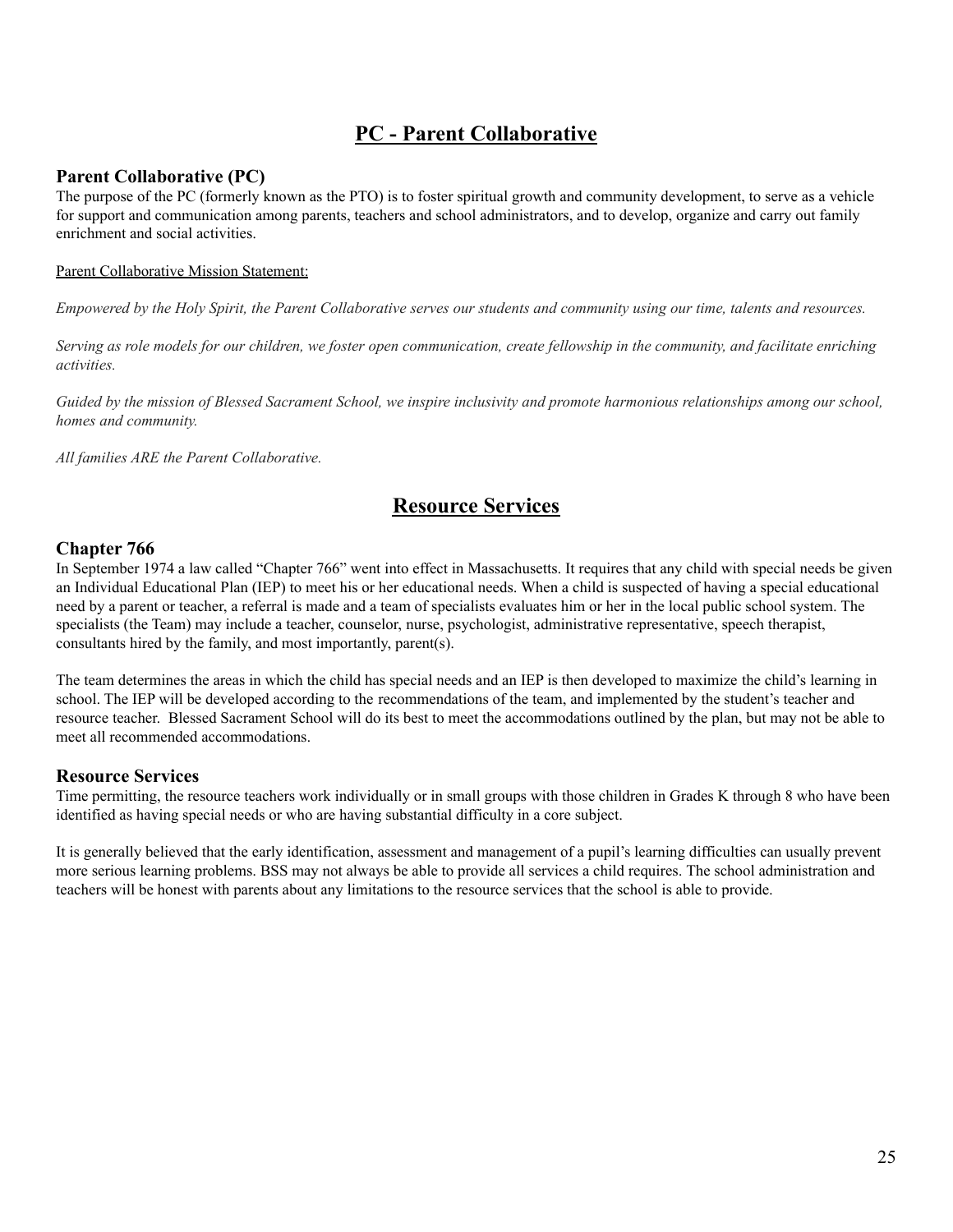## **Safety**

## **School Building Visits**

Should you need to visit the school building please reach out to the office manager. The school administration will work with you on finding a time for you to enter the building adhering to all protocols.

## **School Security**

For the safety of the children, doors will be locked at 8:00am. To gain entry, all persons must enter through the main entrance on East St. This policy will be strictly enforced. To pick up children from extended day, the side doors near the auditorium will be open. All locked doors can be opened from the inside for easy exit in case of an emergency.

## **Fire and Emergency Drills**

Regular Fire and Emergency (lockdown, shelter in place) Drills are scheduled for students and staff. Students are taught proper fire safety, discipline in an emergency, and location of regular and alternate exits. Students are expected to take these drills very seriously since there is always the possibility of an emergency.

## **School Yard Safety**

The following rules have been made for the safety of the children:

- The children must stay in the schoolyard. Diamond Street and the convent driveway are off limits.
- There are to be no body contact sports other than tag type games.
- Unnecessary roughness, teasing, harassment, or bullying are forbidden and will result in disciplinary action as outlined in the Discipline section.
- Proper use of playground equipment is expected.
- No objects other than proper play equipment (i.e., jump ropes, balls, and cones) are to be used on the playground.
- No child may leave the playground without the permission of the teacher on recess duty.
- Any infraction of these rules will result in disciplinary action.

## **Parking Rules**

For the safety of our students, BSS enforces specific rules for parking, drop-off, and dismissal. We ask all families to consistently abide by these rules at all times.

- Parents receive a map and directions at the beginning of the school year outlining proper drop-off procedures. All parents are to enter the parking lot at the entrance furthest away from the school. Parents are to proceed toward the playground end of the parking lot and loop around so the car is parallel to the curb alongside the school. Students should exit on the right side of the car.
- Parents wishing to volunteer in the school should park in a designated spot in the main lot during regular school hours. Any volunteer who plans to be in the school as dismissal time approaches is required to re-park the car according to the dismissal procedures.
- Parents who need to conduct "quick" business at the office or retrieve a child from the nurse, may park in one of the two "Fifteen Minute" parking spots located on the convent driveway near the East Street entrance to the school.
- No parent is permitted to park along Diamond Street for dismissal, unless approved by the principal.
- For a full description of the school's parking procedures, visit the school website and click on the link entitled "Parking" Expectations."

## **School Closing**

There are two primary ways in which the school communicates its intent to close in the event of inclement weather or emergency.

- 1) **Phone/Text/Email Blast** The school utilizes their mystudentsprogress.com database system to inform parents of school closings, emergencies, special notices, and other important information. The system allows the office to communicate with ALL parents simultaneously via voicemail and text.
- 2) **Television –** The school will communicate closing due to inclement weather via local radio and television stations. These include radio stations WBZ 1030 AM and television stations 4, 5, and 7. The school closes only when Walpole public schools close. Do not expect to see or hear "Blessed Sacrament School in Walpole" announced in severe weather closings **report**. **Listen and look for "Walpole Public Schools."** Parents are advised to use their own discretion in keeping their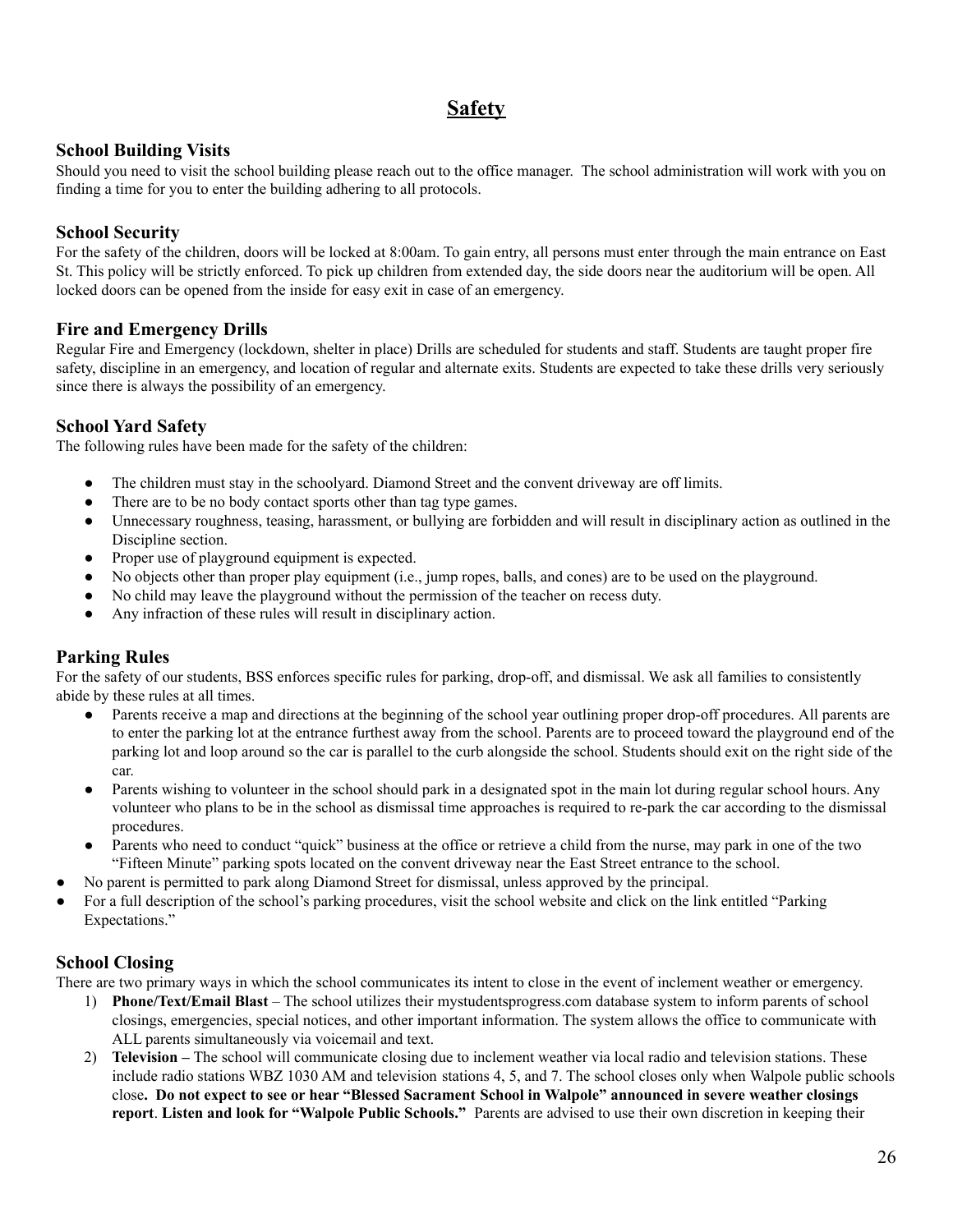child home from school or school events during inclement weather. It is not the general policy of BSS to close school during the school day due to snow or other inclement weather. Please use your judgment in dropping off/picking up children during inclement weather.

In the event of a delayed opening or early dismissal, Blessed Sacrament School may begin or end the school day at a different time than the time announced by the Walpole Public Schools. When these delays or early releases occur, a phone blast will be sent out to all families with detailed information about starting and dismissal times.

In the rare event of a weather-related early dismissal, there will be no after school activities of any kind, including our extended day program. In fairness to our faculty and administration, we ask all parents to pick up their children from school as soon as possible when these early dismissals are announced.

## **School Board**

## **Blessed Sacrament School Board**

The Blessed Sacrament School Board consists of Pastor, Principal, appointed Finance Chairperson, PTO liaison and additional members. The purpose of the School Board is to aid in the development and definition of policies that govern the operation of the school, and to promote implementation of these policies. The Board also provides counsel and advice in the operation of the school as well as planning for the future.

Each year, in or around the month of April, a letter will be distributed to the BSS community requesting that interested school board candidates complete a form/questionnaire. All interested candidates who have submitted a form/questionnaire will be invited to attend a mandatory information session conducted by current BSS School Board members.

Parents and teachers are encouraged to contact a Board member with any concerns or comments with regard to any policies of the school. Confidentiality in such matters is assured.

The School Board has the following standing committees:

- Advancement
- **Facilities**
- Finance
- Mission
- Student Life
- Technology

Additional ad-hoc committees may be formed as needs arise. Parents interested in serving on any of these committees should contact the School Board Chair.

## **Transportation**

## **Bus Transportation**

The Walpole School Committee has approved the following transportation policy: The Walpole Public School Department shall provide transportation to students in Grades K-8 who live in excess of 1 1/4 mile from their assigned school for a fee established each year by the Town of Walpole. Students in grades K-12 have the option to purchase a bus pass through **the Fee Based Busing Program** and will be accepted on a space available basis. This policy will also affect students who attend non-public schools and are transported to school via Walpole Public School Buses.

Applications are available at the Office of the Assistant Superintendent of Schools, 135 School Street, Town Hall, Second Floor, Walpole, MA 02081 and must be submitted by mid June for the following school year. The phone number for the Walpole Schools Office is (508) 660-7200.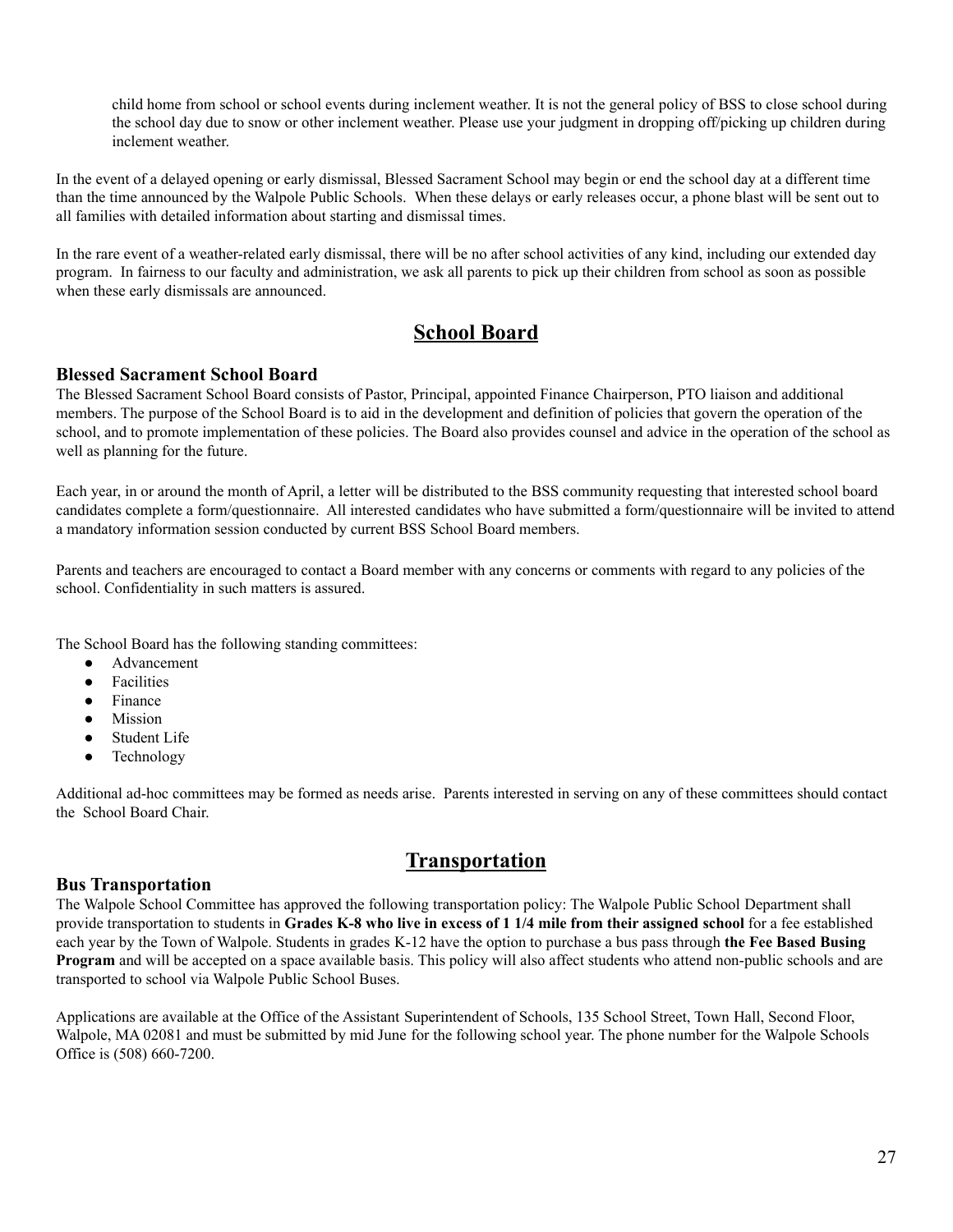## **Bus Conduct**

Bus riders must read and abide by rules and regulations published by their respective bus service authorities. The administration of BSS strongly supports the rules set forth by the Walpole bus committee. However, the school is not directly responsible for any behavioral violations. Termination of bus service for conduct violations is at the discretion of the bus service, not BSS.

## **Late Pickup Fee for Car Riders**

Children who are left beyond dismissal time, regardless of age or grade, will be sent to the extended day program for legal and supervisory reasons. There will be a charge for any student picked up after 2:50pm.

## **Specifics of Middle School**

## **Locker Policy**

Students in sixth, seventh, and eighth grade will be given a locker for the storage of books and coats. These lockers are the property of Blessed Sacrament School and are made available for the convenience of the students. Lockers may or may not be used at certain times due to possible COVID protocols.

At the beginning of the school year, each student will be issued a lock with a combination. Each locker assignment will be documented. Students are not to share this combination with anyone. Lockers must be kept locked. Only the school issued lock is to be used. The school reserves the right to have any other lock cut off the locker without prior notice to the student.

Students will visit their lockers at the start of school, at dismissal, and at times specified in the daily schedule. Permission must be obtained to go to one's locker at any other time.

Lockers should not be written on. Nothing should be placed on the outside or inside of the locker. The student is held responsible for the condition of the locker. Any problems with the locker should be reported immediately to the homeroom teacher.

Students should not expect the contents of their lockers to remain private from school personnel. All student lockers are subject to inspection by school personnel at any time without prior notice. School personnel may search lockers periodically, randomly, or in response to a particular concern.

Students will be held accountable for the contents of their lockers, and should never use their lockers to store illegal substances, weapons, or other inappropriate materials.

Any student who violates this Locker Policy will be subject to disciplinary action.

## **Middle School Honor Roll**

Middle school students who meet certain academic benchmarks will be eligible for Honor Roll. The benchmarks are currently being re-evaluated and will be communicated to the middle school in the fall.

## **Transfer and Recommendation Request Policy**

Students transferring from Blessed Sacrament School to other Catholic or Independent schools should request a transfer processing application form from the office. The form should be completed by a parent/guardian and returned to the office with applicable fees. All recommendation forms and transfers should be turned into the school office where they are logged and distributed.

## **Class Night**

Class Night is a ceremony for the graduating eighth grade students and their parents where students' academic accomplishments are recognized.

## **Graduation**

Eighth grade graduation is celebrated during a mass at the Church of the Blessed Sacrament. A graduation fee is assessed to cover the cost of the caps and gowns, graduation pins, and yearbooks.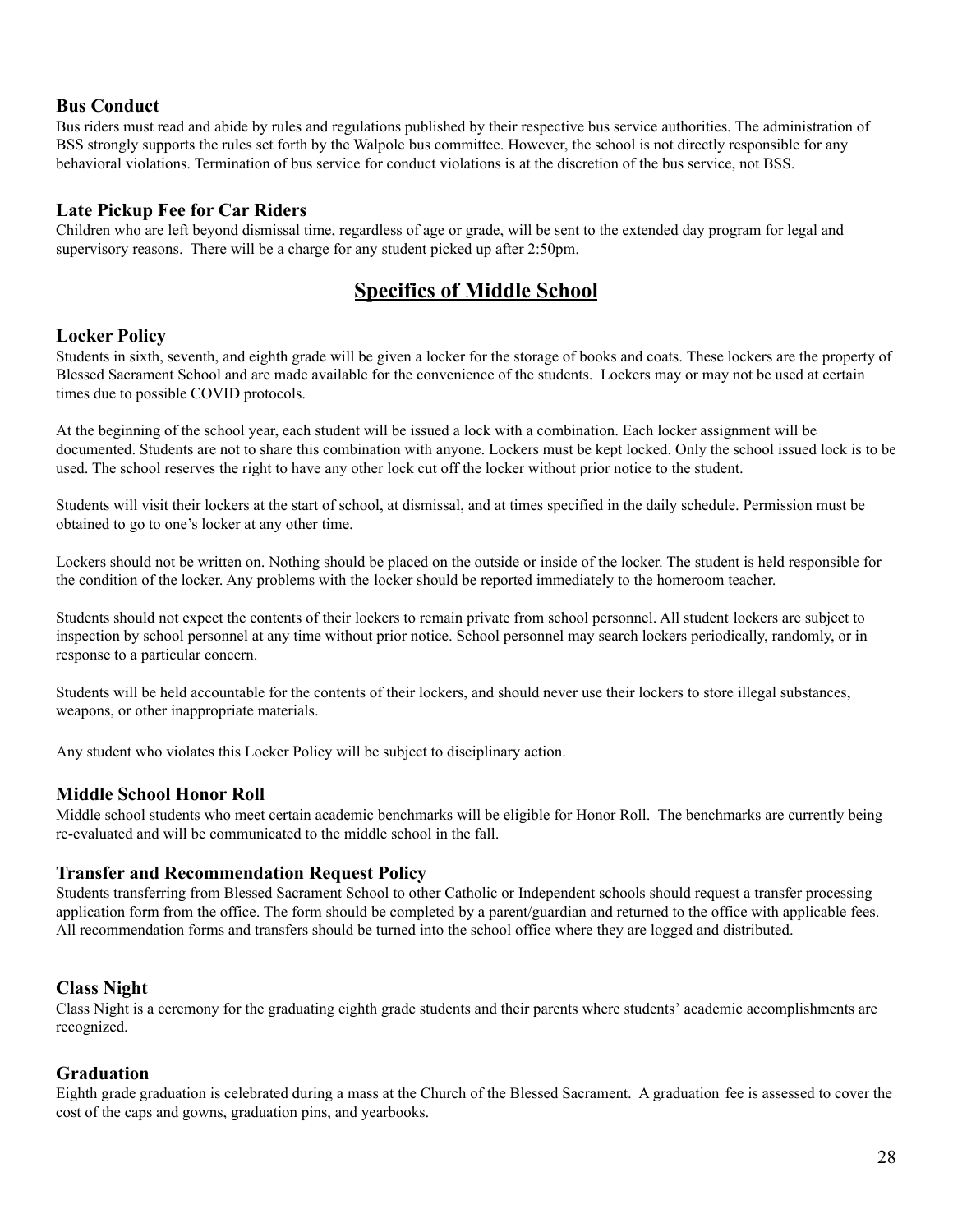## **Dances/Middle School Activities**

Middle school dances are held in the auditorium three times during the course of the school year. The dances are only open to Blessed Sacrament School students and chaperoned by Blessed Sacrament faculty members. Proper dress and conduct are expected. Dances will take place as long as possible COVID protocols are not present.

#### **MISSING ASSIGNMENTS (CLASSWORK, HOMEWORK, ASSESSMENTS) DUE TO ABSENCE**

1. For an **excused absence** a student receives **a grade of incomplete** from the teacher for classwork, homework, and/or assessments. Upon return to school, if the student does not have assignments (classwork or homework) completed for classes, the student has as many days to complete them as he/she was absent. Assignments are recorded in Google Classroom, and it is the responsibility of the student to compile a missing assignment list and complete the work. Any exceptions must be approved by the teacher.

#### **MAKE-UPASSESSMENTS (TESTS/QUIZZES/PROJECTS)**

- 1. For an excused absence a student receives a grade of incomplete from the teacher for a missing assessment (test, quiz, or project). Upon return to school from an absence, the student is not prepared to make up any assessments, i.e, tests, quizzes, or projects, but on the day that the student returns, he/she needs to speak with each teacher in order to arrange a time to make up any assessments. It is the student's responsibility to do this. The student has one week (seven days including a weekend, a holiday, and additional days absent) from the day the student returns to school to make up assessments. Any exceptions must be approved by the teacher.
	- a. If there are multiple assessments to be made up, the teachers will work with the student to prioritize and schedule the make-up work within the allotted **seven days**. Any exceptions must be approved by the teacher.
	- b. If the student does not schedule a time for the make-up assessment on the day of his/her return to school, the student's **grade will drop** one letter grade per day until the assessment is scheduled.
	- c. If the student does not come on the scheduled day and at the scheduled time for the make-up assessment, the student's **grade will drop** one letter grade per day until the assessment is taken.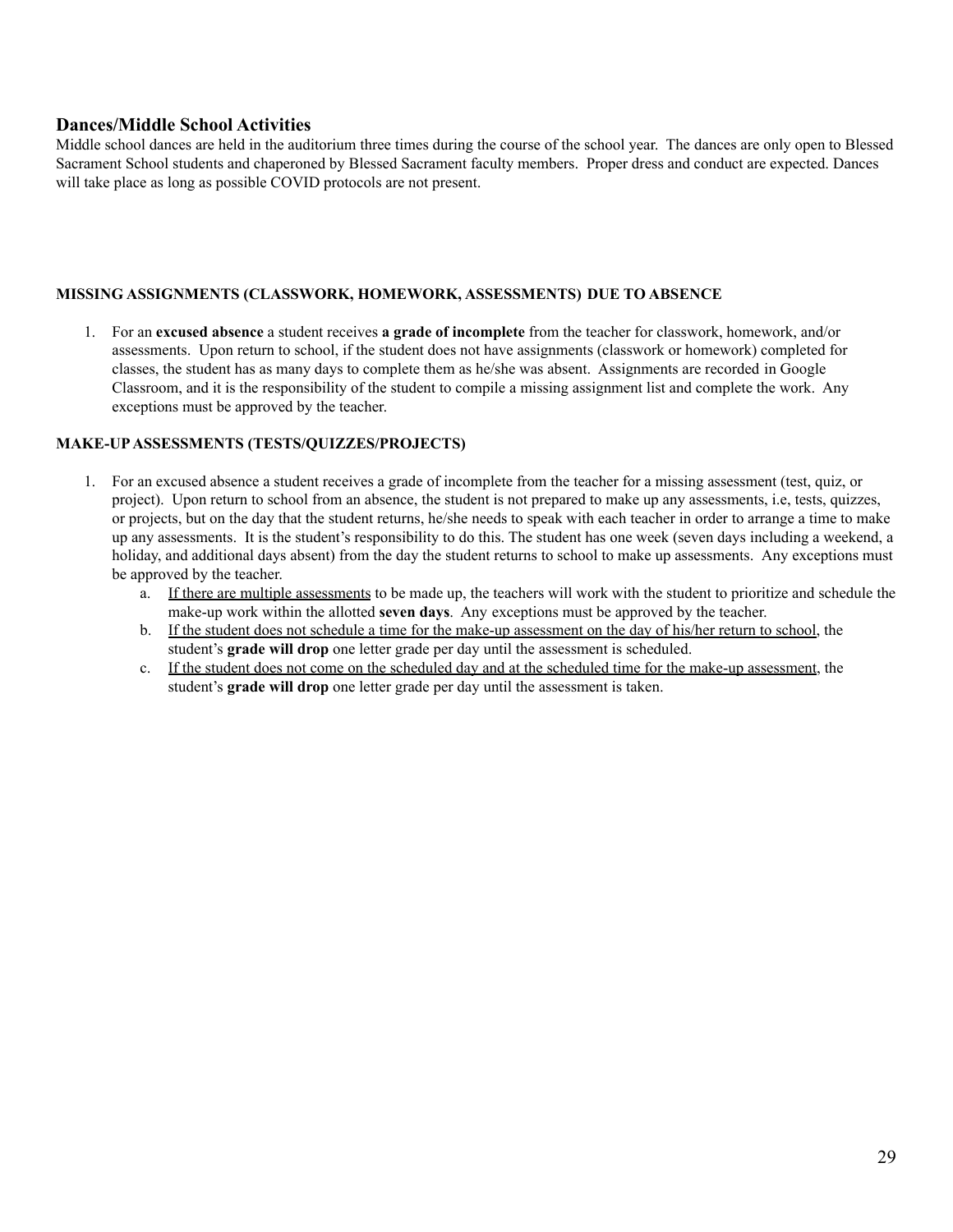## **Appendix I**

# **Blessed Sacrament School Instructional Technology Network Acceptable Use Policy Agreement**

We agree to follow all of the rules for using the instructional technology network at Blessed Sacrament School. The network includes laptops, PCs, printers, digital cameras and other hardware and software used at Blessed Sacrament School.

We understand that:

• Technology at school is to be used for educational purposes only.

• The use of the BSS network is a privilege, not a right. Therefore, we will use appropriate language and behavior when using the network.

• The BSS network should not be used to send or receive any illegal or inappropriate materials.

• We should not interfere with another student's work saved on a device or in the cloud.

• We should not use the Internet without a teacher present in the room.

• If we do not follow the rules, we will not be allowed to use the BSS technology network.

• If we use the network for illegal or inappropriate activities, Blessed Sacrament School has the right to report these activities to the police.

## **Appendix II**

## **BULLYING PREVENTION AND INTERVENTION PLAN**

#### **I. Introduction.**

**Blessed Sacrament School** (the "School") acknowledges that its purpose for existence is rooted in the mission of the Church. In fulfilling its role within the educational mission of the Church, the School must share and live out, through Catholic Christian tradition, the message of Jesus Christ and be committed to providing an integrated Catholic educational environment that permeates all aspects of its daily life and operations. Each child must be challenged to reach his/her full potential by fostering in each child a love of learning and by providing an environment that also fosters respect and understanding of one another. In this regard, it is essential that a safe, positive and productive educational environment be established where students can attain the highest academic achievement and where no student shall be subjected to Bullying, Cyber-Bullying or Retaliation. Bullying, Cyber-Bullying or Retaliation or other similar disruptive or violent behaviors constitute conduct that disrupts both a student's ability to learn and the School's ability to educate its students in a safe and embracing environment. The School's Staff is expected to demand that all students behave appropriately and treat others with civility and respect. Bullying, Cyber-Bullying and Retaliation are not to be tolerated.

Accordingly, the School hereby promulgates this Bullying Prevention and Intervention Plan (the "Plan") as required by the Archdiocese of Boston Bullying Prevention Policy (the "RCAB Bullying Prevention Policy").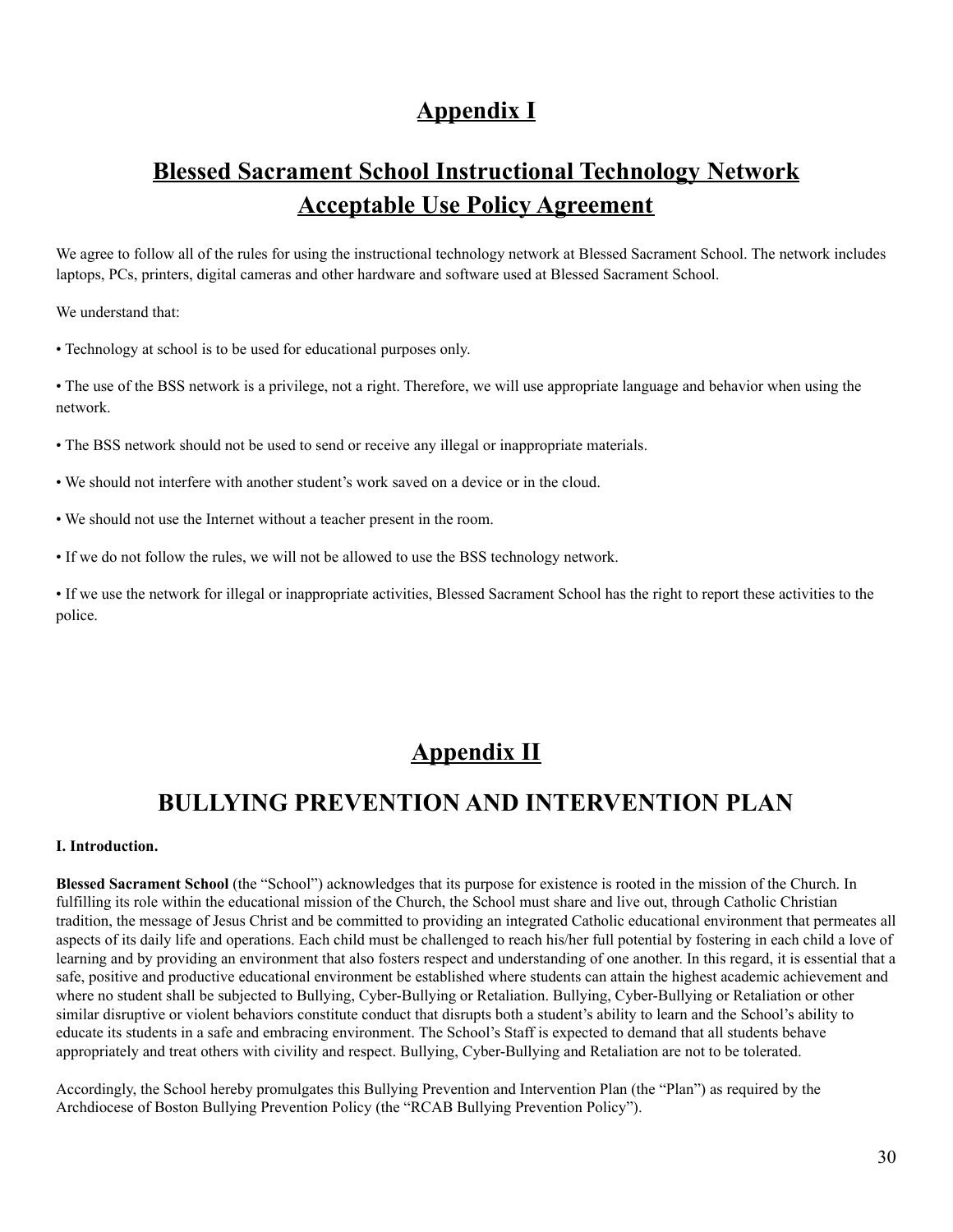**II. Definitions**. For purposes of this Plan, the following definitions shall apply:

"Aggressor", means a student who engages in Bullying or Retaliation.

"Bullying" is the repeated use by one or more students of a written, verbal, or electronic expression, or a physical act or gesture, or any combination thereof, directed at a Target that:

- causes physical or emotional harm to the Target or damage to the Target's property;
- places the Target in reasonable fear of harm to him/herself, or of damage to his/her property;
- creates a Hostile Environment at School for the Target;
- infringes on the rights of the Target at the School; or
- materially and substantially disrupts the education process or the orderly operation of the School.

By way of example only, Bullying may involve, but is not limited to:

- unwanted teasing
- threatening
- intimidating
- stalking
- Cyber-Stalking
- physical violence
- theft
- sexual, religious, racial or any other type of harassment
- public humiliation
- destruction of School or personal property
- social exclusion, including incitement and/or coercion
- rumor or spreading of falsehoods

For the purpose of this Plan, whenever the term "Bullying" is used it is to denote either Bullying or Cyber-Bullying (as defined *below).*

"Cyber-Bullying" means Bullying through the use of technology or any electronic communication, which shall include, but shall not be limited to, any transfer of signs, signals, writing, images, sounds, data or intelligence of any nature transmitted in whole or in part by a:

- wire
- radio
- electromagnetics
- photo-electronic or photo-optical system, including, but not limited to, electronic mail, internet communications, instant messages or facsimile communications.

Cyber-Bullying shall also include the creation of a web page or blog in which the creator assumes the identity of another person or knowingly impersonates another person as author of posted content or messages, if the creation or impersonation creates any of the conditions enumerated in the definition of Bullying.

"Hostile Environment" means a situation in which Bullying causes the School environment to be permeated with intimidation, ridicule or insult that is sufficiently severe or pervasive to alter the conditions of the student's education.

"Retaliation" means any form of intimidation, reprisal, or harassment directed against a student who reports Bullying, provides information during an investigation of Bullying, or witnesses or has reliable information about Bullying.

"School Grounds" mean property on which a School building or facility is located or property that is owned, leased or used by a School for a School-sponsored activity, function, program, instruction or training.

"Staff" includes, but is not limited to, educators, faculty, administrators, counselors, School nurses, cafeteria workers, custodians, bus drivers, athletic coaches, advisors to extracurricular activities, support staff, and paraprofessionals.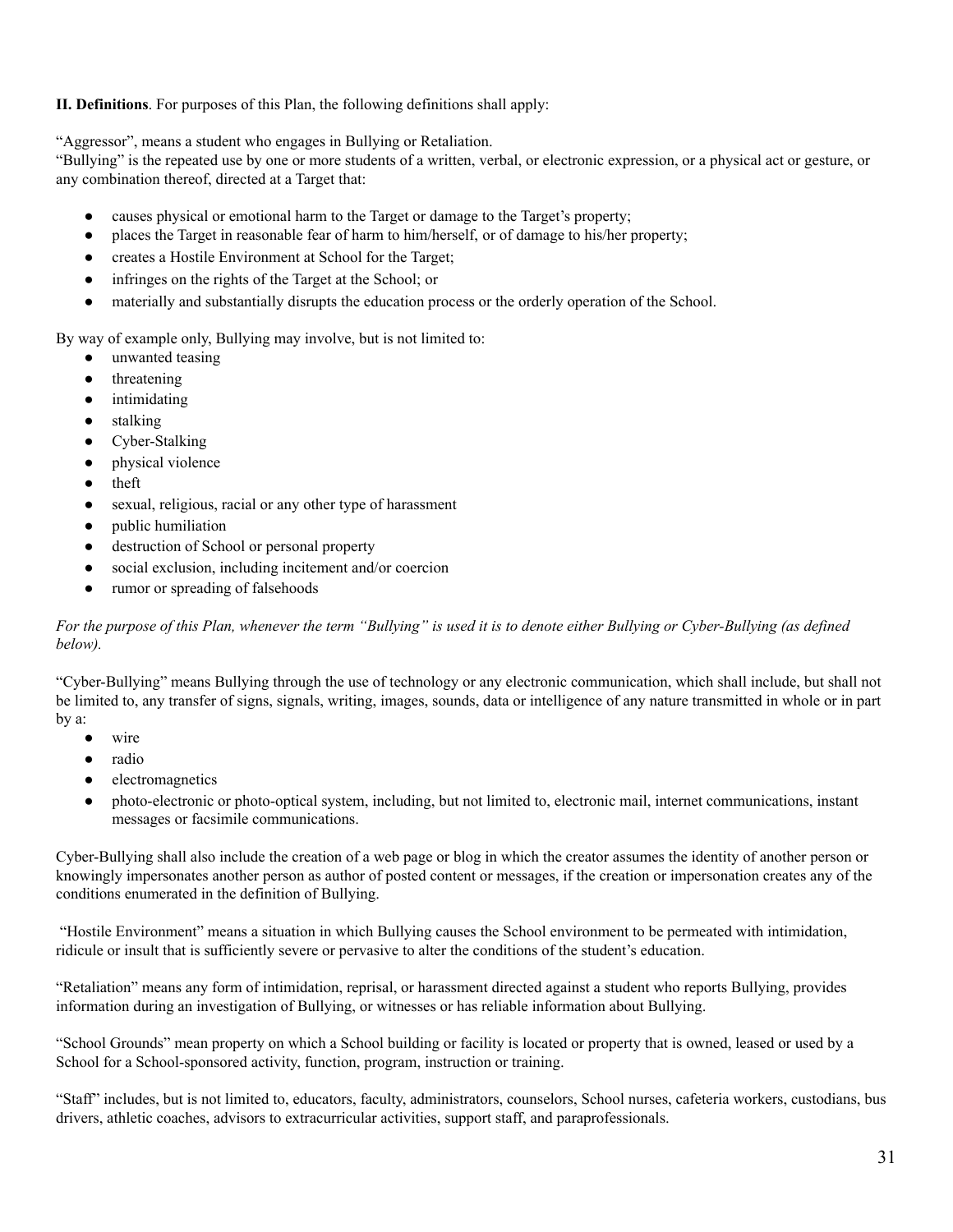"Target", means a student against whom Bullying or Retaliation has been perpetrated.

#### **III. Leadership**

Leadership at all levels of the School community has played a critical role in developing and implementing this Plan in the context of other School and community efforts to promote a positive School climate. The Plan has been developed in consultation with the Pastor, School administration and staff, students, parents, and guardians. Notice and a public comment period by families of students currently attending the School was provided before the Plan was adopted by the School.

We all have a primary role in teaching students to be civil to one another and promoting understanding of and respect for diversity and difference. The Principal and designated members of the Staff, working under the oversight of the Pastor, are collectively responsible for setting priorities and for staying up-to-date with current research on ways to prevent and effectively respond to Bullying. It is also the responsibility of the Principal and such designees to involve representatives from the greater School and local community in developing, implementing and periodically reviewing the Plan.

A. Assessing needs and resources. The Plan is intended to be the School's blueprint for enhancing capacity to prevent and respond to issues of Bullying within the context of other healthy School climate initiatives. As part of the planning process, School leaders, with input from families and the Staff, have assessed the adequacy of current programs; reviewed current policies and procedures; reviewed available data on Bullying and behavioral incidents; and assessed available resources including curricula, training programs, and behavioral health services. This "mapping" process has assisted the School in identifying resource gaps and the most significant areas of need. Based on these findings, the School has revised policies and procedures; continued partnerships with community agencies, including law enforcement; and set priorities.

In order to identify patterns of behavior and areas of concern, the administration of Blessed Sacrament School has met with representative groups of faculty, parents, and students to gather information and complete this plan. As needed, the administration is prepared to conduct surveys of these constituents and analyze the data to inform decision-making about prevention strategies, professional development, age-appropriate curricula, and support services.

## B. Planning and oversight.

The administration in consultation with faculty, parents, and students has developed procedures to:

- receive reports on Bullying;
- collect and analyze building- and/or School-wide data on Bullying to assess the present problem and to measure improved outcomes;
- create a process for recording and tracking incident reports, and for accessing information related to Targets and Aggressors;
- plan for ongoing professional development;
- plan supports that respond to the needs of Targets and Aggressors;
- choose and implement the curricula that the School will use;
- revise current policies and protocols under the Plan, including an Internet safety policy, and designating key Staff to be in charge of implementation of them;
- amend student and Staff handbooks and codes of conduct;
- lead the parent or family engagement efforts and drafting parent information materials; and
- review and update the Plan each year, or as needed.

#### C. Priorities.

Blessed Sacrament School is committed to providing all students with a safe learning environment that is free from Bullying. This commitment is an integral part of our comprehensive efforts to promote learning, and to prevent and eliminate all forms of Bullying and other harmful and disruptive behavior that can impede the learning process.

This Plan is a comprehensive approach to addressing Bullying, and the School is committed to working with students, Staff, families, law enforcement agencies, and the community to prevent issues of violence. In consultation with these constituencies, we have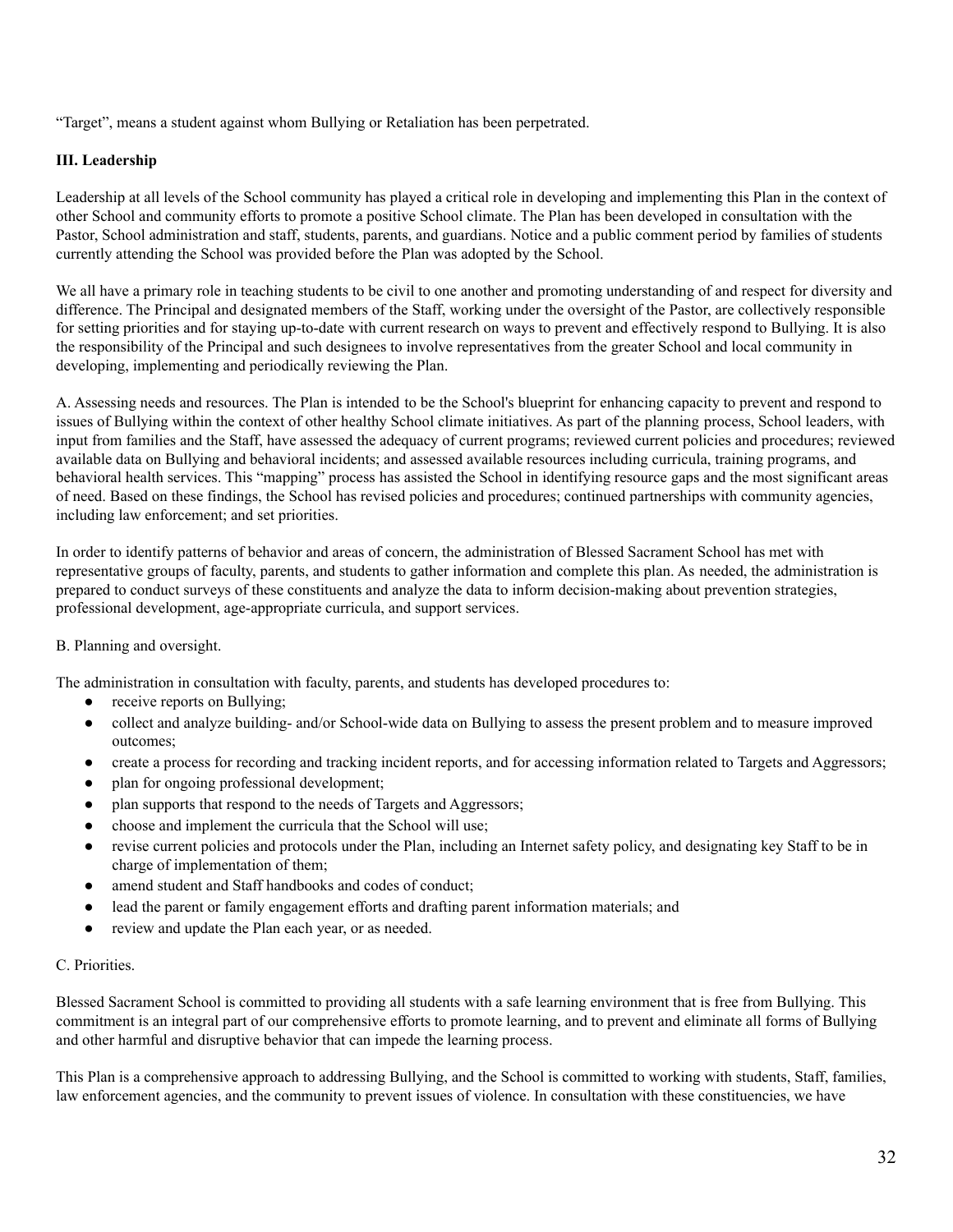established this Plan for preventing, intervening, and responding to incidents of Bullying and Retaliation. The Principal, working under the oversight of the Pastor, is responsible for the implementation and oversight of the Plan.

#### **IV. Prohibition Against Bullying and Retaliation**

Bullying is prohibited:

- On School Grounds owned, leased or used by a School;
- On property immediately adjacent to School Grounds;
- At any School-sponsored or School-related activity, function or program whether on or off School Grounds;
- At a School bus stop:
- On a School bus or any other vehicle owned, leased or used by the School; or,
- Through the use of technology or an electronic device owned, leased or used by the School;

Bullying is also prohibited at a location, activity, function or program that is not School-related or through the use of technology or an electronic device that is not owned, leased or used by the School if the act or acts in question:

- create a Hostile Environment at School for the Target;
- infringe on the rights of the Target at School; or
- materially and substantially disrupt the education process or the orderly operation of the School.

Retaliation against any person who reports Bullying or Retaliation, provides information during an investigation of Bullying or Retaliation, or witnesses or has reliable information about Bullying or Retaliation is also prohibited.

#### **V. Training and Professional Development**

A. Annual Staff Training on the Plan . Annual training on the Plan for all School Staff, and, at the discretion of the Principal, volunteers who have significant contact with students, will include Staff duties under the Plan, an overview of the steps that the administration will follow upon receipt of a report of Bullying or Retaliation, and an overview of any Bullying prevention curricula to be offered at the School. Staff members hired after the start of the School year are required to participate in School-based training during the School year in which they are hired, unless they can demonstrate participation in an acceptable and comparable program within the last two years.

B. Written Notice to Staff. At the beginning of each School year, the administration shall provide written notice to the School Staff of the RCAB Policy and the Plan.

Relevant sections of the RCAB Policy and the Plan relating to the duties of School Staff shall be included in the School employee handbook.

C. On-going Professional Development. The goal of professional development is to establish a common understanding of tools necessary for Staff to create a School climate that promotes safety, civil communication, and respect for differences. Professional development will build the skills of Staff members to prevent, identify, and respond to Bullying. Professional development will be informed by research and may include information on:

- age-appropriate strategies to prevent Bullying;
- age-appropriate strategies for immediate, effective interventions to stop Bullying incidents;
- information regarding the complex interaction and power differential that can take place between and among an Aggressor, Target, and witnesses to the Bullying;
- research findings on Bullying, including information about specific categories of students who have been shown to be particularly at risk for Bullying in the School environment;
- information on the incidence and nature of Cyber-Bullying; and
- Internet safety issues as they relate to Cyber-Bullying.

Professional development will also address ways to prevent and respond to Bullying or Retaliation for students with disabilities that must be considered when developing students' Individualized Education Programs (IEPs). This will include a particular focus on the needs of students whose disability affects social skills development.

Additional areas identified by the School for professional development include: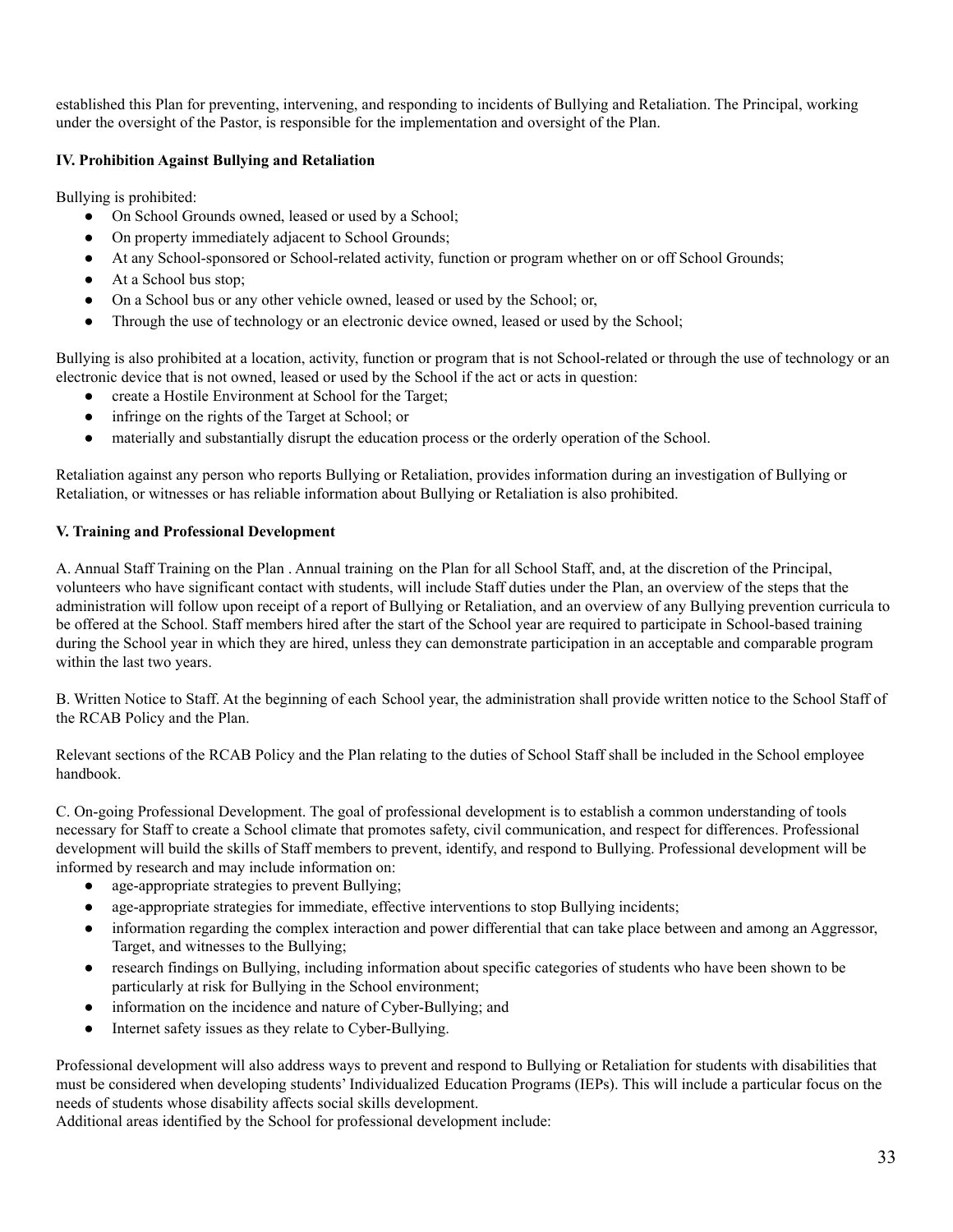- promoting and modeling the use of respectful language;
- fostering an understanding of and respect for diversity and difference;
- building relationships and communicating with families;
- constructively managing classroom behaviors;
- using positive behavioral intervention strategies;
- teaching students skills including positive communication, anger management, and empathy for others;
- engaging students in School or classroom planning and decision-making; and
- maintaining a safe and caring classroom for all students.

#### **VI. Access to Resources and Services**

A. Identifying resources. The School will continuously work to identify its capacity to provide counseling and other services for Targets, Aggressors, and their families. This will include a review of staffing and programs that support the creation of positive School environments by focusing on early interventions and intensive services. Once this mapping of resources is complete, the School can develop recommendations and action steps to fill resource and service gaps. This may include adopting new curricula, reorganizing Staff, establishing safety planning teams, and identifying other agencies that can provide services.

B. Counseling and other services. Appropriate resources exist within the School at this time. If resources need to be developed, Blessed Sacrament School will partner with community based organizations, including Community Service Agencies (CSAs) for Medicaid eligible students. In addition, service providers who assist Schools in developing safety plans for students who have been Targets of Bullying or Retaliation, provide social skills programs to prevent Bullying, and offer education and/or intervention services for students exhibiting Bullying behaviors will be accessed. The School may consider behavioral intervention plans, social skills groups, and individually focused curricula, as well.

C. Students with disabilities. When it is determined that the student has a disability that affects social skills development or that the student may participate in or is vulnerable to Bullying, harassment, or teasing because of his/her disability, the School will consider what reasonable accommodations should be undertaken with a view toward developing the student's skills and proficiencies so as to avoid and respond to Bullying.

D. Referral to outside services. The School has established a referral protocol for referring students and families to outside services. Through contact with a psychiatrist on staff who is available to consult with faculty, parents, and students, families are made aware of the appropriate means for accessing services not available at the School.

#### **VII. Policies and Procedures for Reporting and Responding to Bullying and Retaliation**

A. Reporting Bullying or Retaliation. Reports of Bullying or Retaliation may be made by Staff, students, parents or guardians, or others, and may be oral or written. Oral reports made by or to a Staff member shall be recorded in writing. A School Staff member is required to report immediately to the Principal or designee any instance of Bullying or Retaliation the Staff member becomes aware of or witnesses. Reports made by students, parents or guardians, or other individuals who are not School Staff members, may be made anonymously. The School will make reporting resources available to the School community including an Incident Reporting Form (a copy of which is attached to this Plan as Exhibit A). Use of an Incident Reporting Form is not required as a condition of making a report. The School will: 1) include a copy of the Incident Reporting Form in the beginning of the year packets for students and parents or guardians; 2) make it available in the School's main office and other locations determined by the Principal or designee; and 3) post it on the School's website.

At the beginning of each School year, the School will provide the School community, including administrators, Staff, students, and parents or guardians, with written notice of its policies for reporting acts of Bullying and Retaliation. A description of the reporting procedures and resources, including the name and contact information of the Principal or designee, will be incorporated in student and Staff handbooks, on the School website, and in information about the Plan that is made available to parents or guardians.

#### 1. Reporting by Staff

A Staff member will report immediately to the Principal or designee when he/she witnesses or becomes aware of conduct that may be Bullying or Retaliation. The requirement to report to the Principal or designee does not limit the authority of the Staff member to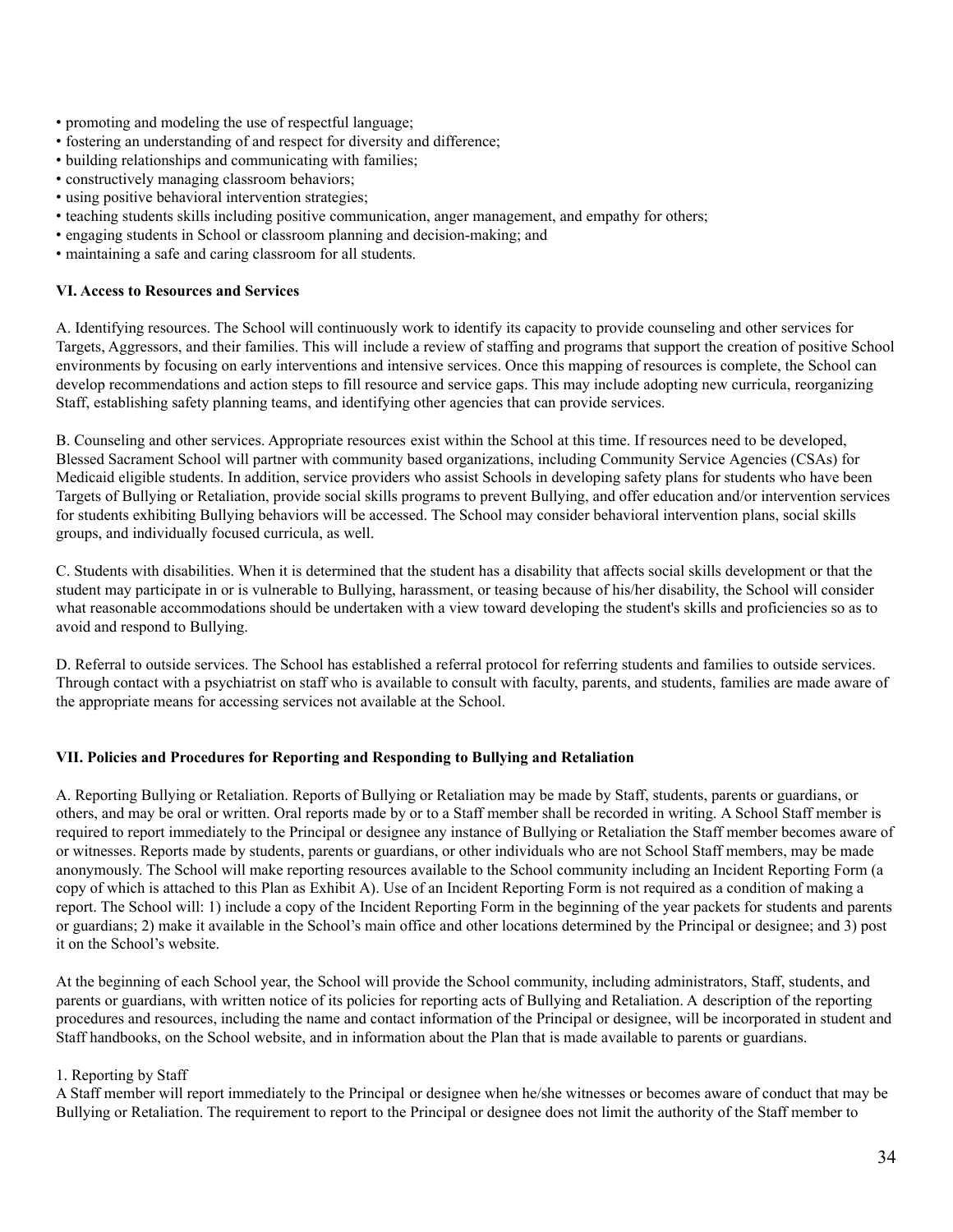respond to behavioral or disciplinary incidents consistent with School policies and procedures for behavior management and discipline.

#### 2. Reporting by Students, Parents or Guardians, and Others

The School expects students, parents or guardians, and others who witness or become aware of an instance of Bullying or Retaliation involving a student to report it to the Principal or designee. Reports may be made anonymously, but no disciplinary action will be taken against an alleged Aggressor solely on the basis of an anonymous report. Students, parents or guardians, and others may request assistance from a Staff member to complete a written report. Students will be provided practical, safe, private and age-appropriate ways to report and discuss an incident of Bullying with a Staff member, or with the Principal or designee.

B. Responding to a report of Bullying or Retaliation.

## 1. Safety

Before fully investigating the allegations of Bullying or Retaliation, the Principal or designee will take steps to assess the need to restore a sense of safety to the alleged Target and/or to protect the alleged Target from possible further incidents. Responses to promote safety may include, but not be limited to, creating a personal safety plan; pre-determining seating arrangements for the Target and/or the Aggressor in the classroom, at lunch, or on the bus; identifying a Staff member who will act as a "safe person" for the Target; and altering the Aggressor's schedule and access to the Target. The Principal or designee will take additional steps to promote safety during the course of and after the investigation, as necessary.

The Principal or designee will implement appropriate strategies for protecting from Bullying or Retaliation a student who has reported Bullying or Retaliation, a student who has witnessed Bullying or Retaliation, a student who provides information during an investigation, or a student who has reliable information about a reported act of Bullying or Retaliation.

## 2. Obligations to Notify Others

- a. Notice to parents or guardians upon determining that Bullying or Retaliation has occurred, the Principal or designee will promptly notify the parents or guardians of the Target and the Aggressor of this, and of the procedures for responding to it. There may be circumstances in which the Principal or designee contacts parents or guardians prior to any investigation. Notice will be consistent with state regulations at 603 CMR 49.00.
- b. Notice to Another School If the reported incident involves students from more than one School district, charter School, non-public School, approved private special education day or residential School, or collaborative School, the Principal or designee first informed of the incident will promptly notify by telephone the Principal or designee of the other School(s) of the incident so that each School may take appropriate action. All communications will be in accordance with state and federal privacy laws and regulations, and 603 CMR 49.00.
- c. Notice to Law Enforcement. At any point after receiving a report of Bullying or Retaliation, including after an investigation, if the Principal or designee has a reasonable basis to believe that criminal charges may be pursued against the Aggressor, the Principal will notify the local law enforcement agency. Notice will be consistent with the requirements of 603 CMR 49.00 and locally established agreements with the local law enforcement agency. Also, if an incident occurs on School grounds and involves a former student under the age of 21 who is no longer enrolled in School, the Principal or designee shall contact the local law enforcement agency if he or she has a reasonable basis to believe that criminal charges may be pursued against the Aggressor.

In making this determination, the Principal will, consistent with the Plan and with applicable School policies and procedures, consult with the School resource officer, if any, and other individuals the Principal or designee deems appropriate (including, but not limited to, the Office of the General Counsel of the Archdiocese).

C. Investigation. The Principal or designee will investigate promptly all reports of Bullying or Retaliation and, in doing so, will consider all available information known, including the nature of the allegation(s) and the ages of the students involved.

During the investigation the Principal or designee will, among other things, interview students, Staff, witnesses, parents or guardians, and others as necessary. The Principal or designee (or whoever is conducting the investigation) will remind the alleged Aggressor, Target, and witnesses that Retaliation is strictly prohibited and will result in disciplinary action.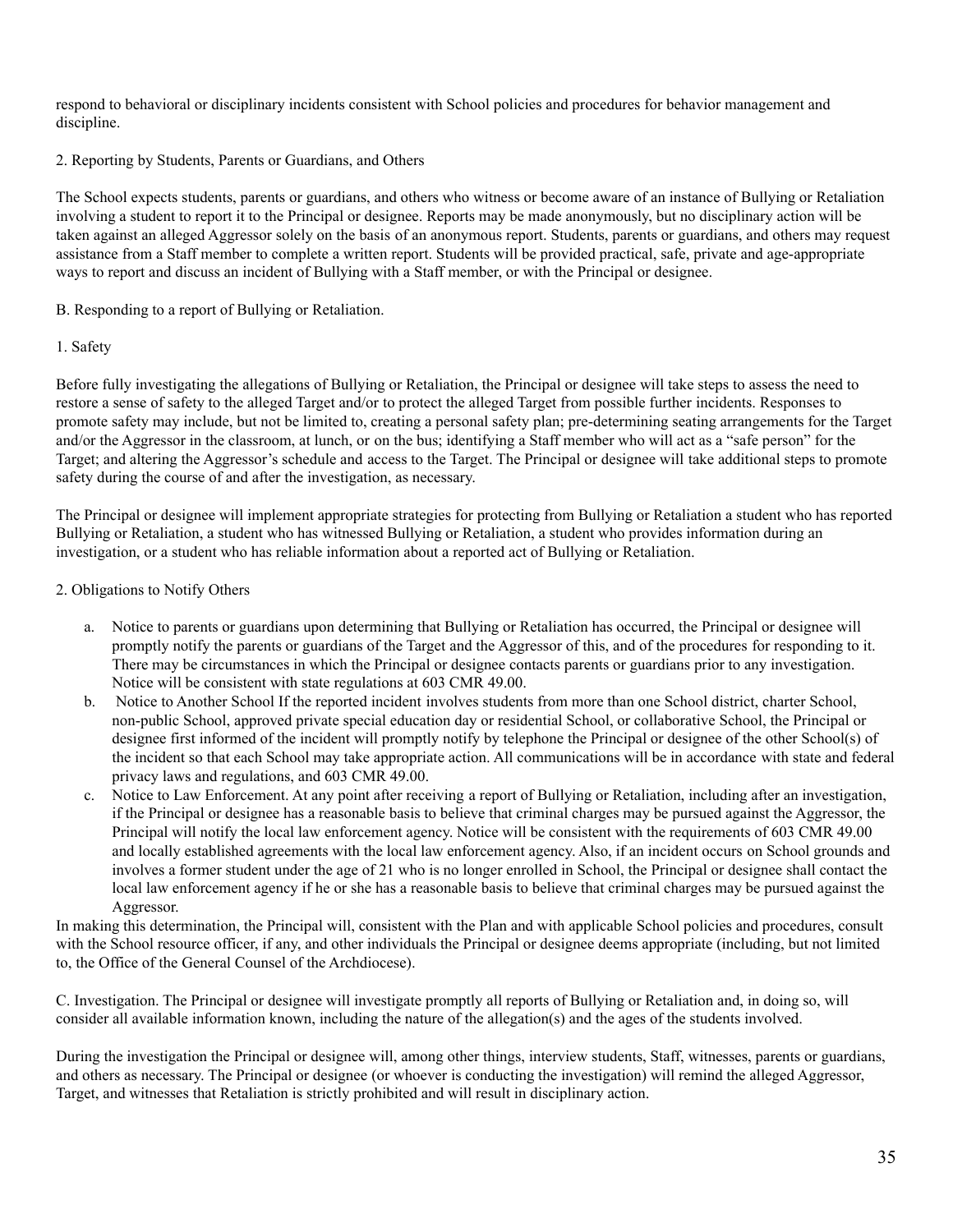Interviews may be conducted by the Principal or designee, other Staff members as determined by the Principal or designee, and outside consultation, as appropriate. To the extent practicable, and given his/her obligation to investigate and address the matter, the Principal or designee will maintain confidentiality during the investigative process. The Principal or designee will maintain a written record of the investigation.

Procedures for investigating reports of Bullying and Retaliation will be consistent with School policies and procedures for investigations. If necessary, the Principal or designee will consult with the Office of the General Counsel of the Archdiocese about the investigation.

D. Determinations. The Principal or designee will make a determination based upon all of the facts and circumstances. If, after investigation, Bullying or Retaliation is substantiated, the Principal or designee will take steps reasonably calculated to prevent recurrence and to ensure that the Target is not restricted in participating in School or in benefiting from School activities. The Principal or designee will: 1) determine what remedial action is required, if any, and 2) determine what responsive actions and/or disciplinary action is necessary.

Depending upon the circumstances, the Principal or designee may choose to consult with the students' teacher(s), and the Target's or Aggressor's parents or guardians, to identify any underlying social or emotional issue(s) that may have contributed to the Bullying behavior and to assess the level of need for additional social skills development.

The Principal or designee will promptly notify the parents or guardians of the Target and the Aggressor about the results of the investigation and, if Bullying or Retaliation is found, what action is being taken to prevent further acts of Bullying or Retaliation. All notice to parents must comply with applicable Massachusetts and federal privacy laws and regulations. Because of the legal requirements regarding the confidentiality of student records, the Principal or designee cannot report specific information to the Target's parent or guardian about the disciplinary action taken unless it involves a "stay away" order or other directive that the Target must be aware of in order to report violations.

## E. Responses to Bullying*.*

1. Teaching Appropriate Behavior Through Skills-building

Upon the Principal or designee determining that Bullying or Retaliation has occurred, the law requires that the School use a range of responses that balance the need for accountability with the need to teach appropriate behavior. Mass. Gen. Laws. Ch. 71, Section 37O  $(d)(v)$ . Skill-building approaches that the Principal or designee may consider include:

▪ offering individualized skill-building sessions based on the School's anti-Bullying curricula;

▪ providing relevant educational activities for individual students or groups of students, in consultation with other appropriate School personnel;

▪ implementing a range of academic and nonacademic positive behavioral supports to help students understand pro-social ways to achieve their goals;

▪ meeting with parents and guardians to engage parental support and to reinforce the anti-Bullying curricula and social skills building activities at home;

▪ adopting behavioral plans to include a focus on developing specific social skills; and

▪ making a referral for evaluation.

## 2. Taking Disciplinary Action

If the Principal or designee decides that disciplinary action is appropriate, the disciplinary action will be determined on the basis of facts found by the Principal or designee, including the nature of the conduct, the age of the student(s) involved, and the need to balance accountability with the teaching of appropriate behavior. Discipline will be consistent with the Plan and with the School's code of conduct.

Discipline procedures for students with disabilities may be governed by the federal Individuals with Disabilities Education Improvement Act (IDEA), which should be read in cooperation with Massachusetts laws regarding student discipline.

If the Principal or designee determines that a student knowingly made a false allegation of Bullying or Retaliation, that student may be subject to disciplinary action.

3. Promoting Safety for the Target and Others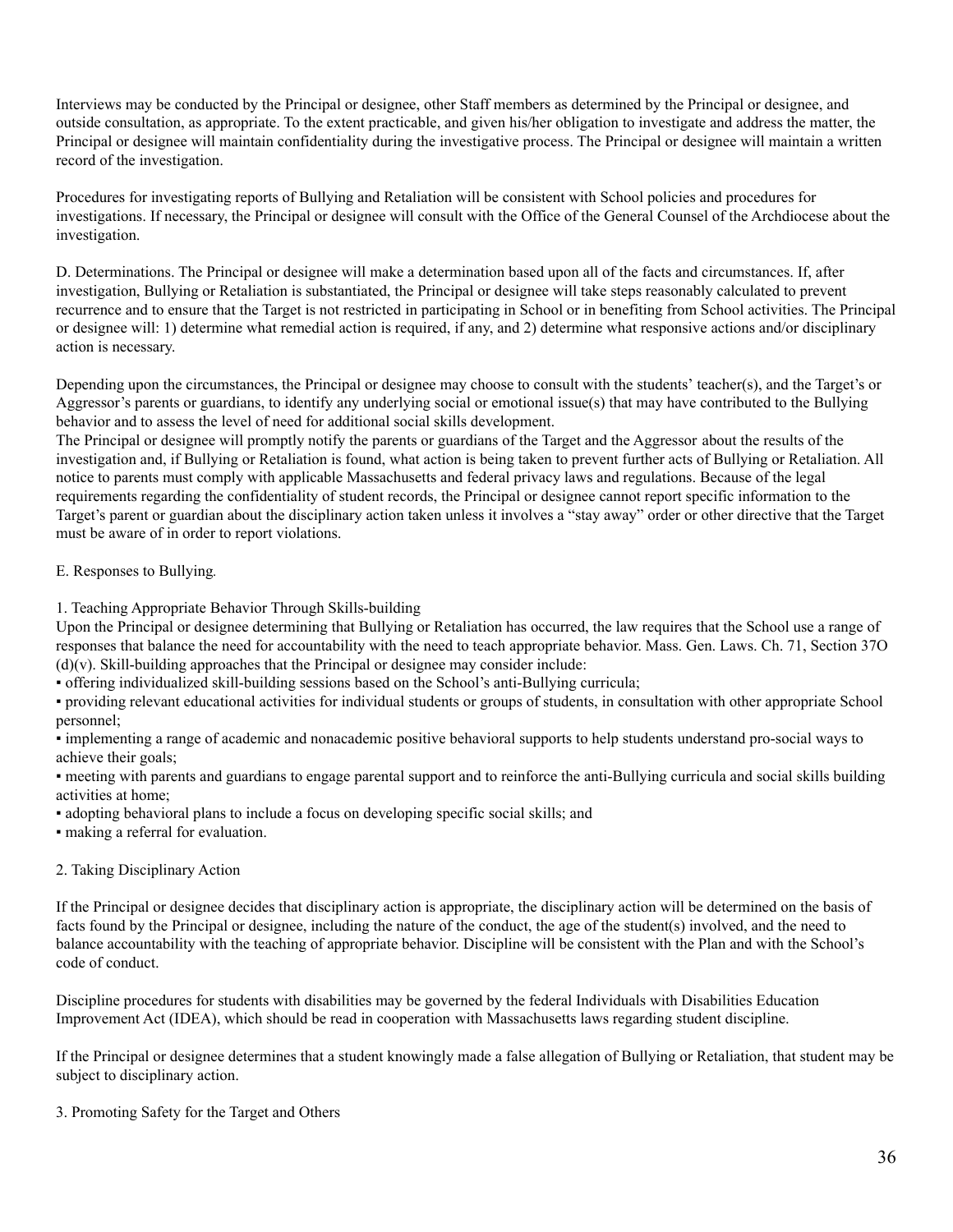The Principal or designee will consider what adjustments, if any, are needed in the School environment to enhance the Target's sense of safety and that of others as well. One strategy that the Principal or designee may use is to increase adult supervision at transition times and in locations where Bullying is known to have occurred or is likely to occur.

Within a reasonable period of time following the determination and the ordering of remedial and/or disciplinary action, the Principal or designee will contact the Target to determine whether there has been a recurrence of the prohibited conduct and whether additional supportive measures are needed. If so, the Principal or designee will work with appropriate School Staff to implement them immediately.

## **VIII. Collaboration with Families**

As needed, the School will provide a parent night to address:

- (i) how parents and guardians can reinforce the curricula at home and support the School Plan;
- (ii) the dynamics of Bullying; and
- (iii) online safety and Cyber-Bullying.
- (iv) the student-related sections of the Plan
- (v) the parent resource and information networks that the School will collaborate with in working with parents and guardians.
	- A. Parent education and resources. The School will offer education programs for parents and guardians that are focused on the parental components of anti-Bullying curricula and any social competency curricula used by the School. The programs will be offered in collaboration with the PTO or similar organizations. The School will also work to make parents and students aware of community-based programs.
	- B. . Notification requirements. Each year the School will inform parents or guardians of enrolled students about the anti-Bullying curricula that are being used. This notice will include information about the dynamics of Bullying, including Cyber-Bullying and online safety. The School will send parents written notice each year about the student-related sections of the Plan and the School's Internet safety policy via the School Handbook. All notices and information made available to parents or guardians will be in hard copy and electronic formats, and will be available in the language(s) most prevalent among parents or guardians. The School will post the Plan and related information on its website.

#### **IX. Relationship to Other Laws**

Consistent with Massachusetts and federal laws, and the policies of the School, nothing in the Plan prevents the School from taking action to remediate discrimination or harassment based on a person's membership in a legally protected category under local, Massachusetts, or federal law, or School policies.

In addition, nothing in the Plan is designed or intended to limit the authority of the School to take disciplinary action or other action under Mass. Gen. Laws. Ch. 71, Section 37O (d)(v), other applicable laws, or local School policies in response to violent, harmful, or disruptive behavior, regardless of whether the Plan covers the behavior.

In no event should the Plan be construed in any way so as to limit or modify the obligation of mandated reporters to timely make required so-called 51A Reports where appropriate.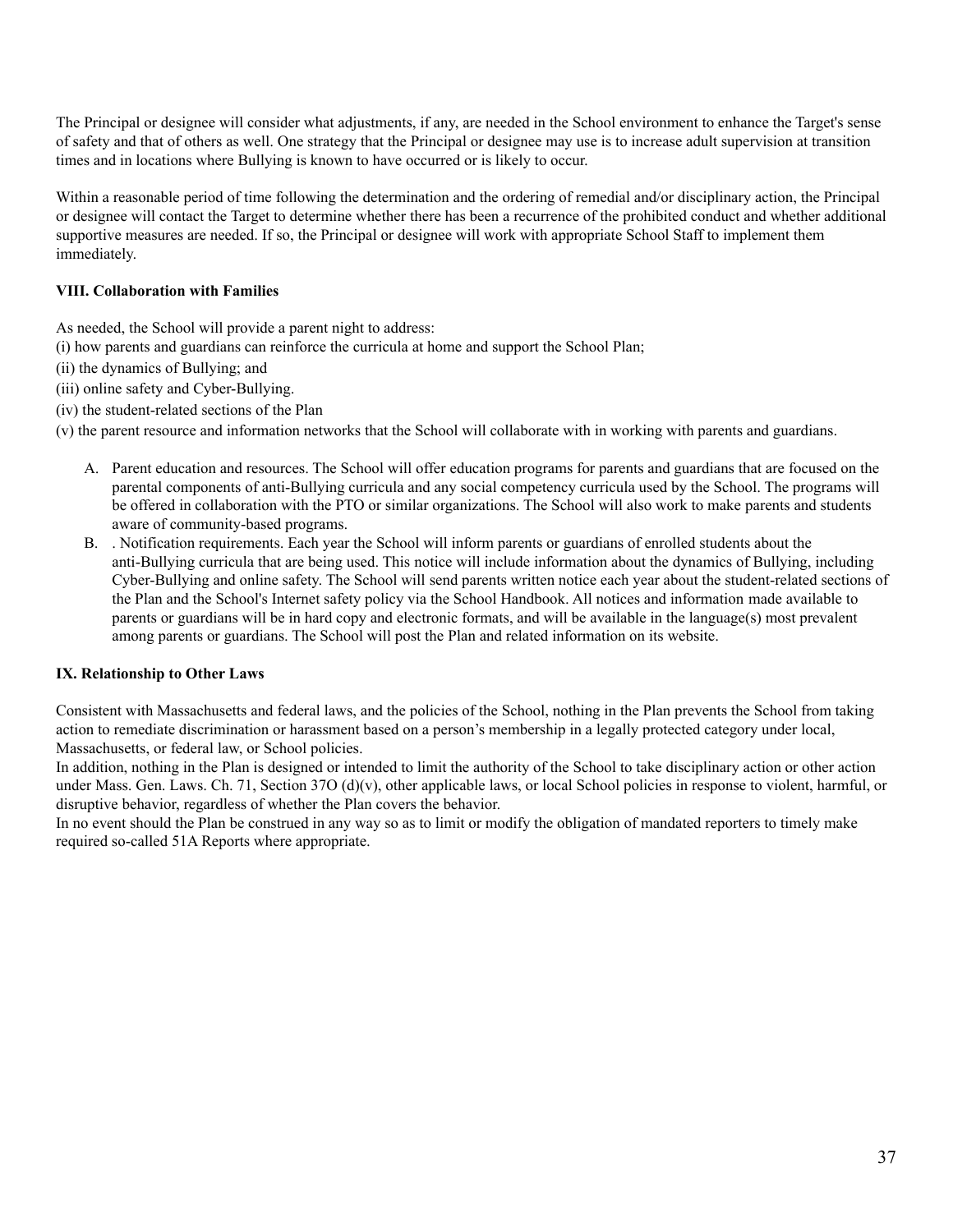## **Appendix III**

## **Policy for the Management of Life-Threatening Allergies at Blessed Sacrament School**

Blessed Sacrament School (BSS) is committed to providing a safe and nurturing environment for all students. Keeping children safe from food allergens requires cooperation between families and staff as well as vigilance with the community as a whole. Allergy management focuses on prevention, education, awareness, communication and emergency response. While BSS cannot guarantee an allergic reaction will not happen at school, working together we can reduce the risk to students through clearly articulated guidelines and ensuring that school staff members respond to an emergency situation with a clear understanding of the appropriate protocols.

Every school should expect to have students with food allergies and the potential for anaphylaxis. A recent study in the journal, Archives of Pediatrics and Adolescent Medicine, states that one in five children with food allergies will have a reaction while in school. Students with an undiagnosed food allergy may experience their first reaction at school. Allergic reactions can vary among students and can range from mild to severe. Anaphylaxis is the potentially life-threatening medical condition occurring in allergic individuals after exposure to their specific allergen. Common examples of potentially life-threatening allergies are those to foods, insect stings, medications, latex rubber or in association with exercise as well as exposure to extreme cold and heat.

These guidelines will address the responsibilities of the various members of the school community to meet the needs of students with food allergies and other medical issues related to food in the classroom, gym, cafeteria, specialist classes, outdoor activities, field trips and before and after school activities. *While these guidelines focus on food allergies,* treatment of anaphylaxis (a life-threatening allergic reaction) is the same whether caused by insect sting, latex, exercise *induced or exposure to cold/heat.*

When in doubt, it is better to give the Epi-Pen (Epinephrine) and call 911. Fatalities occur when the Epinephrine is **withheld. It is imperative that following the administration of Epinephrine, the student be transported by ambulance to the nearest hospital emergency room even if symptoms appear to have resolved.**

## **Key Points for Parents, Students, and Staff**

- **● You are never alone**. It takes a team to ensure the best for our students. Help is usually only a phone call away.
- **● Education is the key to keeping students safe.** Educating the community is an ongoing process that evolves with student's needs and staff changes. The best plan is to continually educate everyone in the school community about the issues that face students with life-threatening allergies.
- **● Special events and non-routine days require vigilance**. The greatest risk for a life-threatening allergic reaction exists when the normal routine is broken. Examples are classroom parties, field trips, a substitute teacher, and after school events. A child with food allergies should never eat unexamined food. Be Prepared. Staff should always have the Allergy Action Plan available and think ahead to prevent possible exposure to allergens.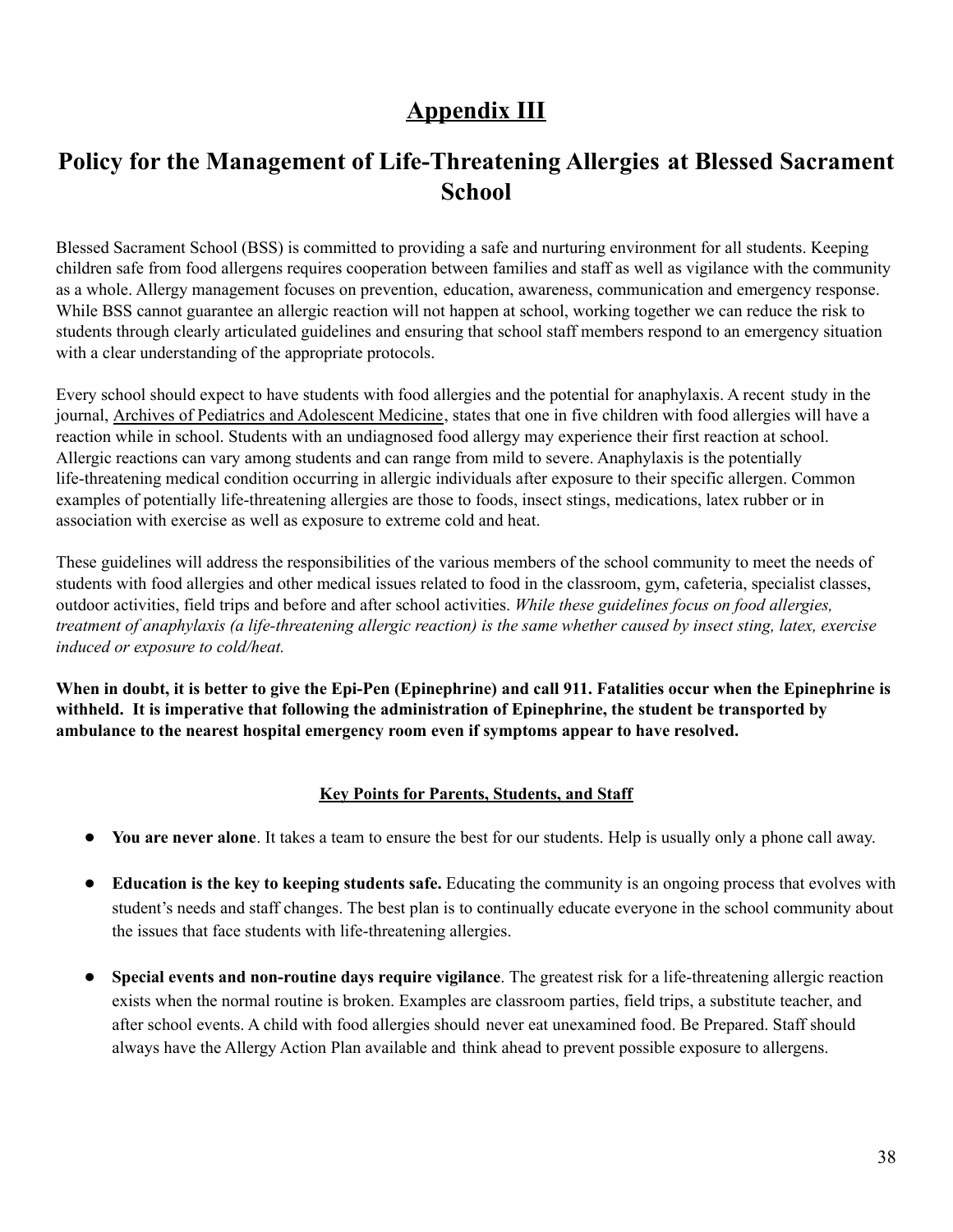- **Symptoms vary greatly.** Be aware of all symptoms that can accompany a life-threatening allergic reaction. Take all complaints from a child with allergies seriously. The most dangerous symptoms include breathing difficulties, and a drop in blood pressure or shock, which are potentially fatal.
- **● Cross-Contamination is a serious risk.** It only takes a trace amount of the food protein to cause an allergic reaction. Prevention is the key to keeping students safe. To prevent exposure to allergens, hand washing and washing of surfaces (table, chairs, etc.) when an allergen has been used is necessary. Soap and water are most effective for cleaning surfaces. Children should never be allowed to share food.
- **● In the event of an emergency, be prepared.** If a student has an allergic reaction at school, call 911 and administer emergency medication as ordered by the student's physician. Staff members should be trained to use emergency medications and know the location of those medications in the school building. Parents should be notified as soon as possible. 911 should be called for suspected food allergy reactions. No one can predict how a reaction will progress. A mild reaction can develop into an anaphylactic reaction very quickly or over several hours. A reaction can also appear to subside or even be under control and then surge again into a more severe reaction.

## **Be Prepared! Know Your Plan!**

## *Section I. Roles and Responsibilities*

## **1. Responsibilities of the School Administration**

- Include in the school's emergency response plan a written plan outlining emergency procedures for managing life-threatening allergic reactions. Modify the plan to meet special needs of the individual students. Consider risk reductions for students with life-threatening allergies.
- Support faculty, staff and parents in implementing all aspects of the Individual Health Care Plan (IHCP).
- Provide training and education for faculty and staff regarding:
	- o Foods, insect stings, medications, latex.
	- o Risk reduction procedures.
	- o Emergency procedures.
	- o How to administer an epinephrine auto-injector in an emergency.
- Provide special training for food service personnel.
- Provide emergency communication devices (two-way radio, intercom, walkie-talkie, cell phone) for all school activities, including transportation, that involve a student with life-threatening allergies.
- A full time nurse should be on staff at Blessed Sacrament School.
- Inform parent/guardian if any student experiences an allergic reaction for the first time in school.
- Verify that a contingency plan is in place in case of a substitute teacher, nurse or food service personnel.
- Have plan in place when there is no school nurse available
- Ensure that the student is placed in a classroom where the teacher is trained to administer an Epi-Pen.
- Use rewards other than food for school wide contests and events held during school hours.

## **2. Responsibilities of the School Nurse**

● During the first month a student is enrolled into school (or, for a student who is already in school, immediately after the diagnosis of a life-threatening allergic), meet with the student's parents/guardian and develop an Individual Health Care Plan (IHCP) for the student that includes an Allergy Action Plan (AAP).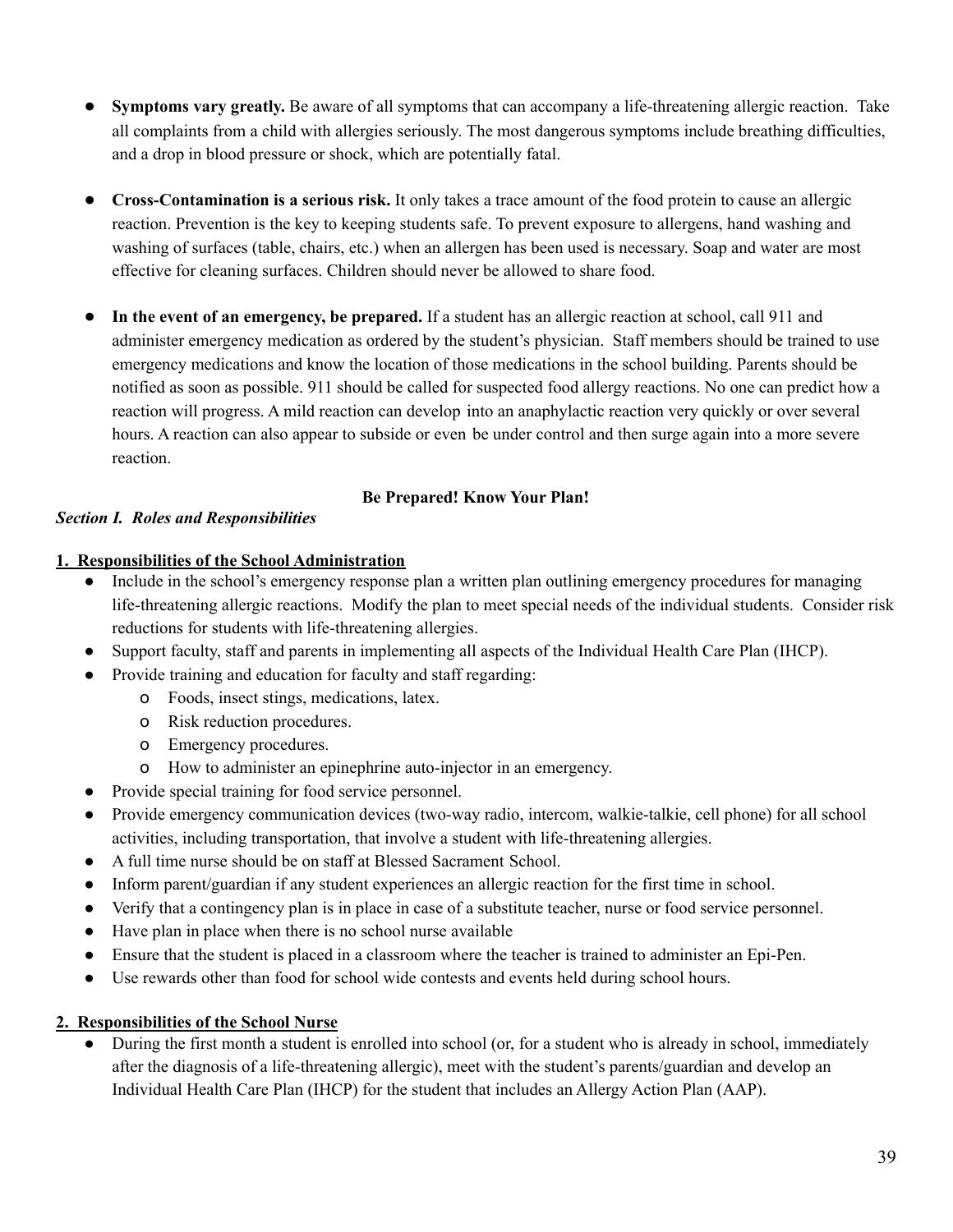- Assure that the Allergy Action Plan (AAP) includes the student's name, photo, allergens and symptoms of allergic reactions risk reduction procedures, emergency procedures, and required signatures.
- Arrange a team meeting before the opening of school to develop the plan with all staff that comes in contact with the student with allergies including principal, school physician, teachers, specialists, food service personnel, aides, physical education teachers, custodian, etc.
- Familiarize teachers with the IHCPs of their students by the opening of school, or as soon as the plans are written. Other staff members who have contact with students with life-threatening allergies should be familiar with their IHCPs on a need-to-know basis.
- All teachers should be made aware of student's with life-threatening food allergies in their classes, not just the homeroom teacher.
- Provide information about students with life-threatening allergies and their photos (if consent given by parent) to all staff on a need-to-know basis.
- Conduct in-service training and education for appropriate staff regarding a student's life-threatening allergens, symptoms, risk reduction procedures, emergency procedures, and how to administer an epinephrine auto-injector.
- Educate new personnel as necessary.
- Track in-service attendance of all involved parties to ensure that they have been trained.
- Introduce yourself to the student and show him/her how to get to the nurse's office.
- Organize student's medical information in the nurse's office to allow for immediate access to the information for children with life-threatening allergic reactions.
- Post school district's emergency protocol and have available all ICHP's in the nurse's office. Post location of epinephrine auto-injector.
- Periodically check medications for expiration dates and arrange for them to be current.
- Discuss with parents the possibility of keeping an epinephrine auto-injector in the classroom containing necessary instructions, and help to arrange if appropriate. This auto-injector can be taken on field trips
- Arrange periodic follow-up on an annual basis, or as often as necessary, to review effectiveness of the ICHP.
- Make sure there is a contingency plan in place in the case of a substitute school nurse.

## **Training:**

The school nurse, in collaboration with the school principal and parents/guardians of affected students, shall promote a multi-disciplinary training plan for the care of students with life-threatening allergies. This plan shall include regular training sessions, held at a minimum on an annual basis, for school personnel. Training will also be conducted for new staff at time of hire.

## **Training Attendees:**

Attendees of the training should include, but are not limited, to the following:

- Administration, including Principal, Vice Principal, and Office Personnel
- Classroom Teachers
- **Substitute Teachers**
- **Food Service Staff**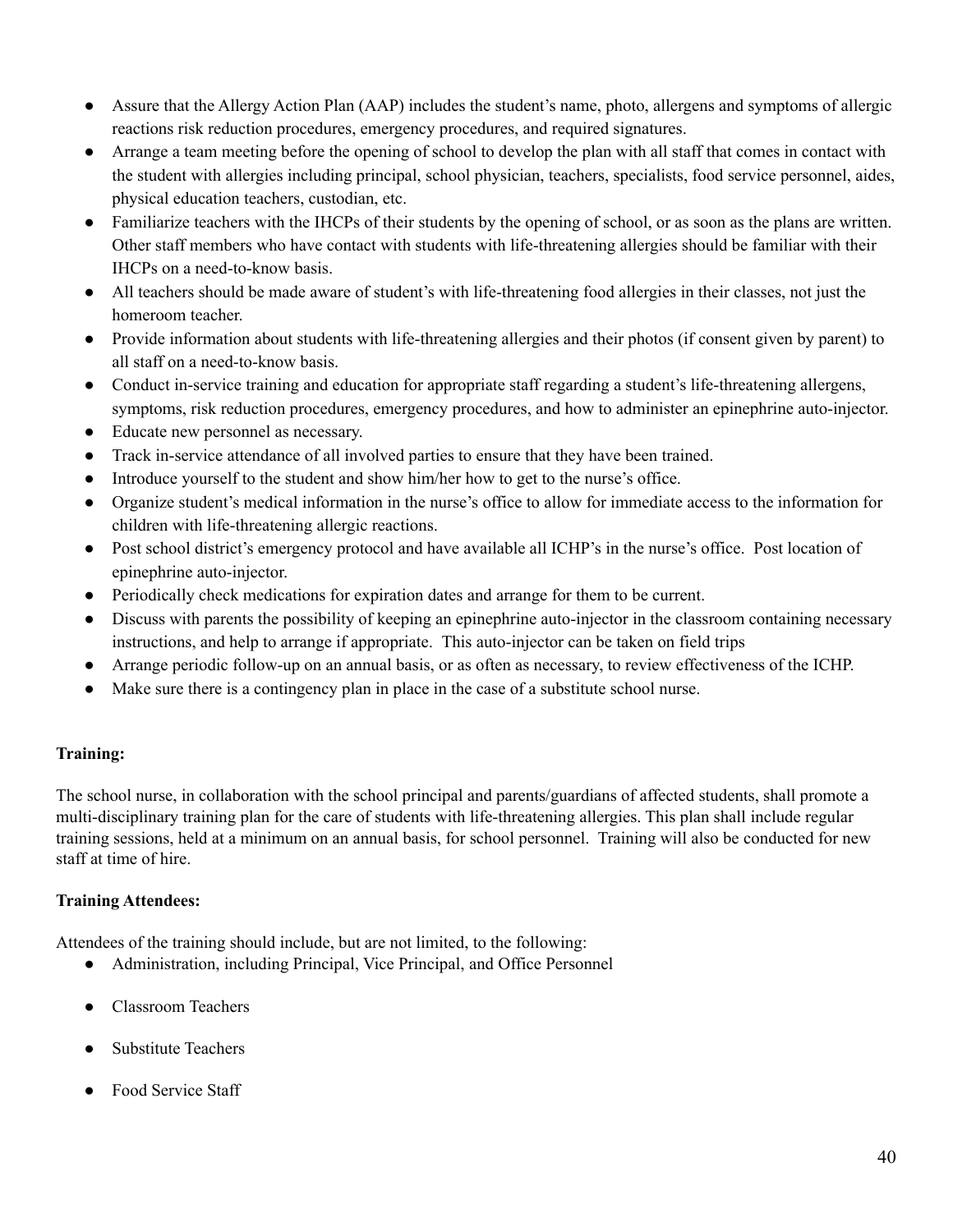- After School Administration and Teachers
- **Resource Staff**

## **Training Objectives:**

Upon completion of the training, the participants will be able to:

- Identify common causes of allergic reactions.
- Recognize general and student-specific warning signs of allergic emergencies.
- Identify students for whom Epi-Pens are prescribed.
- Identify locations of Epi-Pens throughout the school and know where closest Epi-Pens are kept.
- Safely handle Epi-Pen.
- Correctly read proper Epi-Pen dosing instructions.
- Demonstrate correct administration of Epi-Pen.
- Describe the school's plan for responding to allergic emergencies.
- Know how and where to easily access emergency telephone numbers (school nurse, EMS, student's parents/guardians, student's physician).
- Know the names of CPR-certified personnel and where they are located throughout the school.
- Know the plan for field trips, before and after school activities, sports, social and any other school sponsored activity.
- Implement a periodic anaphylaxis drill similar to a fire drill as part of the periodic refresher course.

## **3. Responsibilities of the Parents/Guardians of Children With Food Allergies**

- Inform the school nurse of your child's allergies prior to the opening of school (or as soon as possible after diagnosis).
- Provide written medical documentation, instructions, and medications as directed by a physician by the first day of school. Include three photos of the child.
- Provide properly labeled medications and replace medications after use or upon expiration. For children with food allergies, a minimum of two up-to-date epinephrine auto-injectors (Epi-Pens) should be stored in school for your child at all times.
- Provide a description of your child's past allergic reactions including triggers and warning signs. The school will require an allergy history to be done annually.
- Inform your child's teachers and other appropriate members of the administration of your child's allergies.
- Work with the school team collaboratively to develop the Individual Health Care Plan (IHCP) for accommodations, in the classroom, in the cafeteria, in after-care programs, and during school-sponsored events.
- You are strongly encouraged to provide a medical alert bracelet for your child.
- Provide safe snacks for your child's classroom so there is always something safe for your child to eat during special events.
- When possible, be available to go on your child's field trips.
- Teach your child to:
	- 1) Learn the difference between safe and unsafe foods.
	- 2) Develop strategies for avoiding exposure to unsafe foods.
	- 3) Recognize the first symptoms of allergic reactions.
	- 4) Know how and when to tell school staff he/she may be having an allergy-related problem.
	- 5) Avoid sharing snacks, lunches, drinks, or utensils.
	- 6) Understand the importance of hand washing before and after eating.
	- 7) Report teasing/bullying that may relate to the child's allergies.
	- 8) Know how to read food labels (age appropriate).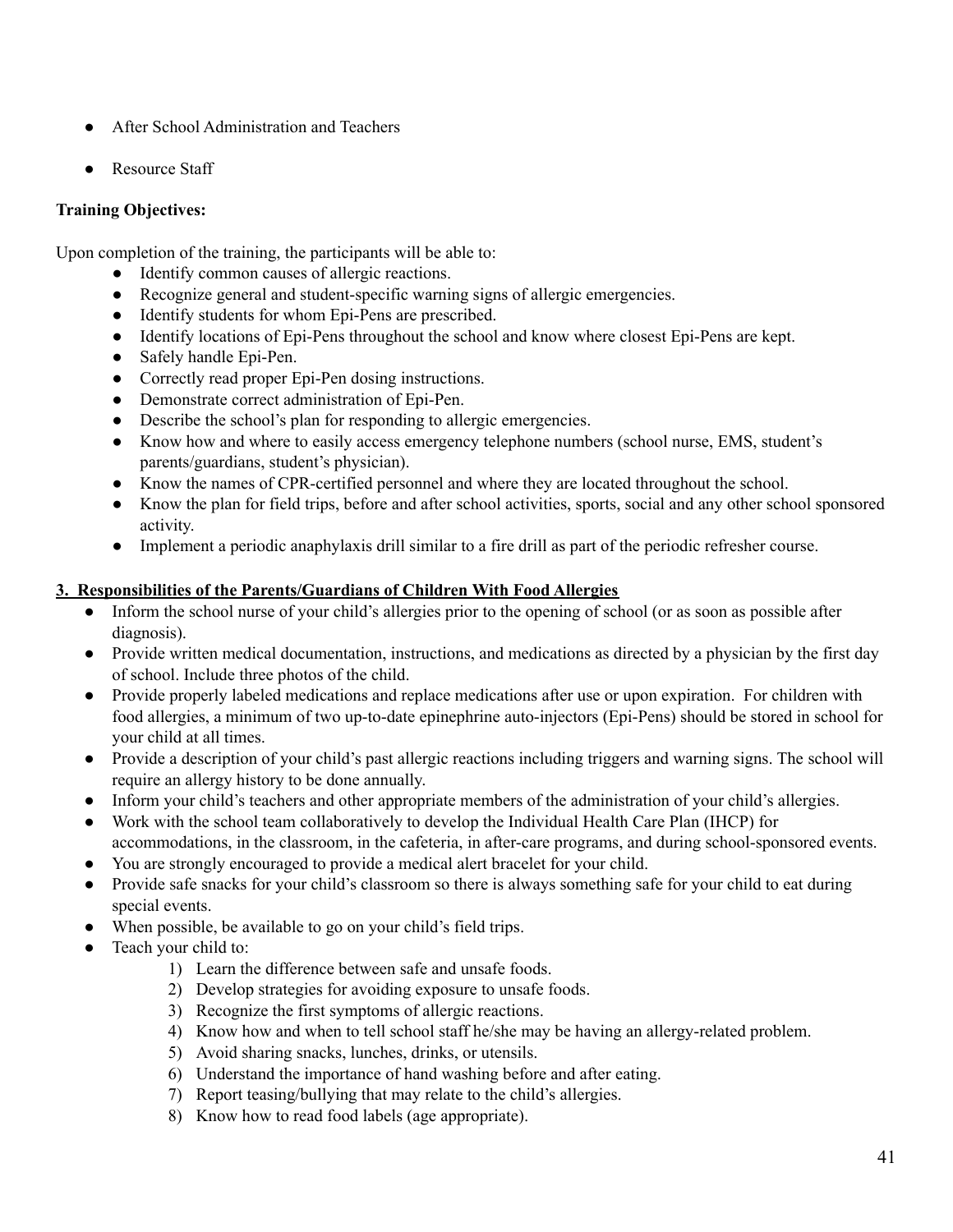- 9) Carry his/her own Epi-Pen when allowed by the child's physician.
- 10) Administer his/her own Epi-Pen as allowed by the child's physician and the school nurse.
- 11) Provide emergency contact information, including current home phone, cell phone, work phone, pager, etc. and ensure that all contact information is updated as necessary.

## **4. Responsibilities of the Teacher**

- Obtain and review with the school nurse, all IHCPs pertaining to students in your classroom with life-threatening allergies before school begins.
- Ensure that the classroom has a functioning communication device for direct contact with the school nurse.
- Participate in a team meeting for the student with life-threatening allergies and in-service training regarding:
	- 1) Allergens that cause life-threatening allergies (i.e. foods, insect stings, medications, exercise, etc.)
	- 2) How to recognize signs and symptoms of the student's life-threatening allergic reaction.
	- 3) Steps to manage an emergency.
	- 4) How to administer an epinephrine auto-injector.
- Keep the student's IHCP with photo accessible in the classroom.
- Ensure volunteers, student teachers, aide, specialists and substitute teachers are informed of the student's food allergies and necessary safeguards**.**
- Leave information regarding student's allergies in an organized, prominent and accessible format for substitute teachers.
- Place students with life-threatening food allergies in the front of the classroom or in a visible location to make observing the student easier.
- Participate in the planning for student's re-entry to school after an anaphylactic reaction.
- Coordinate with parent volunteers to provide a lesson plan about food allergies for the class and discuss anaphylaxis in age appropriate terms.
- Educate classmates to avoid endangering, isolating, stigmatizing or harassing students with food allergies.
- Be aware of how the student with food allergies is being treated; enforce school rules about bullying and threats.
- Work with the school nurse to educate other parents about the presence and needs of the child with life-threatening allergies in the classroom. Enlist their help in keeping certain foods out of the classroom.
- Inform the parents of an allergic child of any classroom or school events during the school day where food will be served.
- Do not use food for classroom activities (e.g., arts and crafts, counting, science projects, cooking, rewards, estimation jars or other projects). Use stickers, pencils or other non-food items as rewards instead of food.
- Do not provide special snacks without notifying parents of allergic children in advance.
- Welcome the involvement of parents whose children have food allergies in organizing class parties and special events. Choose party food from the list of safe snacks provided. This list can be different for each class.
- Distribute Safe Snack/Foods to Avoid list to all parents within the first month of school.
- Invite parents of children with life threatening allergies on field trips.
- Follow all field trip procedures outlined in this policy.
- Never question or hesitate to act if a student reports signs of an allergic reaction.

## **5. Responsibilities of the Student**

- Take as much responsibility as possible for avoiding allergens in food and materials.
- Do not trade or share foods and/or eating utensils.
- Do not eat anything with unknown ingredients or known to contain any allergens.
- Wash hands before and after eating and throughout the day.
- Learn to recognize symptoms of an allergic reaction.
- Promptly inform an adult as soon as accidental exposure occurs or symptoms appear.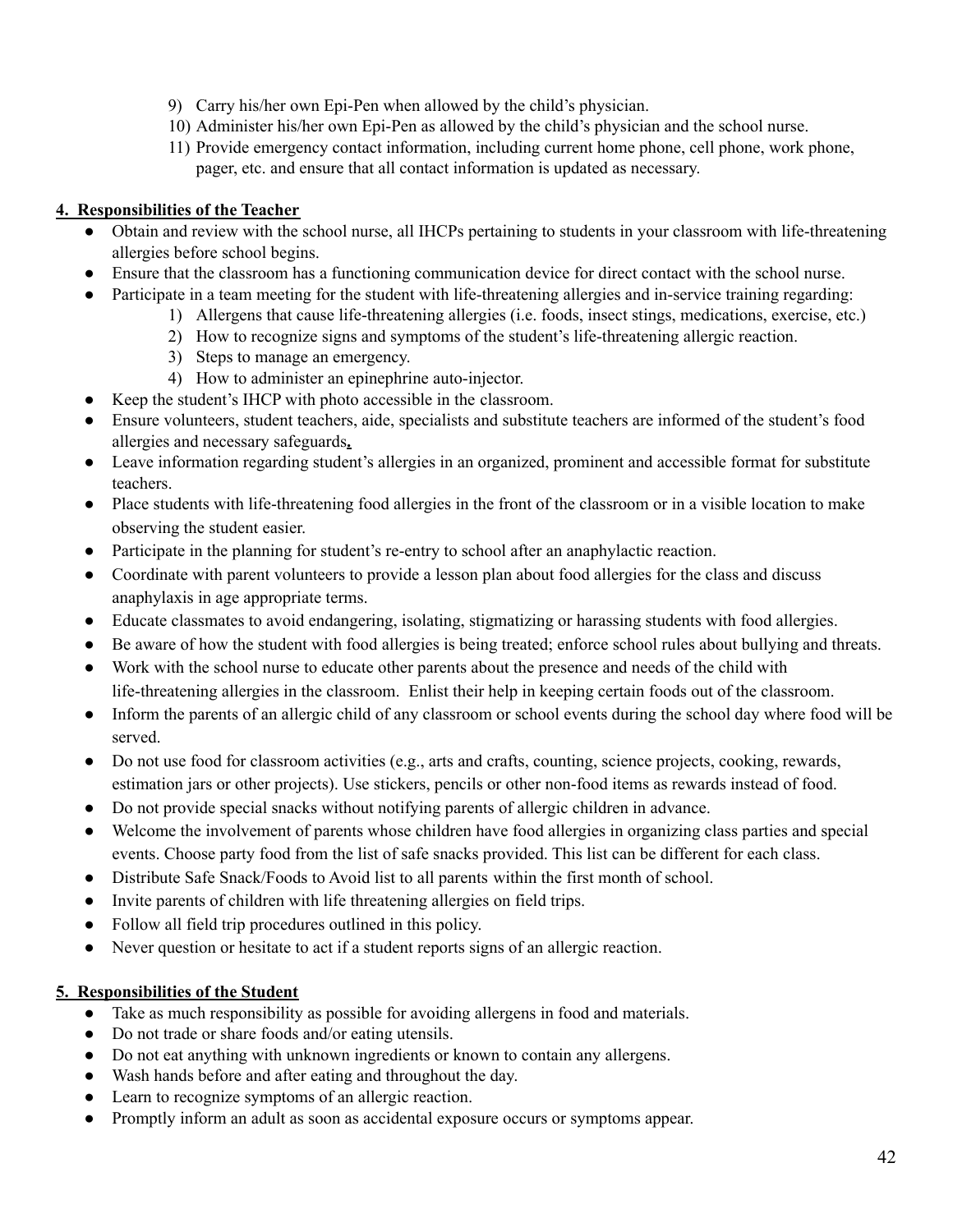- Develop a relationship with the school nurse and/or another trusted adult in the school to assist in identifying issues related to the management of the allergy in school.
- Report bullying, teasing and threats to an adult authority.
- Parent, Doctor, and School Nurse must all agree when the student is developmentally ready to carry all life-saving medications. A child cannot carry medication without the consent of all three parties.

## **6. Responsibilities of Parents of Children Without Food Allergies**

- Follow all school rules pertaining to food in the classroom.
- **●** If volunteering in the classroom, do not bring food to consume or to be used as part of a project or activity.
- **●** Do not use food for classroom activities (e.g., arts and crafts, counting, science projects, cooking, rewards, estimation jars or other projects). Use stickers, pencils or other non-food items as rewards instead of food.
- **●** Use safe snacks/ foods to avoid. The list provides (list may vary due to food allergies present) a choice of food items for class parties.
- **●** Do not bring food if you are the Secret Reader.

## **7. Responsibilities of Cafeteria/Food Services**

- **●** Participate in in-service training for students with life-threatening allergies including demonstration of epinephrine use.
- **●** Provide in-service to food service employees regarding safe food handling practices to avoid cross contamination with potential food allergens.
- **●** Train all food service staff and their substitutes to read product food labels and recognize food allergens.
- **●** Maintain knowledge of which food products contain allergens; read all food labels and recheck routinely for potential food allergens so accurate ingredient information can be communicated with parents.
- **●** Maintain contact information for manufacturers of food products
- **●** Maintain a list of students with food allergies within the food service area with a photo of the student wherever possible (not for public viewing).
- **●** Be prepared to discuss: menus, ala carte items, recipes, food products and ingredients, food handling practices, cleaning and sanitation practices, and responsibility of various staff with students and parents dealing with food allergies.
- **●** Provide allergen-safe zones at the school where students with applicable food allergies are identified with universal symbols.
- Strictly follow cleaning and sanitation protocol to avoid cross-contamination.
- Thoroughly clean all tables, chairs and floors after each meal.
- After receiving a doctor's note, make appropriate substitutions or modifications for meals served to students with food allergies.
- Avoid the use of latex gloves by food service personnel. Use non-latex gloves instead.
- Provide advance copies of the menu to parent/guardian and notification if the menu is changed.
- Epi-Pens are readily accessible and have at least two people in the eating area trained to administer epinephrine by auto-injector.
- Have a functioning intercom, walkie-talkie or other communication device to support emergencies.
- Take all complaints seriously from any student with a life-threatening allergy.
- Be prepared to take emergency action.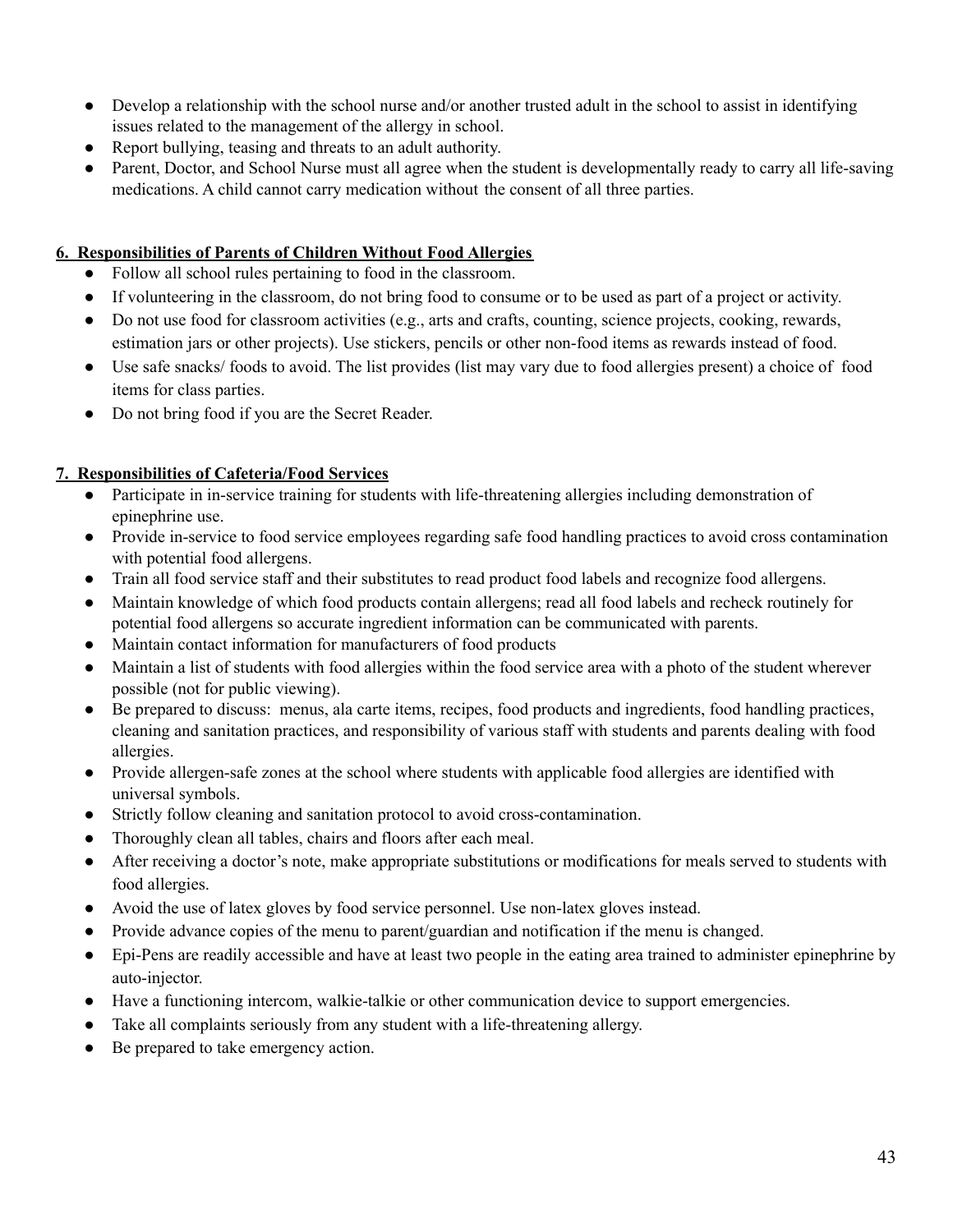## **Section II. School Life**

## **1. Field Trips**

- The school nurse should be responsible for determining the appropriateness of each field trip and consideration of safety of the student with life-threatening allergies.
- Field trips need to be chosen carefully; no student should be excluded from a field trip due to risk of allergen exposure.
- Protocols for field trips should include timely notification to the nurse and parents of students with life threatening allergies.
- The field trip permission slip should list all food restrictions.
- Parents of a student at risk for anaphylaxis should be invited to accompany their child on school trips in addition to the chaperones.
- In the absence of accompanying parents/guardian or nurse, another individual must be trained and assigned the task of watching out for the student's welfare and for handling any emergency. **The adult carrying the epinephrine should be identified and introduced to the student as well as the other chaperones and the** parent(s) should be notified as to who is responsible for giving their child an Epi-Pen. This parent must be **instructed on the proper use of an Epi-Pen.**
- Medications including Epi-Pen and a copy of the student's AAP must accompany the student at all times.
- Student's requiring medication should be grouped, across homerooms if necessary, with an adult determined to be responsible for administering medication.
- Whenever students travel on field trips for school, the name and phone number of the nearest hospital will be part of the chaperone's emergency plan.
- A cell phone or other communication device must be available on the trip for emergency calls.
- Teacher's cell phone numbers must be distributed to all chaperones.
- Lunches of students with food allergies should be stored separately to avoid cross contamination.
- Prohibit students from eating on the bus unless food is medically indicated for the student.
- Hand wipes should be used by students and staff after consuming food.

## **2. Snacks/Lunchtime**

- **●** In the classroom, establish procedures to ensure that the student with life-threatening food allergies eats only what he/she brings from home.
- **●** Prohibit students with food allergies from sharing or trading snacks.
- **●** Encourage parents/guardians to send in a box of safe snacks for their child.
- **●** Have parents/guardians provide a non-perishable safe lunch in case their child forgets lunch one day.
- **●** For the student's safety, encourage the student to take advantage of an eating area in the classroom and cafeteria that is free of the food to which he/she is allergic.
- **●** Avoid cross-contamination of foods by wiping down eating surfaces with soap and water before and after eating. Tables should also be washed with soap and water in the morning if an after-school event has been held in the classroom the day before.
- **●** Reinforce hand-washing before and after eating.

## **3. Gym and Recess**

- Teachers and staff responsible for gym or recess should be trained by appropriate personnel to recognize and respond to symptoms of an allergic reaction.
- During recess and outdoor physical education classes, staff will be responsible for bringing an Epi-Pen outside.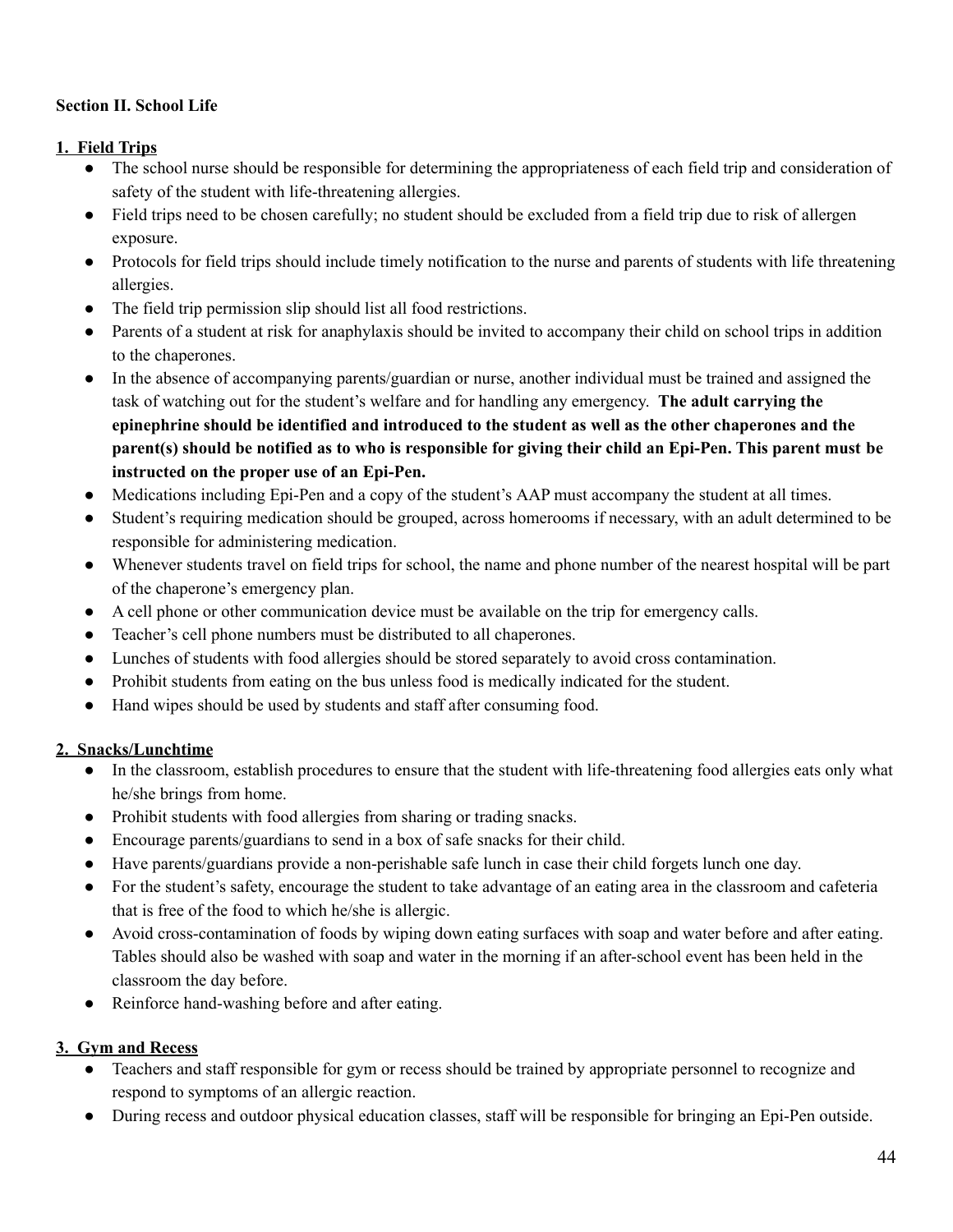- Staff in the gym, playground and other sites used for recess should have a walkie-talkie, cell phone or similar communication device for emergency communication.
- If for safety reasons medical alert identification (i.e. ID bracelet) needs to be removed during specific activities, the student should be reminded to replace this identification immediately after activity is complete.

## **4. Parties, Birthdays and School Wide Events**

- **●** Food will be served at holiday and season parties.
- **●** Food for class parties should not include any items on the class Foods to Avoid List.
- **●** Some of the food items served at the party must be chosen from the Safe Foods List.
- **●** Party planners must notify parents of children with food allergies what food items are being served in advance of the party.
- **●** Food will not be allowed for student's birthday parties, but families are welcome to send in a non-food item, such as stickers, pencils, bookmarks or other trinkets.
- **●** Food will continue to be served at other school events and PTO sponsored events.
- **●** If volunteering in the classroom, do not bring food to consume or to be used as part of a project or activity.
- **●** Food will not be used as a reward in the classroom or for school wide contests.
- **●** Food will not be used as a fundraising vehicle. Food items will not be sold to students during school hours.

## **5. Extended Day Program**

- Staff should be aware of medical issues and needs and fully understand emergency protocols.
- With parent's permission, before and after school instructors will maintain a list of students in the school with allergies.
- School staff will attend training on the use of Epi-Pens annually. The training will be documented and kept on file.
- With parent's permission, keep a copy of the IHCP with photos of students with allergies.
- Make certain an emergency communication device (walkie-talkie or cell phone) is always present.
- Staff should be trained to administer Epi-Pens and have an Epi-Pen accessible in the event of an allergic reaction.
- Access to the school database or school directory listing contact information for students should be readily available.

## **6. After School Activities, Sports, and Events**

- After school activities sponsored by the school must be consistent with school policies and procedures regarding life-threatening food allergies and asthma.
- **Identify the person responsible for keeping Epi-Pens during practices, sporting events, club meetings and school dances.**
- With parent's permission, a coach or adult staff member will be provided with a copy of the AAP.
- A current Epi-Pen should be readily accessible and an adult staff member should be trained in administering both epinephrine and an inhaler to student's previously diagnosed.
- Instructions for accessing EMS should be posted.
- Thought should be given to any food served during after school events to minimize the risk of causing an allergic reaction or excluding a student from participation.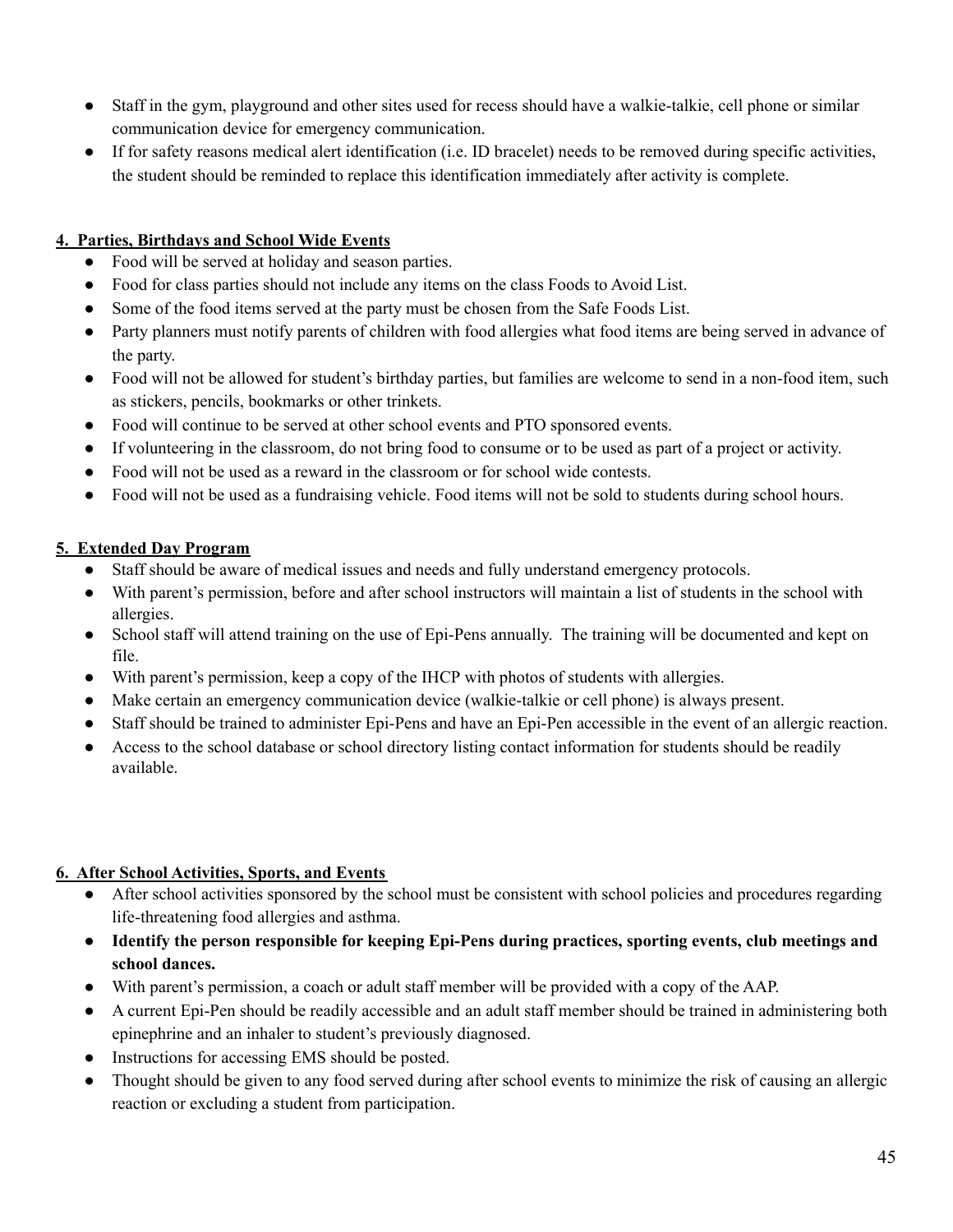- Snacks or any other type of food should never be shared between students.
- Access to the school database or school directory listing contact information for students should be readily available.

## **Section III. Applicable Laws for Persons with Life Threatening Allergies**

The Americans with Disabilities Act (ADA) is a civil rights law that gives you the right to ask for changes where policies, practices or conditions exclude or disadvantage you. As of January 26, 1992, public entities must ensure that individuals with disabilities have full access to and equal enjoyment of all facilities, programs, goods and services.

The ADA borrows from Section 504 of the Rehabilitation Act of 1973. Section 504 prohibits discrimination on the basis of disability in employment and education in agencies, programs and services that receive federal money. The ADA extends many of the rights and duties of Section 504 to public accommodations such as restaurants, hotels, theaters, stores, doctors' offices, museums, private schools and child care programs. They must be readily accessible to and usable by individuals with disabilities. No one can be excluded or denied services just because he/she is disabled or based on ignorance, attitudes or stereotypes.

In both the ADA and Section 504, a person with a disability is described as someone who has a physical or mental impairment that substantially limits one or more major life activities, or is regarded as having such impairments. Breathing, eating, working and going to school are "major life activities." Asthma and allergies are still considered disabilities under the ADA, even if symptoms are controlled by medication.

Generally speaking, a 504 Plan is reserved for individual situations that cannot be accommodated by a well thought out school policy or in situations where an IHCP is not sufficient and a good relationship with a school does not exist in the absence of a school policy. The purpose of a 504 Plan is essentially the same as that of an IHCP.

An IHCP is a type of nursing care plan that fulfills both administrative and clinical purposes for students with health management needs. An IHCP details what measures the school team will take to reduce the risk of allergen exposure, recognize symptoms of an allergic reaction and promptly intervene with the appropriate emergency treatment. IHCPs should be written by the school nurse in collaboration with the student, his family and the child's health care providers. Every student with prescribed epinephrine should have an IHCP.

For example, the IHCP details the student's medical needs and the 504 Plan details the roles and responsibilities of the classroom teachers, and playground or lunchroom monitors. It may also explain how snacks should be served and stored, when hand washing should take place, how surfaces should be cleaned, whether outside groups should use the classroom after school, how substitutes should be trained, etc.

Several states have also passed laws that allow students to carry injectable [epinephrine](http://foodallergies.about.com/od/glossary/g/epinephrine.htm) at school and Good [Samaritan](http://firstaid.about.com/od/medicallegal/qt/goodsam.htm) [laws](http://firstaid.about.com/od/medicallegal/qt/goodsam.htm) that can shield from legal liability school personnel who administer epinephrine to anyone they believe in good faith to be having a severe allergic reaction.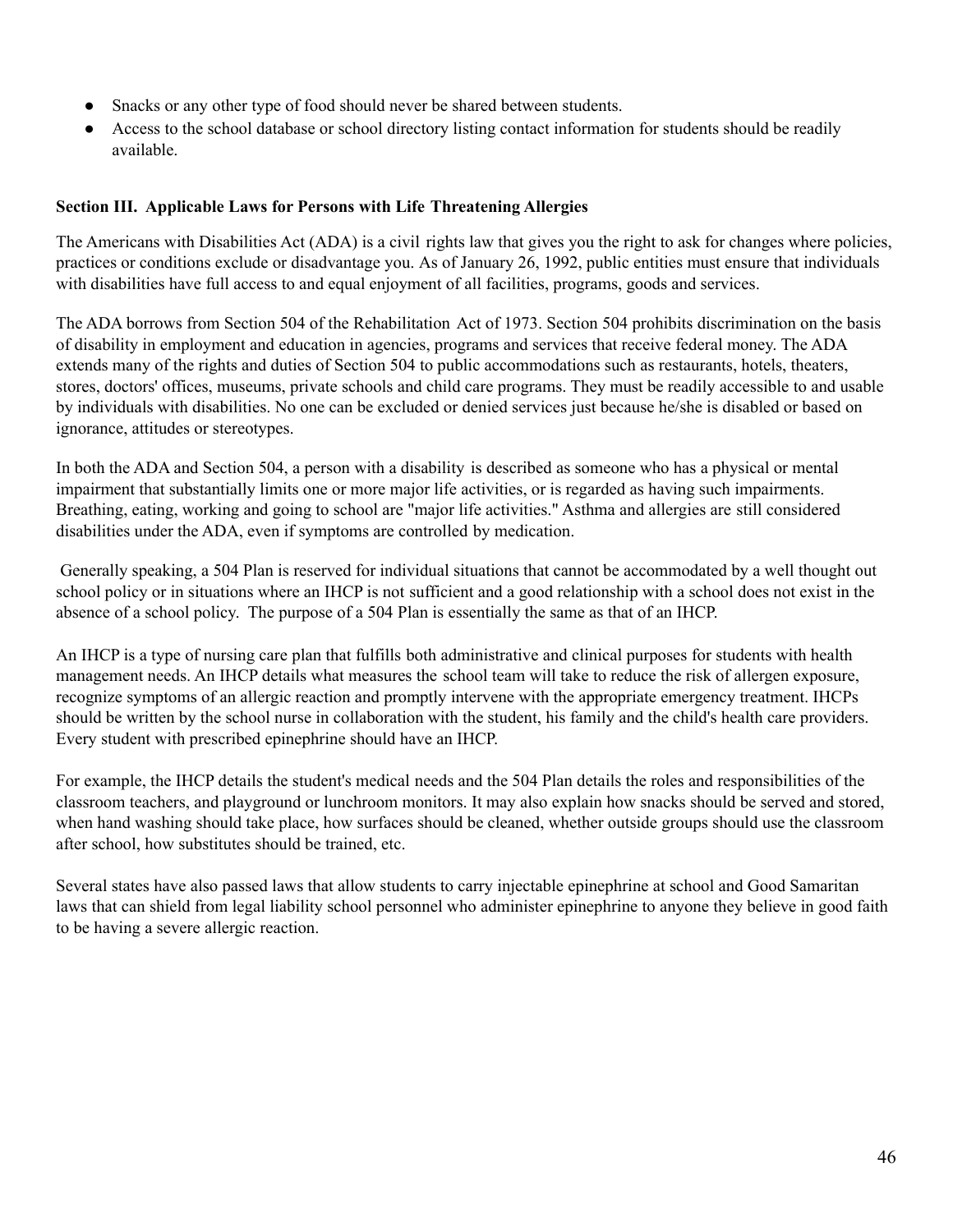# **Appendix IV**

## **Policy for the Management of Asthma at Blessed Sacrament School**

Blessed Sacrament School (BSS) is committed to providing a safe and nurturing environment for all students. Effective asthma management is essential to maintain this environment. By developing procedures and guidelines, the asthma management program's goal is to ensure that the entire staff knows how to help students with asthma.

The National Asthma Education and Prevention Program's publication, Managing Asthma: a Guide for Schools, states that asthma is a leading cause of school absenteeism. Successfully managing asthma in school will help decrease absences caused by asthma, decrease disruptions in classes caused by asthma emergencies, and provide support to help students with asthma.

Every school should expect to have students with asthma. Asthma varies from student to student and often from season to season. This is why teachers, and staff must be educated as to what asthma is, and what the individual needs of their students are. With the appropriate care, at home and at school, students with asthma should have minimal or no asthma symptoms.

These guidelines will address the needs of students with asthma in the classroom, gym, cafeteria, specialist classes, outdoor activities, field trips, and before and after-school activities. The guidelines will also outline the responsibilities of the school administration, nurse, parent/guardian, and student.

## **Section I: Roles and Responsibilities**

## **1. Responsibilities of the School Administration**

- Include in the school's emergency response plan a written plan outlining emergency procedures for managing asthma attacks. Modify the plan to meet special needs of the individual students.
- Provide training and education for faculty and staff regarding asthma triggers.
- Provide emergency communication devices (two-way radio, intercom, walkie-talkie, cell phone) for all school activities, including transportation, that involve a student with asthma.
- Inform parent/guardian if any student experiences an asthma attack for the first time in school.
- Make sure a contingency plan is in place in case of a substitute teacher or nurse.
- Have a plan in place when there is no school nurse available
- Ensure that the student is placed in a classroom where the teacher is trained to administer rescue medication if needed.

## **2. Responsibilities of the School Nurse**

- During the first month a student is enrolled into school (or, for a student who is already in school, immediately after the diagnosis of asthma), meet with the student's parents.
- Assure that the Individual Healthcare Plan (IHCP) includes the student's name, three photos, asthma triggers, and symptoms of asthma attack, risk reduction procedures, emergency procedures, and required signatures.
- Familiarize teachers with the IHCPs of their students by the opening of school, or as soon as the plans are written. Other staff members who have contact with students with asthma should be familiar with their IHCPs.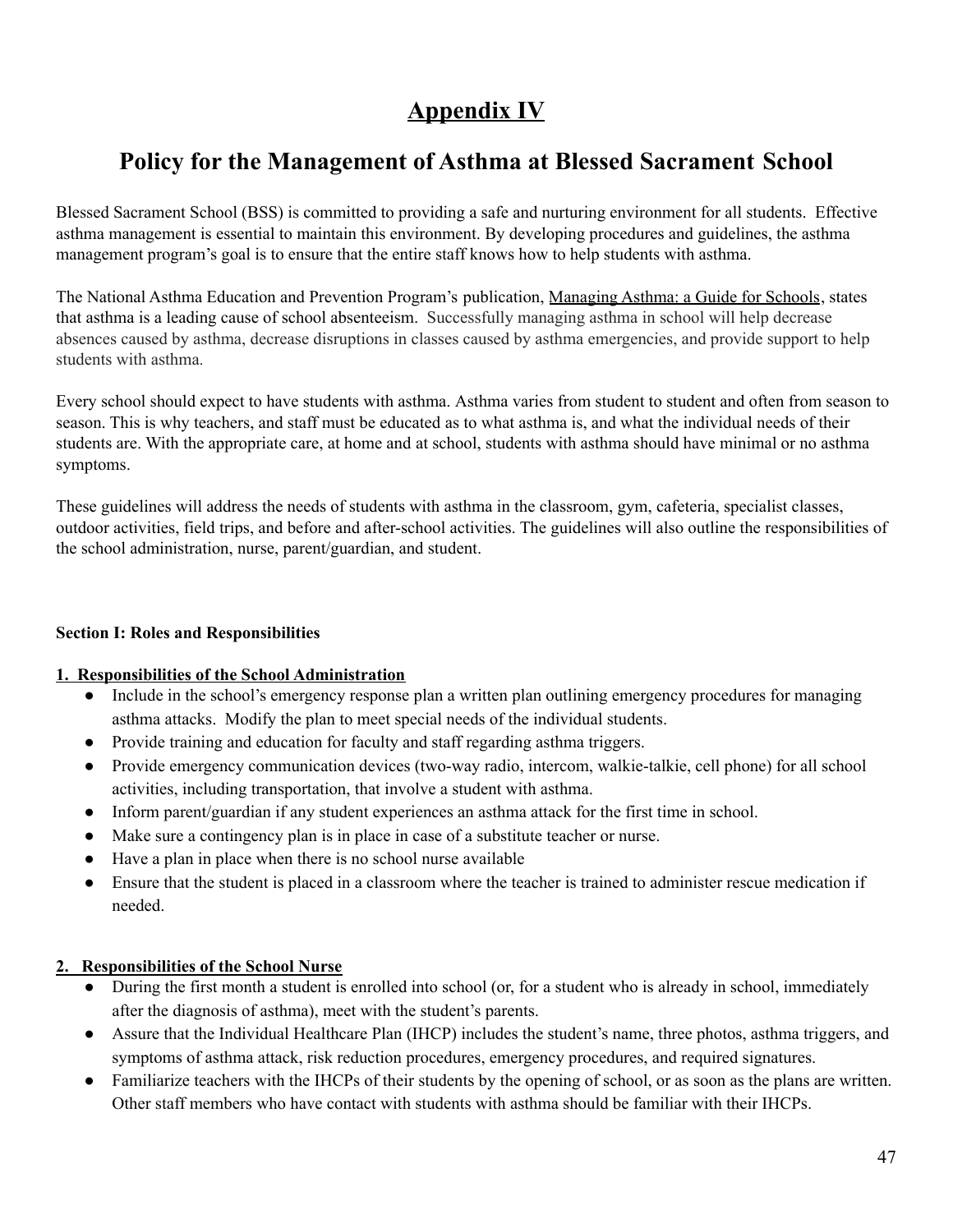- Remind parents to review prevention plans, symptoms and emergency procedures with their child.
- Conduct in-service training and education for appropriate staff regarding the use of rescue medications.
- Introduce yourself to the student and show him/her how to get to the nurse's office.
- Post school district's emergency protocol and have available the IHCPs in the nurse's office.
- Periodically check medications for expiration dates and arrange for them to be current.
- Discuss with parents the possibility of keeping an inhaler/spacer in the classroom containing necessary instructions, and help to arrange if appropriate.
- Make sure there is a contingency plan in place in the case of a substitute school nurse.

## **Training**

The school nurse, in collaboration with the school principal will provide training for staff to recognize the signs of an asthma attack, understand asthma attack triggers and in the use of rescue medications. Training should include, but is not limited, to classroom teachers of students with asthma, specialists and field trip volunteers.

## **Training Objectives**

Upon completion of the training, the participants will be able to:

- Identify common causes of asthma attacks.
- Recognize general and student-specific warning signs.
- Identify students for whom rescue medications are prescribed.
- Describe the school's plan for responding to emergencies.
- Know how and where to easily access emergency telephone numbers (school nurse, EMS, student's parents/guardians, student's physician).
- Know the names of CPR-certified personnel and where they are located throughout the school.
- Know the plan for field trips, before and after school activities, sports, social and any other school sponsored activity.

## **3. Responsibilities of the Parents/Guardians**

- Inform the school nurse of your child's asthma prior to the opening of school (or as soon as possible after diagnosis).
- Work with the school nurse to create an Individual Healthcare Plan (IHCP) for your child.
- Provide written medical documentation, instructions, and medications as directed by a physician. Include three photos of the child on the written form.
- Provide properly labeled medications and replace medications after use or upon expiration.
- Provide a description of your child's past asthma attacks including triggers and warning signs.
- Inform your child's teachers and other appropriate members of the administration of your child's asthma.
- Teach your child to:
	- o Recognize the first symptoms of an asthma attack.
	- o Know how and when to tell school staff he/she may be having asthma symptoms.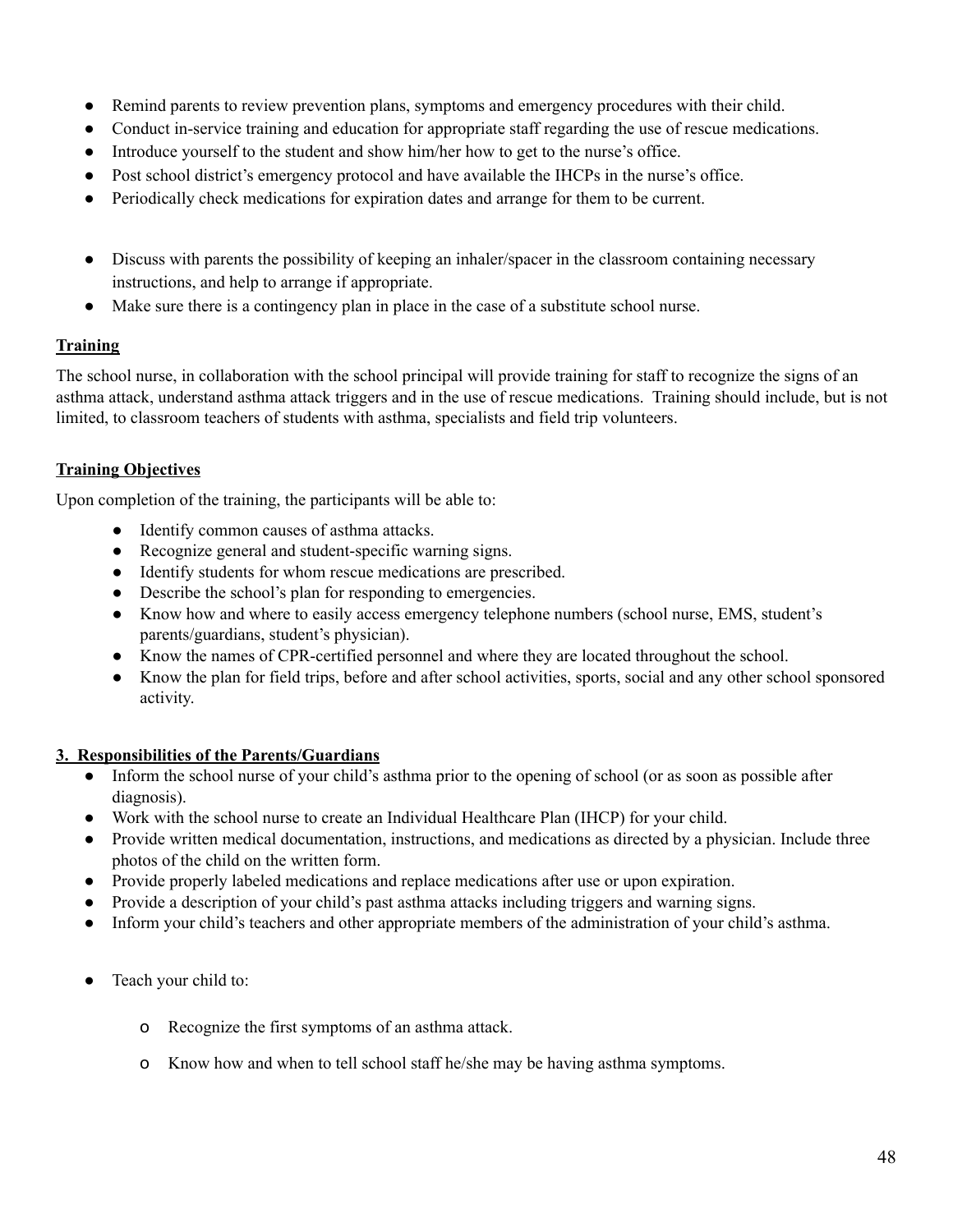- Provide emergency contact information, including current home phone, cell phone, pager, etc. and ensure that all contact information is updated as necessary.
- You are strongly encouraged to provide a medical alert bracelet for your child.
- Be available to go on your child's field trips.

## **4. Responsibilities of the Student**

- Learn to recognize symptoms of an asthma attack.
- Promptly inform an adult as soon as you experience asthma symptoms.
- Develop a relationship with the school nurse and/or another trusted adult in the school to assist in identifying issues related to the management of your asthma in school.
- Parents, Doctor, and School Nurse must all agree when the student is developmentally ready to carry all life-saving medications.

## **5. Responsibilities of the Teacher**

- Obtain and review with the school nurse, all IHCPs pertaining to students in your classroom with asthma.
- Meet with parents to discuss how asthma will impact their school experience and discuss any accommodations that will be needed.
- Ensure that the classroom has a functioning communication device for direct contact with the school nurse.
- Keep accessible the student's IHCP with photos in the classroom.
- Be sure volunteers, aides, specialists and substitute teachers are informed of the student's asthma.
- Leave information in an organized, prominent and accessible format for substitute teachers.
- Invite parents of children with asthma on field trips.
- Never question or hesitate to act if a student reports signs of an asthma attack.

## **Section II: School Life**

## **1. Gym and Recess**

- Teachers and staff responsible for gym or recess should be trained by appropriate personnel to recognize and respond to symptoms of an asthma attack.
- During recess and outdoor physical education classes, staff will be responsible for bringing rescue medications.
- Staff in the gym, playground and other sites used for recess should have a walkie-talkie, cell phone or similar communication device for emergency communication.

## **2. Field Trips**

- Protocols for field trips should include timely notification to the nurse.
- Whenever students travel on field trips for school, the name and phone number of the nearest hospital will be part of the chaperone's emergency plan.
- Medications and a copy of the student's IHCP must accompany the student at all times.
- A cell phone or other communication device must be available on the trip for emergency calls.
- Cell phone numbers must be distributed to all chaperones.
- In the absence of accompanying parents/guardian or nurse, another individual must be trained and assigned the task of watching out for the student's welfare and for handling any emergency. **The adult carrying the rescue**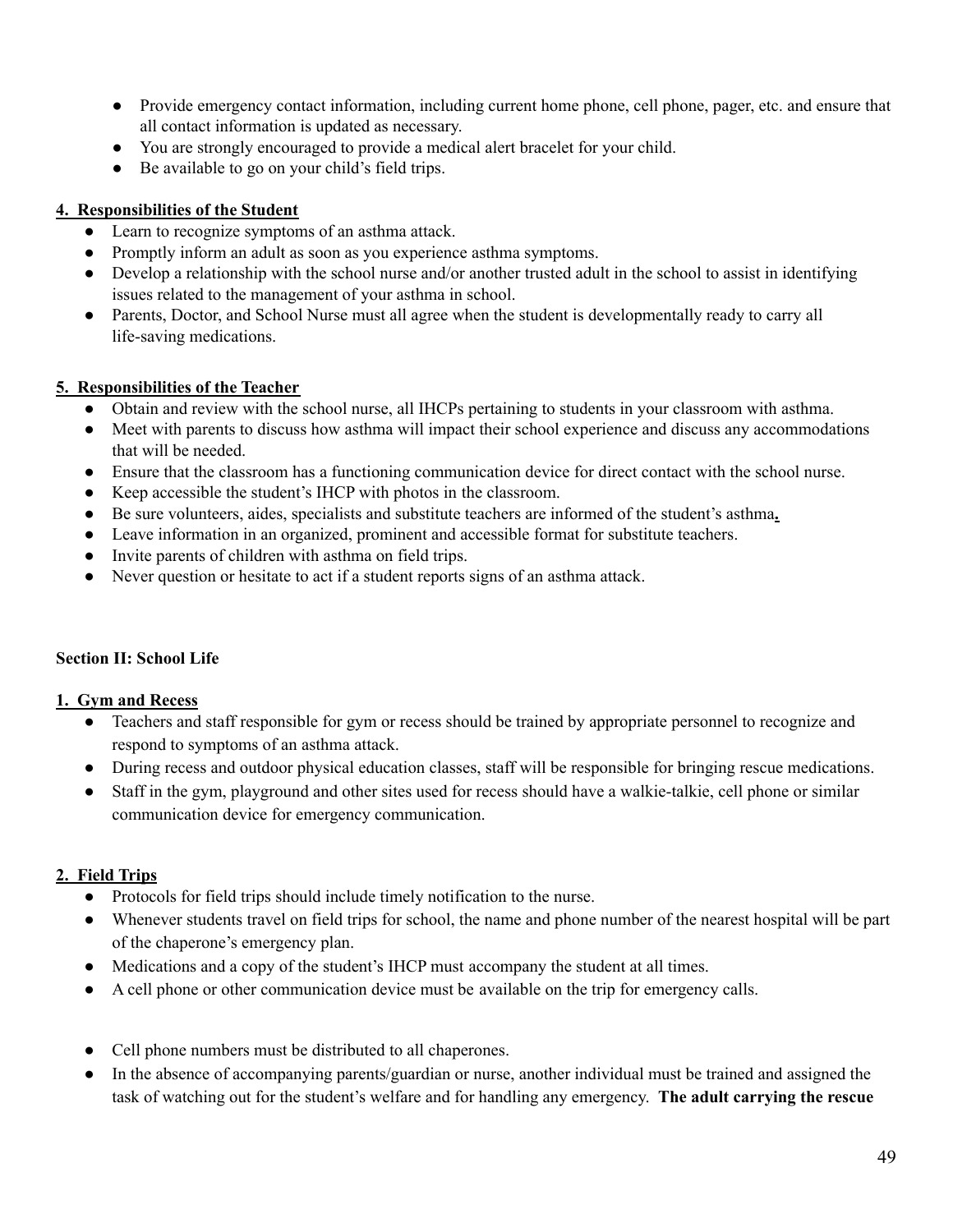**medications should be identified and introduced to the student as well as the other chaperones and the parent(s) should be notified as to who is responsible for giving their child rescue medication.**

- Student's requiring medication should be grouped, across homerooms if necessary, with an adult determined to be responsible for administering medication.
- Medications should always travel with the child or children that need them at all times.

## **3. After School Activities, Sports, and Events**

- After school activities sponsored by the school must be consistent with school policies and procedures regarding asthma.
- **Identify the person responsible for keeping inhalers during practices, sporting events and school dances.**
- With parent's permission, a coach or adult staff member will be provided with a copy of the IHCP.
- Adult staff members should be trained in administering rescue medications.
- Instructions for accessing EMS should be posted.
- Access to the school database or school directory listing contact information for students should be readily available.

## **4. Extended Day Program**

- Staff should be aware of medical issues and needs and fully understand emergency protocols.
- With parent's permission, before and after school instructors will maintain a list of students in the school with asthma.
- With parent's permission, keep a copy of the IHCP with photos of students with asthma.
- Make certain an emergency communication device (walkie-talkie or cell phone) is always present.
- Staff should be trained to administer rescue medication and medications should be easily accessible.
- Access to the school database or school directory listing contact information for students should be readily available.

## **Section III. Applicable Laws for Persons with Life Threatening Allergies**

The Americans with Disabilities Act (ADA) is a civil rights law that gives you the right to ask for changes where policies, practices or conditions exclude or disadvantage you. As of January 26, 1992, public entities must ensure that individuals with disabilities have full access to and equal enjoyment of all facilities, programs, goods and services.

In both the ADA and Section 504, a person with a disability is described as someone who has a physical or mental impairment that substantially limits one or more major life activities, or is regarded as having such impairments. Breathing, eating, working and going to school are "major life activities." Asthma and allergies are still considered disabilities under the ADA, even if symptoms are controlled by medication.

Generally speaking, a 504 Plan is reserved for individual situations that cannot be accommodated by a well thought out school policy or in situations where an IHCP is not sufficient and a good relationship with a school does not exist in the absence of a school policy. The purpose of a 504 Plan is essentially the same as that of an IHCP.

An IHCP is a type of nursing care plan that fulfills both administrative and clinical purposes for students with health management needs. An IHCP details what measures the school team will take to reduce the risk of allergen exposure, recognize symptoms of an allergic reaction and promptly intervene with the appropriate emergency treatment. IHCPs should be written by the school nurse in collaboration with the student, his family and the child's health care providers.

Every student with prescribed epinephrine should have an IHCP.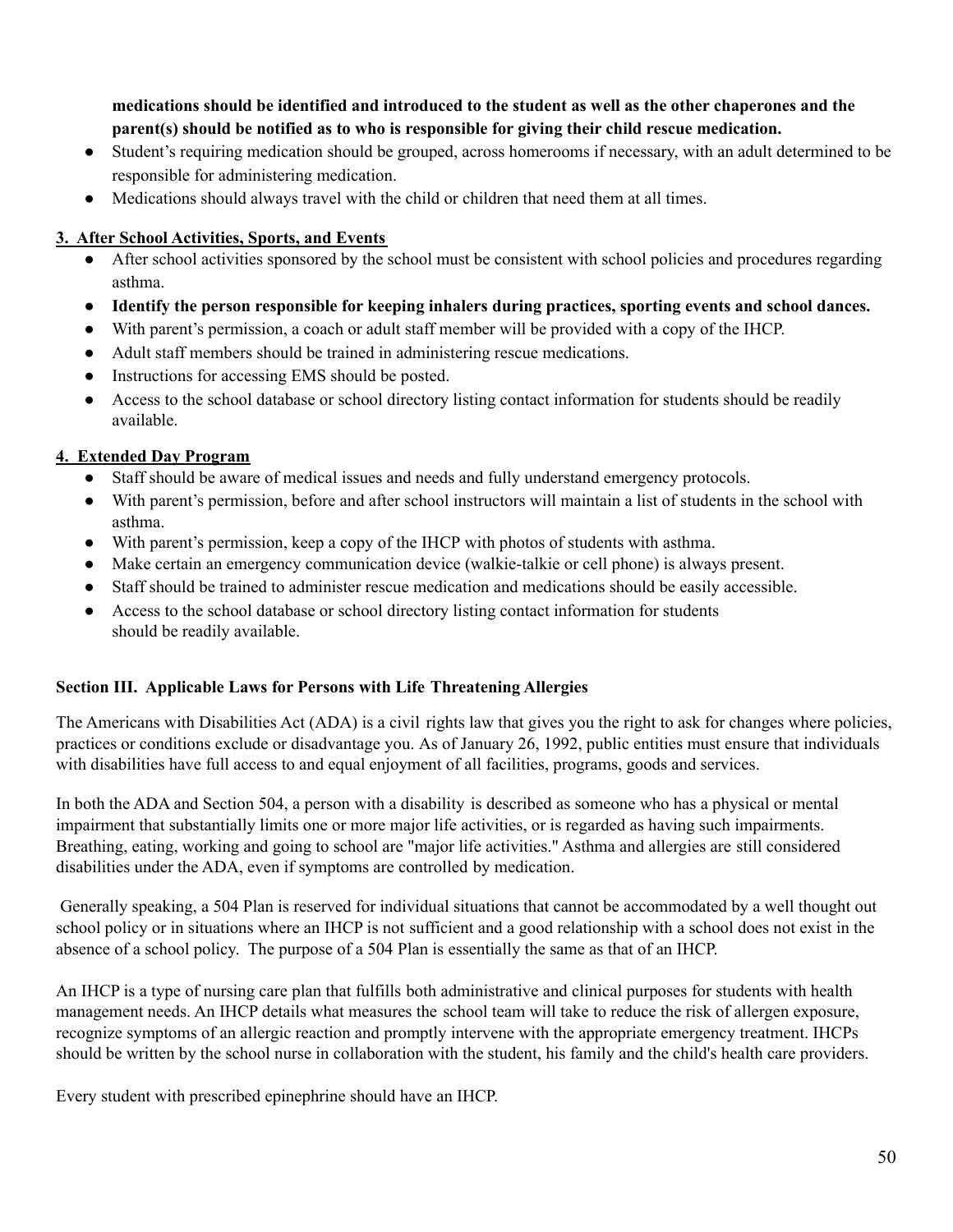# **Appendix V Policy for the reporting of Asbestos Management Plan**

*Under 40 CFR 763, subpart E, the US EPA requires that all School Building staff, teachers, students, parents and legal guardians receive annual notification of the location of the Management Plan, and updates on asbestos related activities at the school building including any response actions, reinspections, surveillances, etc.*

Date: 7/21/2021

This notice serves to inform all noted individuals of the following activities:

1. Availability of the School's Asbestos Management Plan (AMP)

The AMP is available for review at the main office of Blessed Sacrament School

- 2. Update on Planned Asbestos-Related Activities:
- The 6-month periodic surveillance of asbestos-containing building materials (ACBM) was performed in January and July of 2020. The surveillance was performed by TRC Companies
- The most recent 3-Year Reinspection was performed June 4th, 2019. The next re inspection will be scheduled for the summer of 2022.